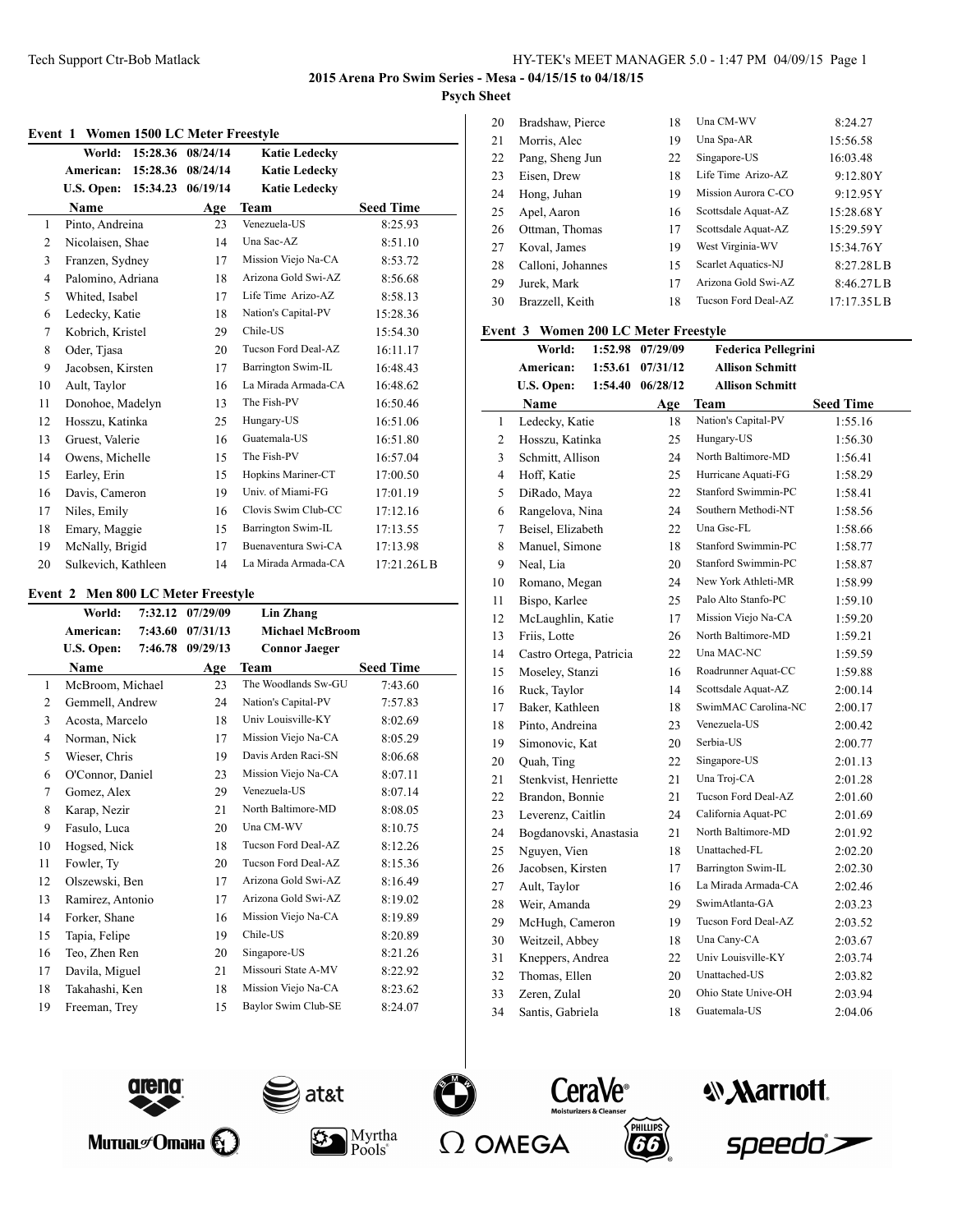### **2015 Arena Pro Swim Series - Mesa - 04/15/15 to 04/18/15 Psych Sheet**

#### **Event 3 ...(Women 200 LC Meter Freestyle)**

|    | Name              | Age | Team                | <b>Seed Time</b>                |
|----|-------------------|-----|---------------------|---------------------------------|
| 35 | Pinson, Claire    | 17  | Davis Arden Raci-SN | 2:04.33                         |
| 36 | Schick, Taylor    | 20  | Tucson Ford Deal-AZ | 2:04.37                         |
| 37 | Oder, Tjasa       | 20  | Tucson Ford Deal-AZ | 2:04.51                         |
| 38 | Kiss, Dora        | 21  | Missouri State A-MV | 2:04.55                         |
| 39 | Geer, Margo       | 23  | Tucson Ford Deal-AZ | 1:44.62Y                        |
| 40 | Toussaint, Kira   | 20  | Swim Florida-FL     | 1:47.02Y                        |
| 41 | Ward, Andrea      | 22  | Santa Barbara-CA    | 1:47.03 Y                       |
| 42 | Jeffrey, Rhi      | 28  | Phoenix Swimming-NE | 1:47.07Y                        |
| 43 | Berggren, Frida   | 21  | Unattached-US       | 1:47.26Y                        |
| 44 | Shelton, Samantha | 15  | Mission Viejo Na-CA | 1:47.38Y                        |
| 45 | Hansen, Brooke    | 17  | Unattached-CO       | 1:47.42Y                        |
| 46 | Coventry, Kirsty  | 31  | SwimMAC Carolina-NC | 1:47.58Y                        |
| 47 | Franzen, Sydney   | 17  | Mission Viejo Na-CA | 2:04.94LB                       |
| 48 | Owens, Michelle   | 15  | The Fish-PV         | 2:04.96LB                       |
| 49 | Bezan, Ursa       | 20  | Southern Methodi-NT | 2:05.06LB                       |
| 50 | Ferrara, Kaitlyn  | 19  | Ohio State Unive-OH | 2:05.14LB                       |
| 51 | Whited, Isabel    | 17  | Life Time Arizo-AZ  | 2:05.37LB                       |
| 52 | Nicolaisen, Shae  | 14  | Una Sac-AZ          | 2:05.45LB                       |
| 53 | Bauer, Jenna      | 19  | Tucson Ford Deal-AZ | 2:05.91LB                       |
| 54 | Waddell, Tevyn    | 16  | Mitchell Aquatic-SD | 2:06.54LB                       |
| 55 | Nero, Bailey      | 18  | Fort Collins Are-CO | 2:06.56L B                      |
| 56 | Rabold, Camey     | 20  | Ohio State Unive-OH | 2:06.58LB                       |
| 57 | Kinsey, Halladay  | 14  | Davis Arden Raci-SN | 2:06.59LB                       |
| 58 | Taylor, Jackie    | 20  | Unattached-SI       | 2:06.74LB                       |
| 59 | Palomino, Adriana | 18  | Arizona Gold Swi-AZ | 2:07.09LB                       |
| 60 | Niles, Emily      | 16  | Clovis Swim Club-CC | 2:07.19LB                       |
| 61 | Nelson, Destiny   | 17  | Texas Ford Aquat-NT | 2:07.26LB                       |
| 62 | Donohoe, Madelyn  | 13  | The Fish-PV         | $2:07.53\textrm{L}\,\textrm{B}$ |
| 63 | Jongekrijg, Annie | 21  | Ohio State Unive-OH | 2:07.59LB                       |
| 64 | McNally, Brigid   | 17  | Buenaventura Swi-CA | 2:09.40L B                      |
| 65 | Fazio, Samantha   | 18  | Scottsdale Aquat-AZ | 2:12.16LB                       |
| 66 | Ciesla, Marta     | 16  | Pine Crest Swimm-FG | 2:12.21LB                       |
| 67 | Davis, Cameron    | 19  | Univ. of Miami-FG   | 2:12.23LB                       |

# **Event 4 Men 200 LC Meter Freestyle**

|    | World:               | 1:42.00 | 07/28/09 | <b>Paul Biedermann</b> |                  |
|----|----------------------|---------|----------|------------------------|------------------|
|    | American:            | 1:42.96 | 08/12/08 | <b>Michael Phelps</b>  |                  |
|    | U.S. Open:           | 1:44.10 | 07/01/08 | <b>Michael Phelps</b>  |                  |
|    | <b>Name</b>          |         | Age      | Team                   | <b>Seed Time</b> |
| 1  | Dwyer, Conor         |         | 26       | Una Troj-CA            | 1:45.32          |
| 2  | Lochte, Ryan         |         | 30       | SwimMAC Carolina-NC    | 1:45.64          |
| 3  | Klueh, Michael       |         | 28       | Club Wolverine-MI      | 1:47.66          |
| 4  | Dreesens, Dion       |         | 21       | Una MAC-NC             | 1:47.79          |
| 5  | Vanluchene, Emmanuel |         | 22       | Flemish Swimming-US    | 1:48.33          |
| 6  | Dyer, Frank          |         | 23       | North Baltimore-MD     | 1:48.38          |
| 7  | Croenen, Louis       |         | 21       | Flemish Swimming-US    | 1:48.41          |
| 8  | Rousseau, Sebastien  |         | 24       | Gator Swim Club-FL     | 1:48.51          |
| 9  | Maestri, Riccardo    |         | 20       | Tucson Ford Deal-AZ    | 1:48.84          |
| 10 | McBroom, Michael     |         | 23       | The Woodlands Sw-GU    | 1:49.21          |

| 11 | Carter, Dylan         | 19 | Una Troj-CA         | 1:49.39 |
|----|-----------------------|----|---------------------|---------|
| 12 | Surhoff, Austin       | 24 | North Baltimore-MD  | 1:49.62 |
| 13 | Scherubl, Christian   | 21 | Southern Methodi-NT | 1:49.79 |
| 14 | Quah, Zheng Wen       | 18 | Singapore-US        | 1:49.89 |
| 15 | Shoults, Grant        | 17 | Mission Viejo Na-CA | 1:50.10 |
| 16 | Mellouli, Ous         | 31 | Trojan Swim Club-CA | 1:50.13 |
| 17 | Glaesner, Mads        | 26 | Trojan Swim Club-CA | 1:50.15 |
| 18 | Clary, Tyler          | 26 | SwimMAC Carolina-NC | 1:50.44 |
| 19 | Burns, Aidan          | 17 | Santa Clara Swim-PC | 1:50.48 |
| 20 | Lavado, Marcos        | 23 | Venezuela-US        | 1:50.89 |
| 21 | Tirabassi, Daniele    | 26 | Venezuela-US        | 1:50.93 |
| 22 | Kalnins, Uvis         | 21 | Missouri State A-MV | 1:51.04 |
| 23 | De Angulo, Mateo      | 24 | Club Seminole-FL    | 1:51.14 |
| 24 | Karap, Nezir          | 21 | North Baltimore-MD  | 1:51.16 |
| 25 | Ress, Eric            | 24 | Santa Clara Swim-PC | 1:51.17 |
| 26 | Aerents, Jasper       | 22 | Flemish Swimming-US | 1:51.24 |
| 27 | Pang, Sheng Jun       | 22 | Singapore-US        | 1:51.31 |
| 28 | Galofre, Julio        | 27 | Unattached-FL       | 1:51.33 |
| 29 | Luchsinger, Tom       | 24 | North Baltimore-MD  | 1:51.47 |
| 30 | Ornek, Alpkan         | 19 | North Baltimore-MD  | 1:51.50 |
| 31 | Hamilton, Craig       | 23 | Tiger Aquatics-LA   | 1:51.68 |
| 32 | Maudslien, Thane      | 20 | Tucson Ford Deal-AZ | 1:51.75 |
| 33 | Bollier, Bobby        | 25 | Unattached-PC       | 1:51.94 |
| 34 | Grieshop, Sean        | 16 | Nitro Swimming-ST   | 1:52.09 |
| 35 | Denisyako, Nikita     | 26 | Gator Swim Club-FL  | 1:52.21 |
| 36 | Acosta, Marcelo       | 18 | Univ Louisville-KY  | 1:52.30 |
| 37 | Doria, Andres         | 19 | Venezuela-US        | 1:52.33 |
| 38 | Teo, Zhen Ren         | 20 | Singapore-US        | 1:52.48 |
| 39 | Hendrickx, Lander     | 21 | Flemish Swimming-US | 1:52.55 |
| 40 | Marin, Jesus          | 22 | Florida Southern-FL | 1:52.62 |
| 41 | Rojas, Luis           | 24 | Florida Southern-FL | 1:52.64 |
| 42 | Trump, Trent          | 18 | Grand Canyon Uni-AZ | 1:52.70 |
| 43 | Hirschberger, Matthew | 16 | Nation's Capital-PV | 1:52.99 |
| 44 | Thorne, Nicholas      | 19 | Tucson Ford Deal-AZ | 1:53.07 |
| 45 | Cwiek, Kacper         | 20 | Missouri State A-MV | 1:53.19 |
| 46 | Cogswell, Cole        | 18 | Una Cany-CA         | 1:53.21 |
| 47 | Vyatchanin, Arkady    | 31 | New York Athleti-MR | 1:53.59 |
| 48 | Feely, Jack           | 21 | Grand Canyon Uni-AZ | 1:53.72 |
| 49 | Alkhaldi, Fahad       | 20 | Una Spa-AR          | 1:53.77 |
| 50 | Martins, Thomaz       | 20 | Unattached-US       | 1:53.80 |
| 51 | Williams, Luke        | 20 | Phoenix Swim Clu-AZ | 1:53.82 |
| 52 | Marcantonio, Anthony  | 19 | Crimson Aquatics-NE | 1:53.93 |
| 53 | Mefford, Bryce        | 16 | Sierra Marlins S-SN | 1:54.02 |
| 54 | Pinon, Julien         | 16 | South Florida Aq-FG | 1:54.08 |
| 55 | Sikharulidze, Davit   | 20 | Golden West Swim-CA | 1:54.22 |
| 56 | Hickman, Riley        | 18 | Davis Arden Raci-SN | 1:54.32 |
| 57 | Ho, Benjamin          | 16 | Una Pasa-PC         | 1:54.40 |
| 58 | Van Audekerke, Nils   | 18 | Flemish Swimming-US | 1:54.41 |
| 59 | Hogsed, Nick          | 18 | Tucson Ford Deal-AZ | 1:54.48 |
| 60 | O'Haimhirgin, Liam    | 16 | Sierra Marlins S-SN | 1:54.65 |
| 61 | Anderson, Shane       | 17 | Northern Sierra-SN  | 1:54.66 |
|    |                       |    |                     |         |













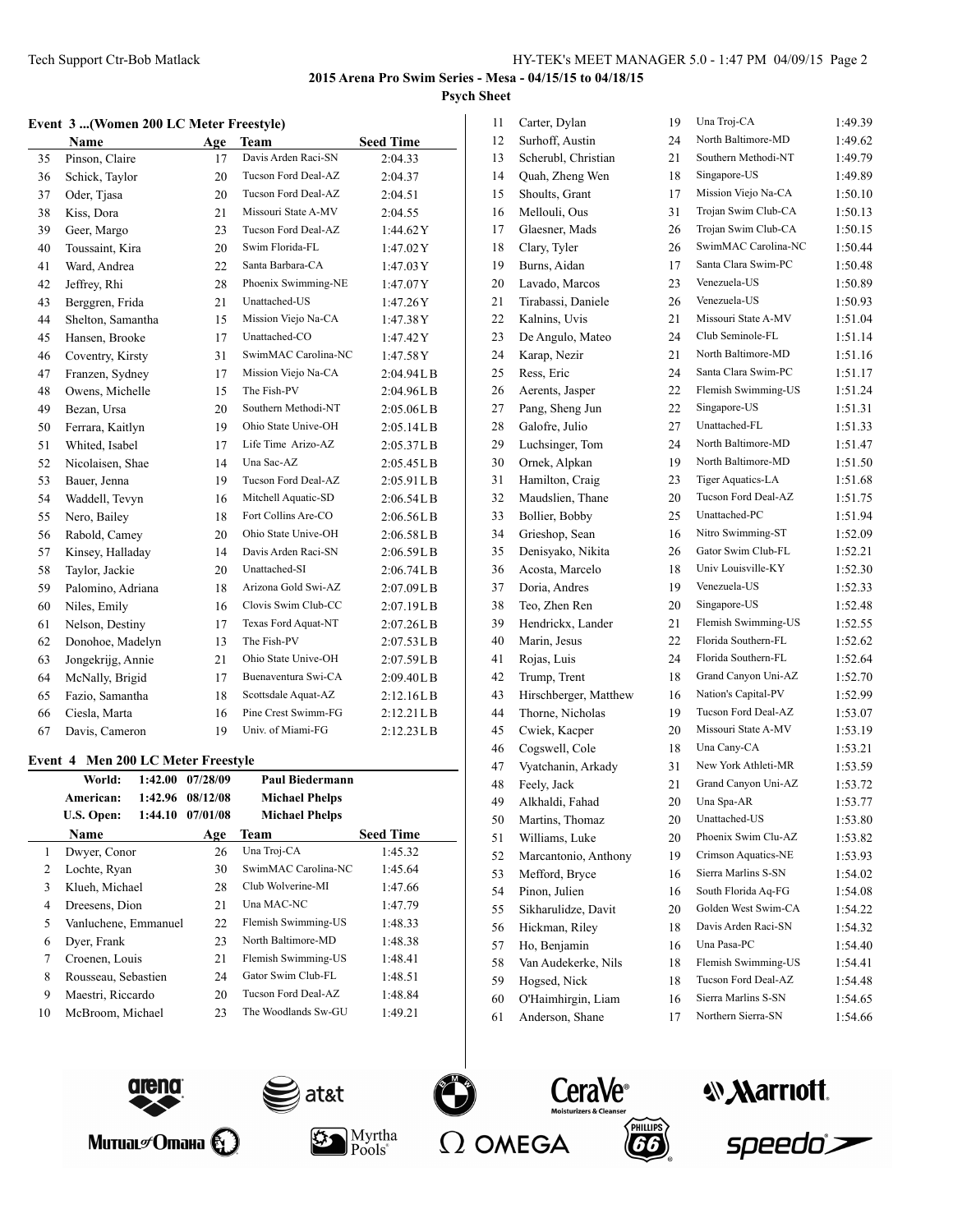**Event 5 Women 100 LC Meter Breaststroke**

**2015 Arena Pro Swim Series - Mesa - 04/15/15 to 04/18/15**

**Psych Sheet**

### **Event 4 ...(Men 200 LC Meter Freestyle)**

|     | Name                    | Age | <b>Team</b>         | <b>Seed Time</b> |
|-----|-------------------------|-----|---------------------|------------------|
| 62  | Molokov, Maxim          | 25  | Unattached-UT       | 1:54.66          |
| 63  | Josa, Matthew           | 20  | Una MAC-NC          | 1:34.21Y         |
| 64  | Lytvenok, Iegor         | 21  | Grand Canyon Uni-AZ | 1:35.39Y         |
| 65  | Perry, Barkley          | 21  | Unattached-AZ       | 1:36.58Y         |
| 66  | Szekely, Christopher    | 20  | Unattached-MR       | 1:37.01Y         |
| 67  | Carr, Nate              | 20  | West Virginia-WV    | 1:37.88Y         |
| 68  | Kline, Samuel           | 17  | Texas Ford Aquat-NT | 1:38.01Y         |
| 69  | El Kamash, Mazen        | 19  | Grand Canyon Uni-AZ | 1:38.18Y         |
| 70  | Beach, Justin           | 19  | Tucson Ford Deal-AZ | 1:38.57Y         |
| 71  | Richmond, Renny         | 20  | Tucson Ford Deal-AZ | 1:38.57Y         |
| 72  | Martinez, Luis          | 19  | Guatemala-US        | 1:54.76L B       |
| 73  | Norman, Nick            | 17  | Mission Viejo Na-CA | 1:55.02LB        |
| 74  | Cashion, Trey           | 18  | Tucson Ford Deal-AZ | 1:55.08LB        |
| 75  | Wieser, Chris           | 19  | Davis Arden Raci-SN | 1:55.25LB        |
| 76  | Ottman, Thomas          | 17  | Scottsdale Aquat-AZ | 1:55.53LB        |
| 77  | Gomez, Alex             | 29  | Venezuela-US        | 1:55.54LB        |
| 78  | Saiko, Stanislav        | 22  | Grand Canyon Uni-AZ | 1:55.69LB        |
| 79  | Messner, Michael        | 18  | Santa Clara Swim-PC | 1:55.79L B       |
| 80  | Freeman, Trey           | 15  | Baylor Swim Club-SE | 1:55.91L B       |
| 81  | Molinari, Joe           | 17  | Palo Alto Stanfo-PC | 1:55.92LB        |
| 82  | Mackenzie, Miles        | 19  | Flatiron Athleti-CO | 1:56.32LB        |
| 83  | Krueger, Daniel         | 15  | McFarland Sparta-WI | 1:56.39L B       |
| 84  | Brazzell, Keith         | 18  | Tucson Ford Deal-AZ | 1:56.58L B       |
| 85  | Wright, Justin          | 18  | Una Ford-AZ         | 1:56.78L B       |
| 86  | Vanoverdam, Austin      | 19  | Tucson Ford Deal-AZ | 1:56.96L B       |
| 87  | Forker, Shane           | 16  | Mission Viejo Na-CA | 1:57.07L B       |
| 88  | Fowler, Ty              | 20  | Tucson Ford Deal-AZ | 1:57.10LB        |
| 89  | Shmyga, Konstantin Shmy | 27  | Gator Swim Club-FL  | 1:57.59LB        |
| 90  | Hong, Juhan             | 19  | Mission Aurora C-CO | 1:57.65LB        |
| 91  | Yong, Brandon           | 16  | Canyons Aquatic-CA  | 1:57.69L B       |
| 92  | Park, Patrick           | 19  | Una Paa-NJ          | 1:57.92LB        |
| 93  | Apel, Aaron             | 16  | Scottsdale Aquat-AZ | 1:58.33LB        |
| 94  | Davila, Miguel          | 21  | Missouri State A-MV | 1:58.39LB        |
| 95  | O'Connor, Daniel        | 23  | Mission Viejo Na-CA | 1:58.64LB        |
| 96  | Gunn, Sean              | 21  | Univ Kentucky Sw-KY | 1:59.08L B       |
| 97  | Blake, Jack             | 16  | Scottsdale Aquat-AZ | 1:59.30LB        |
| 98  | Jackson, Tate           | 18  | Nitro Swimming-ST   | 1:59.66L B       |
| 99  | Olszewski, Ben          | 17  | Arizona Gold Swi-AZ | 1:59.77L B       |
| 100 | Creager, Brent          | 35  | Arizona Gold Swi-AZ | 1:59.86L B       |
| 101 | Daigler, Hannon         | 22  | Unattached-CA       | 2:00.41 L B      |
| 102 | Eisen, Drew             | 18  | Life Time Arizo-AZ  | 2:07.45L B       |
| 103 | Lujan, Matthew          | 17  | Tucson Ford Deal-AZ | 2:07.63LB        |
| 104 | Tolosa, Juan            | 20  | Florida Southern-FL | 1:39.75 YB       |
| 105 | Fleming, Shayne         | 23  | Unattached-PC       | 1:41.52 YB       |

|    | World:               | 1:04.35 | 07/29/13 | <b>Ruta Meilutyte</b> |                  |
|----|----------------------|---------|----------|-----------------------|------------------|
|    | American:            | 1:04.45 | 08/07/09 | <b>Jessica Hardy</b>  |                  |
|    | U.S. Open:           | 1:04.45 | 08/07/09 | <b>Jessica Hardy</b>  |                  |
|    | Name                 |         | Age      | <b>Team</b>           | <b>Seed Time</b> |
| 1  | Hardy, Jessica       |         | 28       | Trojan Swim Club-CA   | 1:05.18          |
| 2  | Larson, Breeja       |         | 22       | Unattached-GU         | 1:06.16          |
| 3  | Lawrence, Micah      |         | 24       | SwimMAC Carolina-NC   | 1:06.51          |
| 4  | Atkinson, Alia       |         | 26       | South Florida Aq-FG   | 1:06.86          |
| 5  | Meili, Katie         |         | 23       | SwimMAC Carolina-NC   | 1:07.44          |
| 6  | Nicholas, Tara-Lynn  |         | 19       | Southern Methodi-NT   | 1:08.59          |
| 7  | Cottrell, Andee      |         | 19       | Univ Louisville-KY    | 1:08.62          |
| 8  | Caneta, Jorie        |         | 18       | Unattached-CC         | 1:08.68          |
| 9  | Spencer, Haley       |         | 24       | Minnesota Aquati-MN   | 1:08.69          |
| 10 | McClellan, Emily     |         | 22       | Badger Swim Club-MR   | 1:08.77          |
| 11 | Nicol, Rachel        |         | 22       | Southern Methodi-NT   | 1:08.79          |
| 12 | Schoettmer, Emma     |         | 21       | Tucson Ford Deal-AZ   | 1:09.45          |
| 13 | Popov, Nikol         |         | 15       | Una Cany-CA           | 1:09.64          |
| 14 | Kropp, Andrea        |         | 21       | Una Cany-CA           | 1:09.68          |
| 15 | Talanova, Daria      |         | 19       | Grand Canyon Uni-AZ   | 1:10.36          |
| 16 | Lindsay, Laura       |         | 25       | Canton City Scho-LE   | 1:10.46          |
| 17 | Nunn, Bailee         |         | 17       | Springfield Aqua-AR   | 1:10.53          |
| 18 | Hosszu, Katinka      |         | 25       | Hungary-US            | 1:10.60          |
| 19 | Borendame, Sara      |         | 19       | Tucson Ford Deal-AZ   | 1:10.77          |
| 20 | Toledo, Mercedes     |         | 25       | Venezuela-US          | 1:10.83          |
| 21 | Bopp, Amy            |         | 20       | Ohio State Unive-OH   | 1:10.89          |
| 22 | Herrmann, Danielle   |         | 27       | Clovis Swim Club-CC   | 1:10.91          |
| 23 | Records, Katie       |         | 21       | Gaucho Aquatics-CA    | 1:11.08          |
| 24 | Bartel, Zoe          |         | 14       | Fort Collins Are-CO   | 1:11.19          |
| 25 | Vargo, Taylor        |         | 20       | Ohio State Unive-OH   | 1:11.31          |
| 26 | Pavel, Lauren        |         | 20       | Missouri State A-MV   | 1:11.53          |
| 27 | Korenwinder, Mallory |         | 16       | Una Tnt-CC            | 1:11.56          |
| 28 | Stoeckle, Lauren     |         | 21       | Tucson Ford Deal-AZ   | 1:11.84          |
| 29 | Bispo, Karlee        |         | 25       | Palo Alto Stanfo-PC   | 1:11.89          |
| 30 | Washko, Molly        |         | 19       | Ohio State Unive-OH   | 1:11.89          |
| 31 | Deleske, Nora        |         | 16       | Golden West Swim-CA   | 1:11.89          |
| 32 | Kovac, Bailey        |         | 16       | Fort Collins Are-CO   | 1:12.20          |
| 33 | Dzierzak, Rachael    |         | 21       | Ohio State Unive-OH   | 1:12.22          |
| 34 | Ninkovic, Ivana      |         | 19       | <b>BIH-US</b>         | 1:12.31          |
| 35 | Tarazi, Val          |         | 15       | Barrington Swim-IL    | 1:12.49          |
| 36 | Vivas, Karina        |         | 23       | Venezuela-US          | 1:12.56          |
| 37 | Draganova, Vangelina |         | 20       | Grand Canyon Uni-AZ   | 1:12.59          |
| 38 | Hansen, Brooke       |         | 17       | Unattached-CO         | 1:12.72          |
| 39 | Blackburn, Lisa      |         | 43       | South Florida Aq-FG   | 1:12.79          |
| 40 | Holman, Hannah       |         | 18       | Scottsdale Aquat-AZ   | 1:12.88          |
| 41 | Nelson, Destiny      |         | 17       | Texas Ford Aquat-NT   | 1:13.04          |
| 42 | Jurries, Bri         |         | 20       | Unattached-SI         | 1:13.06          |
| 43 | Bonnett, Bailey      |         | 16       | Unattached-AM         | 1:13.11          |



Митиаг $\mathscr{O}$ тана $\bigotimes$ 





 $Pools^*$ 





 Rumrill, Mackenzie 18 Una Ford-AZ 1:13.28 Schippert, Julia 21 Univ. of Miami-FG 1:02.21Y



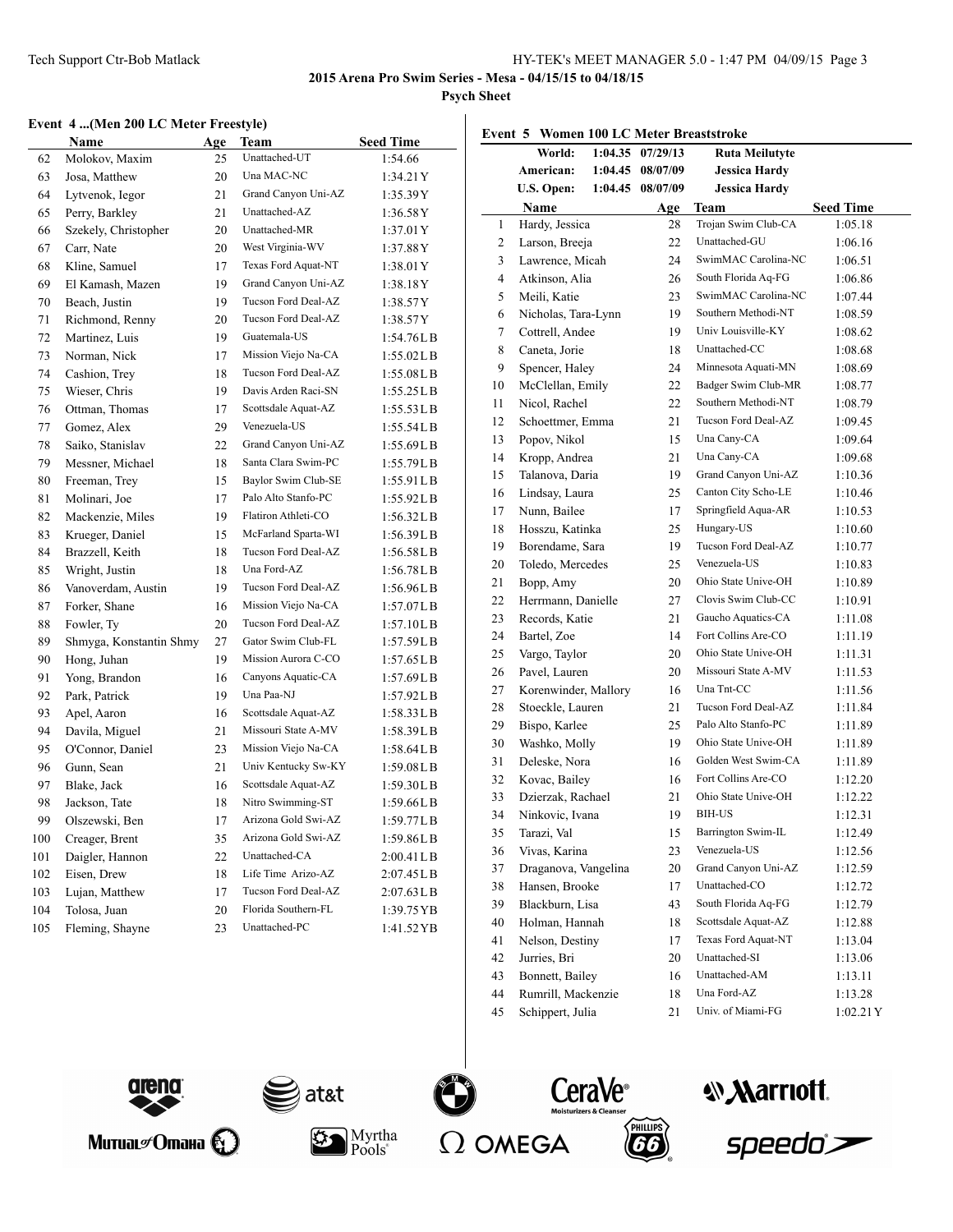$\overline{a}$ 

### **Event 5 ...(Women 100 LC Meter Breaststroke)**

|    | Name                    | Age | Team                | <b>Seed Time</b> |
|----|-------------------------|-----|---------------------|------------------|
| 46 | Jansen, Holly           | 15  | Potomac Marlins-PV  | 1:02.24Y         |
| 47 | Harrison, Alicia        | 15  | Buenaventura Swi-CA | 1:02.32Y         |
| 48 | Reeder, Maren           | 20  | Ohio State Unive-OH | 1:02.47Y         |
| 49 | Barksdale, Emma         | 17  | Davis Arden Raci-SN | 1:02.87Y         |
| 50 | Kazakeviciute, Urte     | 21  | Unattached-US       | 1:02.90Y         |
| 51 | Swartz, Lindsey         | 18  | Pine Crest Swimm-FG | 1:03.02Y         |
| 52 | Antal, Katie            | 19  | Ohio State Unive-OH | 1:03.06Y         |
| 53 | Yancy, Ally             | 15  | Scottsdale Aquat-AZ | 1:03.07Y         |
| 54 | Baynes-Tadena, Julienne | 17  | Sierra Marlins S-SN | 1:03.09Y         |
| 55 | Oliphant, Erin          | 17  | Glenbrook Aquati-IL | 1:14.28LB        |
| 56 | Horvath, Grace          | 16  | Mesa Aquatics Cl-AZ | 1:14.67L B       |
| 57 | Isleta, Czarina         | 19  | Unattached-PC       | 1:15.73LB        |
| 58 | Ranslem, Mike           | 18  | Una Cany-CA         | 1:19.90L B       |
| 59 | Barney, Regan           | 16  | Nitro Swimming-ST   | 1:22.51L B       |

### **Event 6 Men 100 LC Meter Breaststroke**

|                | <b>THE TOO LET MARKED DECEMBER OF</b><br>World: |       | 58.46 07/29/12 | Cameron van der Burgh |                  |
|----------------|-------------------------------------------------|-------|----------------|-----------------------|------------------|
|                | American:                                       | 58.96 | 07/26/09       | <b>Eric Shanteau</b>  |                  |
|                | U.S. Open:                                      | 59.01 | 07/07/09       | <b>Mark Gangloff</b>  |                  |
|                | <b>Name</b>                                     |       | Age            | <b>Team</b>           | <b>Seed Time</b> |
| $\mathbf{1}$   | Cordes, Kevin                                   |       | 21             | Tucson Ford Deal-AZ   | 59.70            |
| 2              | Alexandrov, Mike                                |       | 30             | New York Athleti-MR   | 1:00.30          |
| 3              | Johnson, Bi                                     |       | 27             | Palo Alto Stanfo-PC   | 1:00.68          |
| $\overline{4}$ | Hayden, Zach                                    |       | 27             | Club Wolverine-MI     | 1:00.71          |
| 5              | Murillo Valdes, Jorge                           |       | 23             | South Florida Aq-FG   | 1:01.28          |
| 6              | Titus, Marcus                                   |       | 28             | Tucson Ford Deal-AZ   | 1:01.55          |
| 7              | Claverie, Carlos                                |       | 18             | Univ Louisville-KY    | 1:01.56          |
| 8              | Karvonen, Eetu                                  |       | 28             | Grand Canyon Aqu-AZ   | 1:01.77          |
| 9              | Al-Barazi, Azad                                 |       | 27             | Trojan Swim Club-CA   | 1:01.83          |
| 10             | Anderson, Jared                                 |       | 24             | Minnesota Aquati-MN   | 1:02.20          |
| 11             | Crosby, Gage                                    |       | 20             | Tucson Ford Deal-AZ   | 1:02.32          |
| 12             | Fischer, Brandon                                |       | 26             | Palo Alto Stanfo-PC   | 1:02.36          |
| 13             | Hall, Josh                                      |       | 24             | New York Athleti-MR   | 1:02.41          |
| 14             | Sovero, Andrew                                  |       | 20             | Tucson Ford Deal-AZ   | 1:02.79          |
| 15             | Mahecha, Carlos                                 |       | 22             | Una Azfl-FG           | 1:03.14          |
| 16             | Cassell, Gunther                                |       | 18             | Long Island Expr-MR   | 1:03.40          |
| 17             | Hoyt, Trevor                                    |       | 23             | Yucaipa Swim Tea-CA   | 1:03.42          |
| 18             | Tazans, Uldis                                   |       | 21             | Missouri State A-MV   | 1:03.45          |
| 19             | Hodges, Wyatt                                   |       | 25             | California Aquat-PC   | 1:03.51          |
| 20             | Mickelson, Carl                                 |       | 24             | Una Sac-AZ            | 1:03.63          |
| 21             | Auruskevicius, Mantas                           |       | 19             | Grand Canyon Uni-AZ   | 1:03.70          |
| 22             | Anderson, Matthew                               |       | 18             | Phoenix Swim Clu-AZ   | 1:03.75          |
| 23             | Springer, Isaac                                 |       | 22             | Missouri State A-MV   | 1:03.91          |
| 24             | D'Innocenzo, Nick                               |       | 24             | Gator Swim Club-FL    | 1:04.05          |
| 25             | Marcantonio, Anthony                            |       | 19             | Crimson Aquatics-NE   | 1:04.14          |
| 26             | Altman, Ridge                                   |       | 21             | Una Troj-CA           | 1:04.25          |
| 27             | Jasso, Luis                                     |       | 18             | Florida Southern-FL   | 1:04.48          |
| 28             | Fletcher, Julian                                |       | 24             | Trojan Swim Club-CA   | 1:04.48          |
| 29             | Babinet, Jeremy                                 |       | 17             | Palo Alto Stanfo-PC   | 1:04.58          |
|                |                                                 |       |                |                       |                  |

| 30 | El Kamash, Youssef    | 19 | Grand Canyon Uni-AZ | 1:04.72      |
|----|-----------------------|----|---------------------|--------------|
| 31 | Carr, Nate            | 20 | West Virginia-WV    | 1:04.94      |
| 32 | Shahaff, Yahav        | 21 | Tiger Aquatics-PC   | 1:05.00      |
| 33 | Chan Chin Wah, Darren | 19 | De Anza Cupertin-PC | 1:05.14      |
| 34 | Dang, Ty              | 17 | Arizona Gold Swi-AZ | 1:05.58      |
| 35 | Granger, Nicolas      | 47 | Reims Champagne-US  | 1:05.94      |
| 36 | Telford, Ryan         | 16 | Ajax Swimming-US    | 1:06.14      |
| 37 | Iotte, Jake           | 20 | West Virginia-WV    | 1:06.27      |
| 38 | Lorenz, Christian     | 19 | Unattached-AZ       | 53.39Y       |
| 39 | Shcherbakov, Maksim   | 23 | Unattached-CC       | 53.78Y       |
| 40 | Kanzari, Colin        | 21 | Unattached-MR       | 54.89Y       |
| 41 | Lamb, Josh            | 20 | Unattached-AZ       | 55.13Y       |
| 42 | Spencer, Max          | 22 | West Virginia-WV    | 55.25Y       |
| 43 | Wahlers, Thomas       | 22 | Grand Canyon Uni-AZ | 55.36Y       |
| 44 | Rutherfurd, Andrew    | 26 | Unattached-UT       | 55.42Y       |
| 45 | Hladik, Joe           | 24 | Lyons Swim Club-IL  | 55.73Y       |
| 46 | Ferris, Tim           | 24 | Unattached-CC       | 55.83Y       |
| 47 | Quarante, Marcello    | 18 | Scottsdale Aquat-AZ | 1:06.62L B   |
| 48 | Kushnerov, Martin     | 17 | De Anza Cupertin-PC | 1:07.43L B   |
| 49 | Yang, Calvin          | 15 | Crimson Aquatics-NE | 1:07.44L B   |
| 50 | Dunn, Miles           | 17 | Mesa Aquatics Cl-AZ | $1:07.61$ LB |
| 51 | O'Connor, Daniel      | 23 | Mission Viejo Na-CA | 1:07.73L B   |
| 52 | Olson, Tanner         | 15 | Una Cany-CA         | 1:08.00L B   |
| 53 | Kalnins, Uvis         | 21 | Missouri State A-MV | 56.06YB      |
|    |                       |    |                     |              |

# **Event 7 Women 100 LC Meter Butterfly**

| World:         | 55.98 | 07/29/12                                                                                                                                                                         | <b>Dana Vollmer</b>                                 |                  |
|----------------|-------|----------------------------------------------------------------------------------------------------------------------------------------------------------------------------------|-----------------------------------------------------|------------------|
| American:      | 55.98 | 07/29/12                                                                                                                                                                         | Dana Vollmer                                        |                  |
| U.S. Open:     | 56.42 | 06/25/12                                                                                                                                                                         | <b>Dana Vollmer</b>                                 |                  |
| <b>Name</b>    |       | Age                                                                                                                                                                              | Team                                                | <b>Seed Time</b> |
|                |       | 20                                                                                                                                                                               | Unattached-VA                                       | 54.59            |
|                |       | 26                                                                                                                                                                               | Western Kentucky-KY                                 | 58.03            |
| Lee, Felicia   |       | 22                                                                                                                                                                               | Stanford Swimmin-PC                                 | 58.14            |
| Worrell, Kelsi |       | 20                                                                                                                                                                               | Univ Louisville-KY                                  | 58.44            |
|                |       | 17                                                                                                                                                                               | Mission Viejo Na-CA                                 | 58.77            |
|                |       | 25                                                                                                                                                                               | Hungary-US                                          | 58.87            |
|                |       | 19                                                                                                                                                                               | Southern Methodi-NT                                 | 59.35            |
|                |       | 22                                                                                                                                                                               | Team Rebel Aquat-CA                                 | 59.60            |
| Quah, Ting     |       | 22                                                                                                                                                                               | Singapore-US                                        | 59.92            |
| Nero, Bailey   |       | 18                                                                                                                                                                               | Fort Collins Are-CO                                 | 59.99            |
|                |       | 23                                                                                                                                                                               | SwimMAC Carolina-NC                                 | 1:00.00          |
|                |       | 25                                                                                                                                                                               | SwimMAC Carolina-NC                                 | 1:00.17          |
|                |       | 24                                                                                                                                                                               | California Aquat-PC                                 | 1:00.27          |
|                |       | 27                                                                                                                                                                               | Una Sofl-FG                                         | 1:00.48          |
| Ward, Andrea   |       | 22                                                                                                                                                                               | Santa Barbara-CA                                    | 1:00.66          |
| Saiz, Hannah   |       | 23                                                                                                                                                                               | Schroeder YMCA S-WI                                 | 1:00.77          |
| Thomas, Ellen  |       | 20                                                                                                                                                                               | Unattached-US                                       | 1:00.86          |
| Atkinson, Alia |       | 26                                                                                                                                                                               | South Florida Aq-FG                                 | 1:00.87          |
| Fridell, My    |       | 22                                                                                                                                                                               | Univ. of Miami-FG                                   | 1:01.19          |
| Boyce, Lisa    |       | 21                                                                                                                                                                               | Longhorn Aquatic-ST                                 | 1:01.41          |
|                |       | 17                                                                                                                                                                               | Davis Arden Raci-SN                                 | 1:01.44          |
|                |       | Donahue, Claire<br>McLaughlin, Katie<br>Hosszu, Katinka<br>Erasmus, Marne<br>Herrington, Katelyne<br>Adams, Cammile<br>Leverenz, Caitlin<br>Colorado, Carolina<br>Maynard, Paige | Bartholomew, Courtney<br>Vanderpool-Wallace, Ariann |                  |





 $Pools^*$ 







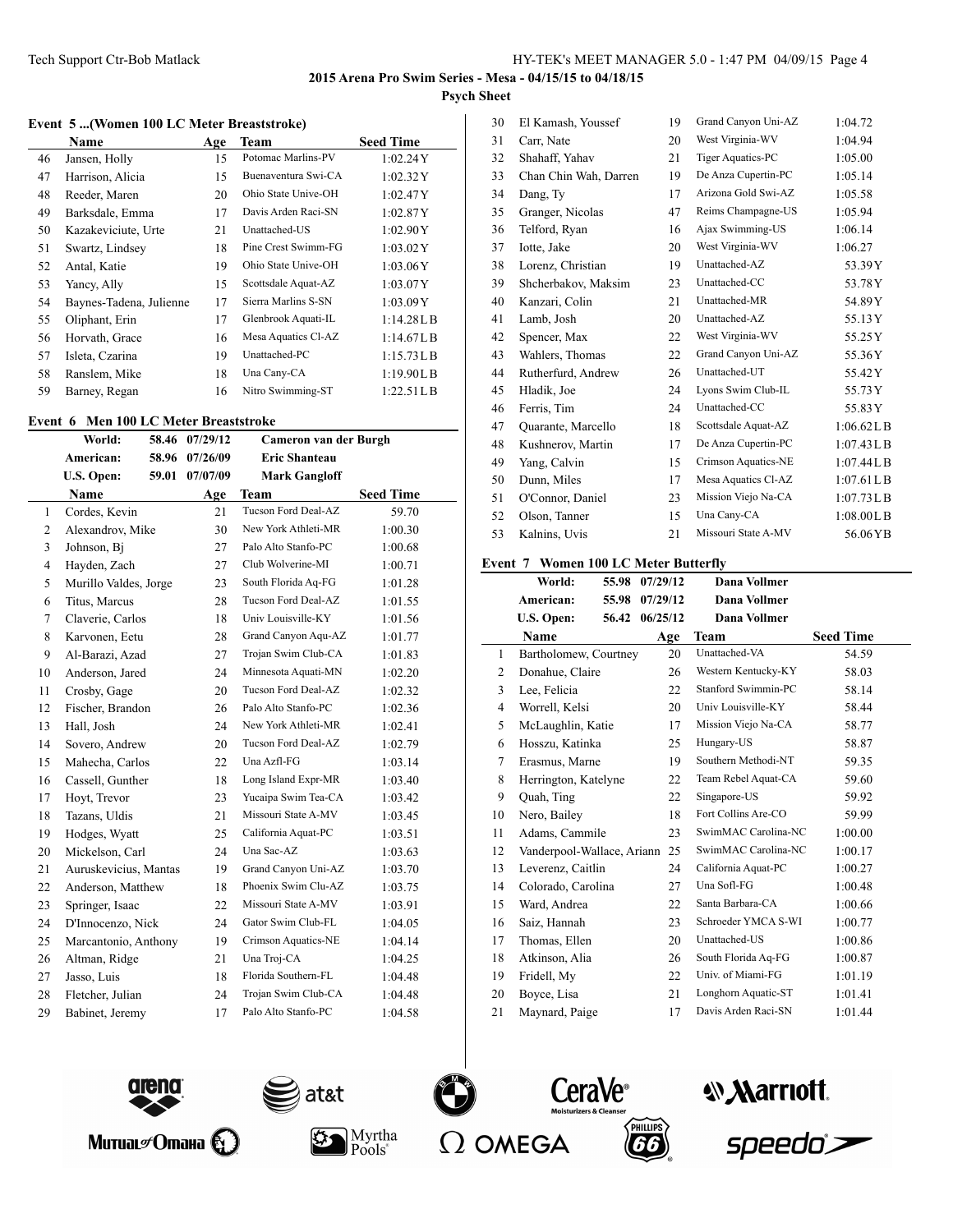### **Event 7 ...(Women 100 LC Meter Butterfly)**

|    | Name                    | Age | Team                     | <b>Seed Time</b> |
|----|-------------------------|-----|--------------------------|------------------|
| 22 | Pinto, Jeserik          | 25  | Venezuela-US             | 1:01.55          |
| 23 | Santoyo, Tamara         | 18  | Canyons Aquatic-CA       | 1:01.66          |
| 24 | Gimbutyte, Vaiva        | 20  | <b>Tiger Aquatics-PC</b> | 1:01.68          |
| 25 | Hajdinjak, Katja        | 22  | Tucson Ford Deal-AZ      | 1:01.70          |
| 26 | McNulty, Amanda         | 18  | Ohio State Unive-OH      | 1:01.74          |
| 27 | Rumrill, Mackenzie      | 18  | Una Ford-AZ              | 1:01.77          |
| 28 | Johnson, Kaitlyn        | 25  | Unattached-LE            | 1:01.77          |
| 29 | Popov, Nikol            | 15  | Una Cany-CA              | 1:02.05          |
| 30 | Santa, Adrienn          | 20  | Southern Methodi-NT      | 1:02.09          |
| 31 | Holman, Hannah          | 18  | Scottsdale Aquat-AZ      | 1:02.20          |
| 32 | Weitzeil, Abbey         | 18  | Una Cany-CA              | 1:02.30          |
| 33 | Jeffrey, Rhi            | 28  | Phoenix Swimming-NE      | 1:02.37          |
| 34 | Schmitt, Allison        | 24  | North Baltimore-MD       | 1:02.41          |
| 35 | Ranslem, Mike           | 18  | Una Cany-CA              | 1:02.47          |
| 36 | Nava, Jessica           | 15  | Pine Crest Swimm-FG      | 1:02.48          |
| 37 | Castro Ortega, Patricia | 22  | Una MAC-NC               | 1:02.49          |
| 38 | Wong, Yee Ching         | 20  | Swim Florida-FL          | 1:02.52          |
| 39 | Thompson, Bebe          | 16  | Empire Swimming-MR       | 1:02.54          |
| 40 | Waddell, Tevyn          | 16  | Mitchell Aquatic-SD      | 1:02.59          |
| 41 | Algee, Angela           | 20  | Univ. of Miami-FG        | 53.65Y           |
| 42 | Staffeldt, Alina        | 20  | Unattached-US            | 53.86Y           |
| 43 | Schick, Taylor          | 20  | Tucson Ford Deal-AZ      | 53.98 Y          |
| 44 | Guttmacher, Sami        | 19  | Unattached-AZ            | 54.02Y           |
| 45 | Isleta, Chloe           | 16  | Una Pasa-PC              | 54.04 Y          |
| 46 | Heilbrun, Carrie        | 17  | The Fish-PV              | 1:02.68L B       |
| 47 | Kurki, Laura            | 20  | Tucson Ford Deal-AZ      | 1:02.69L B       |
| 48 | Matheson, Eleanor       | 16  | Flatiron Athleti-CO      | 1:02.98L B       |
| 49 | Moseley, Stanzi         | 16  | Roadrunner Aquat-CC      | 1:03.42L B       |
| 50 | Lindsey, Hannah         | 17  | All Star Aquatic-PV      | 1:03.51LB        |
| 51 | Simonovic, Kat          | 20  | Serbia-US                | 1:04.00L B       |
| 52 | Gruest, Valerie         | 16  | Guatemala-US             | 1:04.05L B       |
| 53 | Kiss, Dora              | 21  | Missouri State A-MV      | 1:04.06L B       |
| 54 | McNichols, Macie        | 18  | Ohio State Unive-OH      | 1:04.09L B       |
| 55 | Toris, Victoria         | 17  | Scottsdale Aquat-AZ      | 1:04.11 L B      |
| 56 | Morales, Gisela         | 27  | Guatemala-US             | 1:06.15LB        |
| 57 | Taylor, Jackie          | 20  | Unattached-SI            | $1:07.23$ LB     |
| 58 | Mucciarone, Molly       | 21  | Unattached-MR            | 54.24 YB         |
| 59 | Kropp, Andrea           | 21  | Una Cany-CA              | 57.45 YB         |

# **Event 8 Men 100 LC Meter Butterfly**

|   | World:          |       | 49.82 08/01/09 | <b>Michael Phelps</b> |                  |
|---|-----------------|-------|----------------|-----------------------|------------------|
|   | American:       | 49.82 | 08/01/09       | <b>Michael Phelps</b> |                  |
|   | U.S. Open:      | 50.22 | 07/09/09       | <b>Michael Phelps</b> |                  |
|   | <b>Name</b>     |       | Age            | Team                  | <b>Seed Time</b> |
|   | Phelps, Michael |       | 29             | North Baltimore-MD    | 51.17            |
|   | Shields, Tom    |       | 23             | California Aquat-PC   | 51.29            |
| 3 | Lochte, Ryan    |       | 30             | SwimMAC Carolina-NC   | 51.48            |
| 4 | Phillips, Tim   |       | 24             | SwimMAC Carolina-NC   | 51.49            |
|   | Godsoe, Eugene  |       | 27             | Una Pasa-PC           | 51.66            |
|   |                 |       |                |                       |                  |





Митиаг $\mathscr{O}$  maна  $\mathbb{C}$ 





Pools<sup>®</sup>





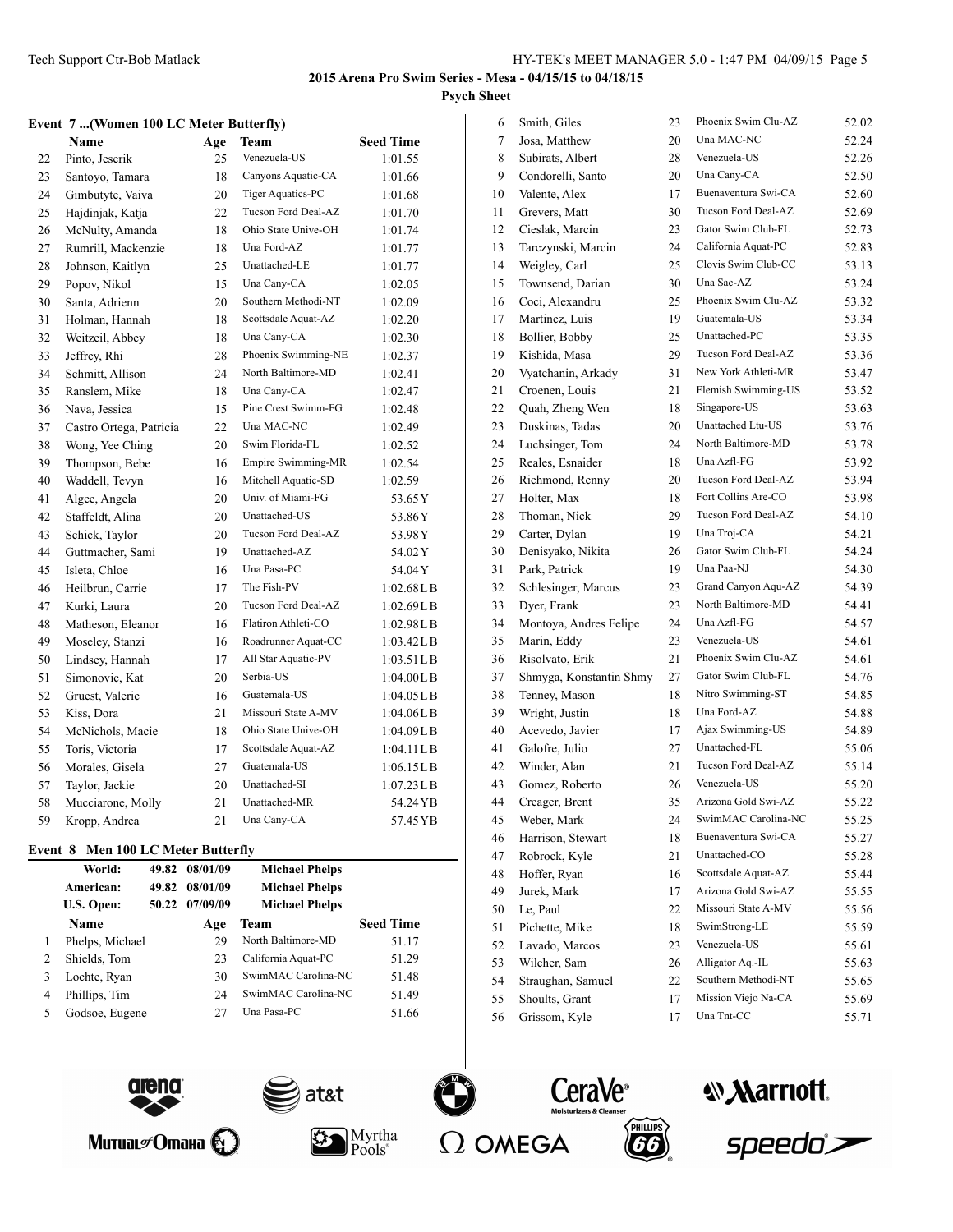#### **Event 8 ...(Men 100 LC Meter Butterfly)**

| <b>Name</b> |                      | Age | <b>Team</b>         | <b>Seed Time</b> |
|-------------|----------------------|-----|---------------------|------------------|
| 57          | Hirabayashi, Toshi   | 31  | Flatiron Athleti-CO | 55.73            |
| 58          | Jones, Cullen        | 31  | SwimMAC Carolina-NC | 55.89            |
| 59          | Mefford, Bryce       | 16  | Sierra Marlins S-SN | 55.90            |
| 60          | Starkweather, Joe    | 18  | Unattached-CA       | 55.99            |
| 61          | Gutierrez, Allan     | 21  | Una Fsc-FL          | 56.01            |
| 62          | Cogswell, Cole       | 18  | Una Cany-CA         | 56.02            |
| 63          | Gomez, Jonathan      | 18  | Scarlet Aquatics-NJ | 56.14            |
| 64          | Aerents, Jasper      | 22  | Flemish Swimming-US | 56.19            |
| 65          | McGough, Jacob       | 23  | Boilermaker Aqua-IN | 56.30            |
| 66          | Jackson, Tate        | 18  | Nitro Swimming-ST   | 56.34            |
| 67          | Skjaerpe, Moose      | 19  | Tampa Bay Aquat-FL  | 56.38            |
| 68          | Maudslien, Thane     | 20  | Tucson Ford Deal-AZ | 56.47            |
| 69          | Burns, Aidan         | 17  | Santa Clara Swim-PC | 56.65            |
| 70          | Alentado, Jason      | 20  | Tucson Ford Deal-AZ | 56.68            |
| 71          | Shores, Connor       | 20  | Una Gcu-AZ          | 56.68            |
| 72          | Bolychev, Fedir      | 19  | Grand Canyon Uni-AZ | 47.41Y           |
| 73          | Marsh, Andrew        | 20  | West Virginia-WV    | 47.49Y           |
| 74          | Lima, Edson          | 20  | Florida Southern-FL | 47.91 Y          |
| 75          | Green, Austin        | 21  | West Virginia-WV    | 48.69Y           |
| 76          | Slaton, Micah        | 17  | Nitro Swimming-ST   | 48.76Y           |
| 77          | Marcantonio, Anthony | 19  | Crimson Aquatics-NE | 48.78Y           |
| 78          | Csonka, Frank        | 20  | West Virginia-WV    | 48.96Y           |
| 79          | Cashion, Trey        | 18  | Tucson Ford Deal-AZ | 49.07Y           |
| 80          | Kao, Sean            | 20  | Unattached-CA       | 49.09Y           |
| 81          | Nolan, Chris         | 18  | Gaucho Aquatics-CA  | 56.86LB          |
| 82          | Ewoldt, Kyle         | 18  | Mesa Aquatics Cl-AZ | 56.88LB          |
| 83          | Mackenzie, Miles     | 19  | Flatiron Athleti-CO | 57.55LB          |
| 84          | Garrastazu, Raul     | 21  | Florida Southern-FL | 57.88LB          |
| 85          | Manzo, Felipe        | 24  | Greater Tampa Sw-FL | 58.36LB          |
| 86          | Toomey, Derek        | 23  | Badger Swim Club-MR | 58.37LB          |
| 87          | Sikharulidze, Davit  | 20  | Golden West Swim-CA | 58.81LB          |
| 88          | Stirling, Connor     | 18  | Life Time Arizo-AZ  | 58.88LB          |
| 89          | Beach, Justin        | 19  | Tucson Ford Deal-AZ | 59.65LB          |
| 90          | Hickey, Jay          | 21  | West Virginia-WV    | 59.94LB          |
| 91          | Kim, Jessie          | 19  | Canyons Aquatic-CA  | 1:00.16L B       |
| 92          | Novinski, Matthew    | 16  | Grand Island Ymc-MW | 1:03.93L B       |
| 93          | Cwiek, Kacper        | 20  | Missouri State A-MV | 51.44 YB         |

#### **Event 9 Women 400 LC Meter IM**

|   | World:            | 4:28.43 | 07/28/12 | <b>Shiwen YE</b>    |                  |
|---|-------------------|---------|----------|---------------------|------------------|
|   | American:         | 4:31.12 | 06/29/08 | <b>Katie Hoff</b>   |                  |
|   | U.S. Open:        | 4:31.12 | 06/29/08 | <b>Katie Hoff</b>   |                  |
|   | <b>Name</b>       |         | Age      | <b>Team</b>         | <b>Seed Time</b> |
|   | Hosszu, Katinka   |         | 25       | Hungary-US          | 4:30.41          |
| 2 | Beisel, Elizabeth |         | 22       | Una Gsc-FL          | 4:31.69          |
| 3 | DiRado, Maya      |         | 22       | Stanford Swimmin-PC | 4:32.70          |
| 4 | Leverenz, Caitlin |         | 24       | California Aquat-PC | 4:38.31          |
|   | Adams, Cammile    |         | 23       | SwimMAC Carolina-NC | 4:40.41          |
| 6 | Nguyen, Vien      |         | 18       | Unattached-FL       | 4:41.68          |
|   |                   |         |          |                     |                  |



#### **Event 10 Men 400 LC Meter IM**

| World:<br>American:<br>U.S. Open: | 4:03.84 | 4:03.84 08/10/08<br>08/10/08<br>$4:05.25$ $06/29/08$ | <b>Michael Phelps</b><br><b>Michael Phelps</b><br><b>Michael Phelps</b> |                  |
|-----------------------------------|---------|------------------------------------------------------|-------------------------------------------------------------------------|------------------|
| <b>Name</b>                       |         | Age                                                  | Team                                                                    | <b>Seed Time</b> |
| Clary, Tyler                      |         | 26                                                   | SwimMAC Carolina-NC                                                     | 4:09.03          |
| Rousseau, Sebastien               |         | 24                                                   | Gator Swim Club-FL                                                      | 4:11.11          |
| Dwyer, Conor                      |         | 26                                                   | Una Troj-CA                                                             | 4:15.39          |
|                                   |         |                                                      |                                                                         |                  |



Митиаг $\mathscr{O}$  Отана  $\bigcirc$ 









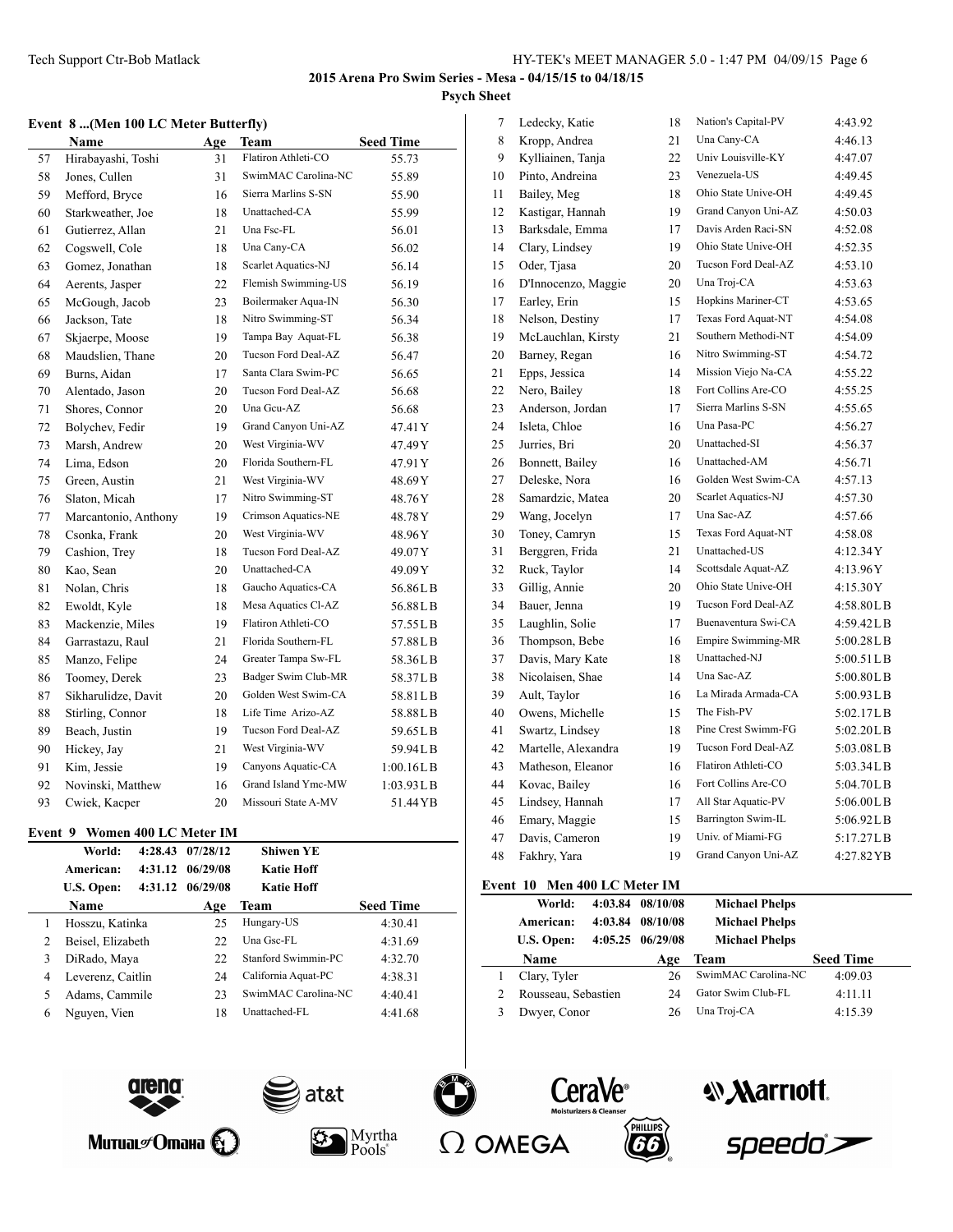**2015 Arena Pro Swim Series - Mesa - 04/15/15 to 04/18/15**

**Psych Sheet**

#### **Event 10 ...(Men 400 LC Meter IM)**

|        | <b>Name</b>            | Age | Team                | <b>Seed Time</b> |
|--------|------------------------|-----|---------------------|------------------|
| 4      | Grieshop, Sean         | 16  | Nitro Swimming-ST   | 4:20.25          |
| 5      | Green, Connor          | 19  | Una Cal-PC          | 4:20.29          |
| 6      | Vanoverdam, Austin     | 19  | Tucson Ford Deal-AZ | 4:20.90          |
| $\tau$ | Maestri, Riccardo      | 20  | Tucson Ford Deal-AZ | 4:22.74          |
| 8      | Jurek, Mark            | 17  | Arizona Gold Swi-AZ | 4:22.91          |
| 9      | Blazevski, Marko       | 22  | SwimMAC Carolina-NC | 4:23.51          |
| 10     | Messner, Michael       | 18  | Santa Clara Swim-PC | 4:24.58          |
| 11     | Claverie, Carlos       | 18  | Univ Louisville-KY  | 4:24.61          |
| 12     | O'Connor, Daniel       | 23  | Mission Viejo Na-CA | 4:24.66          |
| 13     | Marcantonio, Anthony   | 19  | Crimson Aquatics-NE | 4:24.69          |
| 14     | Quah, Zheng Wen        | 18  | Singapore-US        | 4:24.83          |
| 15     | Ramirez, Antonio       | 17  | Arizona Gold Swi-AZ | 4:24.84          |
| 16     | Ornek, Alpkan          | 19  | North Baltimore-MD  | 4:25.02          |
| 17     | Takahashi, Ken         | 18  | Mission Viejo Na-CA | 4:25.70          |
| 18     | Frank, Simon           | 25  | Unattached-GU       | 4:26.13          |
| 19     | Hendrickx, Lander      | 21  | Flemish Swimming-US | 4:26.15          |
| 20     | Molinari, Joe          | 17  | Palo Alto Stanfo-PC | 4:27.66          |
| 21     | Daigler, Hannon        | 22  | Unattached-CA       | 4:27.81          |
| 22     | Pang, Sheng Jun        | 22  | Singapore-US        | 4:28.01          |
| 23     | Cwiek, Kacper          | 20  | Missouri State A-MV | 4:28.85          |
| 24     | Carr, Nate             | 20  | West Virginia-WV    | 4:28.96          |
| 25     | Hernandez, Gabriel     | 22  | Venezuela-US        | 4:30.43          |
| 26     | D'Innocenzo, Nick      | 24  | Gator Swim Club-FL  | 4:30.57          |
| 27     | McGough, Jacob         | 23  | Boilermaker Aqua-IN | 4:30.88          |
| 28     | Hogsed, Nick           | 18  | Tucson Ford Deal-AZ | 4:31.86          |
| 29     | Anderson, Matthew      | 18  | Phoenix Swim Clu-AZ | 4:32.21          |
| 30     | Tenney, Mason          | 18  | Nitro Swimming-ST   | 4:32.83          |
| 31     | Lytvenok, Iegor        | 21  | Grand Canyon Uni-AZ | 3:43.52Y         |
| 32     | Hoyt, Trevor           | 23  | Yucaipa Swim Tea-CA | 3:50.87Y         |
| 33     | Thorne, Nicholas       | 19  | Tucson Ford Deal-AZ | 3:50.89Y         |
| 34     | Koval, James           | 19  | West Virginia-WV    | 4:34.36LB        |
| 35     | Gomez, Jonathan        | 18  | Scarlet Aquatics-NJ | 4:34.67L B       |
| 36     | Babinet, Jeremy        | 17  | Palo Alto Stanfo-PC | 4:35.90LB        |
| 37     | Alentado, Jason        | 20  | Tucson Ford Deal-AZ | 4:35.94L B       |
| 38     | Fowler, Ty             | 20  | Tucson Ford Deal-AZ | 4:36.99LB        |
| 39     | Olszewski, Ben         | 17  | Arizona Gold Swi-AZ | 4:37.66LB        |
| 40     | Milikich, Nick         | 17  | Nitro Swimming-ST   | 4:37.80LB        |
| 41     | Duran, Enrique Augusto | 22  | Peru-US             | 4:38.67LB        |
| 42     | Ho, Benjamin           | 16  | Una Pasa-PC         | 4:40.62L B       |
| 43     | Apel, Aaron            | 16  | Scottsdale Aquat-AZ | 4:43.67LB        |
| 44     | Ress, Eric             | 24  | Santa Clara Swim-PC | 4:02.54YB        |

|                | Event 11 Women 400 LC Meter Freestyle Relay          |         |                  |                                    |                  |  |
|----------------|------------------------------------------------------|---------|------------------|------------------------------------|------------------|--|
|                | World:                                               |         | 3:30.98 07/24/14 | <b>AUS</b>                         |                  |  |
|                | <b>B Compbell, M Schlanger, E McKeon, C Campbell</b> |         |                  |                                    |                  |  |
|                | American:                                            |         | 3:32.31 07/28/13 | <b>USA World Championship Team</b> |                  |  |
|                | M Franklin, N Coughlin, S Vreeland, M Romano         |         |                  |                                    |                  |  |
|                | <b>U.S. Open:</b>                                    |         | 3:35.11 08/21/10 | <b>USA Pan Pacific Team</b>        |                  |  |
|                | N Coughlin, J Hardy, A Weir, D Vollmer               |         |                  |                                    |                  |  |
|                | Team                                                 |         |                  | Relav                              | <b>Seed Time</b> |  |
| 1              | SwimMAC Carolina-NC                                  |         |                  | A                                  | 3:44.31          |  |
| $\overline{c}$ | Univ. of Miami-FG                                    |         |                  | A                                  | 3:54.26          |  |
|                | Event 12 Men 400 LC Meter Freestyle Relay            |         |                  |                                    |                  |  |
|                | World:                                               |         | 3:08.24 08/11/08 | <b>USA Olympic Team</b>            |                  |  |
|                | M Phelps, G Weber-Gale, C Jones, J Lezak             |         |                  |                                    |                  |  |
|                | American:                                            |         | 3:08.24 08/11/08 | <b>USA Olympic Team</b>            |                  |  |
|                | M Phelps, G Weber-Gale, C Jones, J Lezak             |         |                  |                                    |                  |  |
|                | U.S. Open:                                           |         | 3:11.74 08/20/10 | <b>USA Pan Pacific Team</b>        |                  |  |
|                | M Phelps, R Lochte, J Lezak, N Adrian                |         |                  |                                    |                  |  |
|                | Team                                                 |         |                  | Relay                              | <b>Seed Time</b> |  |
| 1              | SwimMAC Carolina-NC                                  |         |                  | A                                  | 3:21.18          |  |
| 2              | Flemish Swimming-US                                  |         |                  | A                                  | 3:21.95          |  |
| 3              | Nitro Swimming-ST                                    |         |                  | A                                  | 3:29.24          |  |
|                | Event 13 Women 200 LC Meter Butterfly                |         |                  |                                    |                  |  |
|                | World:                                               | 2:01.81 | 10/21/09         | <b>Zige Liu</b>                    |                  |  |
|                | American:                                            | 2:04.14 | 07/30/09         | <b>Mary Descenza</b> , USA         |                  |  |
|                | U.S. Open:                                           | 2:05.96 | 08/13/81         | Mary T. Meagher                    |                  |  |
|                | <b>Name</b>                                          |         | Age              | Team                               | <b>Seed Time</b> |  |
| 1              | Hosszu, Katinka                                      |         | 25               | Hungary-US                         | 2:05.59          |  |
| 2              | Adams, Cammile                                       |         | 23               | SwimMAC Carolina-NC                | 2:06.61          |  |
| 3              | McLaughlin, Katie                                    |         | 17               | Mission Viejo Na-CA                | 2:07.08          |  |
| 4              | DiRado, Maya                                         |         | 22               | Stanford Swimmin-PC                | 2:07.42          |  |
| 5              | Pinto, Andreina                                      |         | 23               | Venezuela-US                       | 2:10.11          |  |
| 6              | Beisel, Elizabeth                                    |         | 22               | Una Gsc-FL                         | 2:10.72          |  |
| 7              | Leverenz, Caitlin                                    |         | 24               | California Aquat-PC                | 2:11.16          |  |
| 8              | Saiz, Hannah                                         |         | 23               | Schroeder YMCA S-WI                | 2:12.39          |  |
| 9              | Nguyen, Vien                                         |         | 18               | Unattached-FL                      | 2:12.94          |  |
| 10             | Bailey, Meg                                          |         | 18               | Ohio State Unive-OH                | 2:13.25          |  |
| 11             | Ouah, Ting                                           |         | 22               | Singapore-US                       | 2:13.59          |  |
| 12             | Kylliainen, Tanja                                    |         | $22\,$           | Univ Louisville-KY                 | 2:13.61          |  |
| 13             | Nero, Bailey                                         |         | 18               | Fort Collins Are-CO                | 2:13.83          |  |
| 14             | Kastigar, Hannah                                     |         | 19               | Grand Canyon Uni-AZ                | 2:14.33          |  |
| 15             | Baker, Kathleen                                      |         | 18               | SwimMAC Carolina-NC                | 2:14.55          |  |
| 16             | Bopp, Amy                                            |         | 20               | Ohio State Unive-OH                | 2:14.77          |  |
| 17             | Worrell, Kelsi                                       |         | 20               | Univ Louisville-KY                 | 2:15.04          |  |
| 18             | D'Innocenzo, Maggie                                  |         | 20               | Una Troj-CA                        | 2:15.19          |  |
| 19             | McNulty, Amanda                                      |         | 18               | Ohio State Unive-OH                | 2:15.24          |  |
| 20             | Maynard, Paige                                       |         | 17               | Davis Arden Raci-SN                | 2:15.65          |  |
| 21             | Wong, Yee Ching                                      |         | 20               | Swim Florida-FL                    | 2:15.85          |  |
| 22             | Heilbrun, Carrie                                     |         | 17               | The Fish-PV                        | 2:16.79          |  |
|                |                                                      |         |                  |                                    |                  |  |



Митиаг $\mathscr O$ тана  $\bigoplus$ 



 $\mathbb{S}^*$ 







*<u><b>Narriott</u>* 

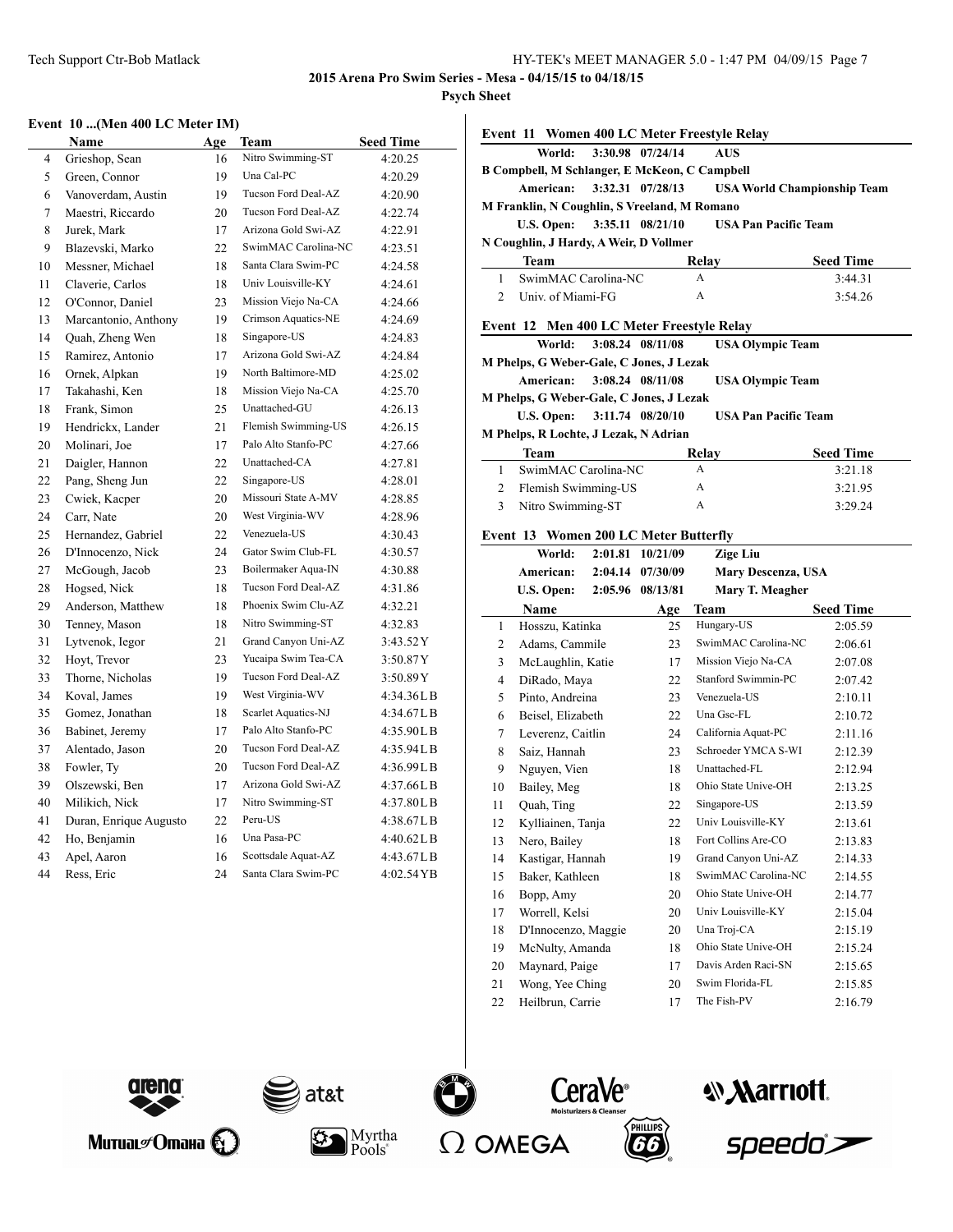#### **Event 13 ...(Women 200 LC Meter Butterfly)**

|    | Name                 | Age | Team                      | <b>Seed Time</b> |
|----|----------------------|-----|---------------------------|------------------|
| 23 | Thompson, Bebe       | 16  | <b>Empire Swimming-MR</b> | 2:17.14          |
| 24 | Ward, Andrea         | 22  | Santa Barbara-CA          | 1:55.79Y         |
| 25 | Ranslem, Mike        | 18  | Una Cany-CA               | 1:57.86Y         |
| 26 | Berggren, Frida      | 21  | Unattached-US             | 1:58.08Y         |
| 27 | Lee, Felicia         | 22  | Stanford Swimmin-PC       | 1:58.23Y         |
| 28 | Kiss, Dora           | 21  | Missouri State A-MV       | 1:59.13Y         |
| 29 | Nguyen, Beverly      | 21  | Unattached-NJ             | 1:59.47Y         |
| 30 | Epps, Jessica        | 14  | Mission Viejo Na-CA       | 2:17.45LB        |
| 31 | Toney, Camryn        | 15  | Texas Ford Aquat-NT       | 2:17.77L B       |
| 32 | Anderson, Jordan     | 17  | Sierra Marlins S-SN       | 2:19.10L B       |
| 33 | Gruest, Valerie      | 16  | Guatemala-US              | 2:19.19L B       |
| 34 | Isleta, Chloe        | 16  | Una Pasa-PC               | 2:19.22L B       |
| 35 | Pinson, Claire       | 17  | Davis Arden Raci-SN       | 2:19.57L B       |
| 36 | Ault, Taylor         | 16  | La Mirada Armada-CA       | 2:20.95L B       |
| 37 | Nava, Jessica        | 15  | Pine Crest Swimm-FG       | 2:20.98L B       |
| 38 | Algee, Angela        | 20  | Univ. of Miami-FG         | 2:21.12LB        |
| 39 | Herrington, Katelyne | 22  | Team Rebel Aquat-CA       | 2:28.13LB        |
| 40 | Staffeldt, Alina     | 20  | Unattached-US             | 2:00.75 YB       |

# **Event 14 Men 200 LC Meter Butterfly**

|                | World:                  | 1:51.51 | 07/29/09         | <b>Michael Phelps</b> |                  |
|----------------|-------------------------|---------|------------------|-----------------------|------------------|
|                | American:               | 1:51.51 | 07/29/09         | <b>Michael Phelps</b> |                  |
|                | U.S. Open:              |         | 1:52.20 07/02/08 | <b>Michael Phelps</b> |                  |
|                | <b>Name</b>             |         | Age              | <b>Team</b>           | <b>Seed Time</b> |
| $\mathbf{1}$   | Shields, Tom            |         | 23               | California Aquat-PC   | 1:55.09          |
| 2              | Clary, Tyler            |         | 26               | SwimMAC Carolina-NC   | 1:55.42          |
| 3              | Luchsinger, Tom         |         | 24               | North Baltimore-MD    | 1:55.57          |
| $\overline{4}$ | Rousseau, Sebastien     |         | 24               | Gator Swim Club-FL    | 1:55.64          |
| 5              | Croenen, Louis          |         | 21               | Flemish Swimming-US   | 1:56.06          |
| 6              | Quah, Zheng Wen         |         | 18               | Singapore-US          | 1:56.85          |
| 7              | Cieslak, Marcin         |         | 23               | Gator Swim Club-FL    | 1:57.16          |
| 8              | Bollier, Bobby          |         | 25               | Unattached-PC         | 1:57.32          |
| 9              | Coci, Alexandru         |         | 25               | Phoenix Swim Clu-AZ   | 1:57.86          |
| 10             | Wright, Justin          |         | 18               | Una Ford-AZ           | 1:57.90          |
| 11             | Lavado, Marcos          |         | 23               | Venezuela-US          | 1:58.69          |
| 12             | Shoults, Grant          |         | 17               | Mission Viejo Na-CA   | 1:59.24          |
| 13             | Montoya, Andres Felipe  |         | 24               | Una Azfl-FG           | 1:59.35          |
| 14             | Jurek, Mark             |         | 17               | Arizona Gold Swi-AZ   | 1:59.41          |
| 15             | Maestri, Riccardo       |         | 20               | Tucson Ford Deal-AZ   | 2:00.22          |
| 16             | Valente, Alex           |         | 17               | Buenaventura Swi-CA   | 2:00.61          |
| 17             | Reales, Esnaider        |         | 18               | Una Azfl-FG           | 2:00.62          |
| 18             | Nolan, Chris            |         | 18               | Gaucho Aquatics-CA    | 2:01.62          |
| 19             | Hernandez, Gabriel      |         | 22               | Venezuela-US          | 2:01.81          |
| 20             | Gomez, Jonathan         |         | 18               | Scarlet Aquatics-NJ   | 2:01.94          |
| 21             | Vanoverdam, Austin      |         | 19               | Tucson Ford Deal-AZ   | 2:02.03          |
| 22             | Shmyga, Konstantin Shmy |         | 27               | Gator Swim Club-FL    | 2:02.31          |
| 23             | Holter, Max             |         | 18               | Fort Collins Are-CO   | 2:02.42          |
| 24             | Vanluchene, Emmanuel    |         | 22               | Flemish Swimming-US   | 2:02.78          |
| 25             | Marin, Eddy             |         | 23               | Venezuela-US          | 2:03.37          |
|                |                         |         |                  |                       |                  |

| 26 | Galofre, Julio     | 27 | Unattached-FL       | 2:03.43      |
|----|--------------------|----|---------------------|--------------|
| 27 | Blazevski, Marko   | 22 | SwimMAC Carolina-NC | 2:03.47      |
| 28 | McGough, Jacob     | 23 | Boilermaker Aqua-IN | 2:03.68      |
| 29 | Ewoldt, Kyle       | 18 | Mesa Aquatics Cl-AZ | 2:04.12      |
| 30 | Park, Patrick      | 19 | Una Paa-NJ          | 2:04.62      |
| 31 | Tenney, Mason      | 18 | Nitro Swimming-ST   | 2:04.63      |
| 32 | Skjaerpe, Moose    | 19 | Tampa Bay Aquat-FL  | 2:04.70      |
| 33 | Creager, Brent     | 35 | Arizona Gold Swi-AZ | 2:04.70      |
| 34 | Alentado, Jason    | 20 | Tucson Ford Deal-AZ | 2:05.14      |
| 35 | Messner, Michael   | 18 | Santa Clara Swim-PC | 2:05.27      |
| 36 | Saiko, Stanislav   | 22 | Grand Canyon Uni-AZ | 2:05.42      |
| 37 | Josa, Matthew      | 20 | Una MAC-NC          | 1:42.96Y     |
| 38 | Garrastazu, Raul   | 21 | Florida Southern-FL | 1:47.16Y     |
| 39 | Thorne, Nicholas   | 19 | Tucson Ford Deal-AZ | 1:47.71Y     |
| 40 | Wilcher, Sam       | 26 | Alligator Aq.-IL    | 1:47.74Y     |
| 41 | Slaton, Micah      | 17 | Nitro Swimming-ST   | 1:47.82Y     |
| 42 | Hirabayashi, Toshi | 31 | Flatiron Athleti-CO | 2:05.78L B   |
| 43 | Freeman, Trey      | 15 | Baylor Swim Club-SE | 2:06.23L B   |
| 44 | Takahashi, Ken     | 18 | Mission Viejo Na-CA | 2:06.36LB    |
| 45 | Molinari, Joe      | 17 | Palo Alto Stanfo-PC | 2:07.50LB    |
| 46 | Mefford, Bryce     | 16 | Sierra Marlins S-SN | 2:07.60LB    |
| 47 | Shores, Connor     | 20 | Una Gcu-AZ          | 2:10.39LB    |
| 48 | Green, Austin      | 21 | West Virginia-WV    | 1:50.15 YB   |
| 49 | Daigler, Hannon    | 22 | Unattached-CA       | $1:57.61$ YB |
|    |                    |    |                     |              |

# **Event 15 Women 50 LC Meter Freestyle**

|    | World:                        | 23.73 | 08/01/09 | <b>Britta Steffen</b> |                  |
|----|-------------------------------|-------|----------|-----------------------|------------------|
|    | American:                     | 24.07 | 08/17/08 | <b>Dara Torres</b>    |                  |
|    | U.S. Open:                    | 24.13 | 05/18/08 | <b>Cate Campbell</b>  |                  |
|    | Name                          |       | Age      | <b>Team</b>           | <b>Seed Time</b> |
| 1  | Vanderpool-Wallace, Ariann 25 |       |          | SwimMAC Carolina-NC   | 24.34            |
| 2  | Manuel, Simone                |       | 18       | Stanford Swimmin-PC   | 24.56            |
| 3  | Kennedy, Madison              |       | 27       | SwimMAC Carolina-NC   | 24.78            |
| 4  | Weitzeil, Abbey               |       | 18       | Una Cany-CA           | 24.80            |
| 5  | Coughlin, Natalie             |       | 32       | California Aquat-PC   | 24.90            |
| 6  | Geer, Margo                   |       | 23       | Tucson Ford Deal-AZ   | 24.95            |
| 7  | Romano, Megan                 |       | 24       | New York Athleti-MR   | 24.98            |
| 8  | Hardy, Jessica                |       | 28       | Trojan Swim Club-CA   | 25.09            |
| 9  | Weir, Amanda                  |       | 29       | SwimAtlanta-GA        | 25.18            |
| 10 | Hosszu, Katinka               |       | 25       | Hungary-US            | 25.19            |
| 11 | Meili, Katie                  |       | 23       | SwimMAC Carolina-NC   | 25.30            |
| 12 | Neal, Lia                     |       | 20       | Stanford Swimmin-PC   | 25.40            |
| 13 | Simmons, Caroline             |       | 24       | Performance Aqua-FG   | 25.43            |
| 14 | McLaughlin, Katie             |       | 17       | Mission Viejo Na-CA   | 25.52            |
| 15 | Moseley, Stanzi               |       | 16       | Roadrunner Aquat-CC   | 25.56            |
| 16 | Quah, Ting                    |       | 22       | Singapore-US          | 25.57            |
| 17 | Bispo, Karlee                 |       | 25       | Palo Alto Stanfo-PC   | 25.74            |
| 18 | Lee, Felicia                  |       | 22       | Stanford Swimmin-PC   | 25.76            |
| 19 | Lindborg, Nathalie            |       | 24       | Southern Methodi-NT   | 25.78            |
| 20 | Rangelova, Nina               |       | 24       | Southern Methodi-NT   | 25.81            |
| 21 | Ciesla, Marta                 |       | 16       | Pine Crest Swimm-FG   | 25.83            |



Митиаг $\mathscr{O}$ тана  $\bigoplus$ 





 $P\ddot{\text{o}}$ ols $\ddot{\text{o}}$ 





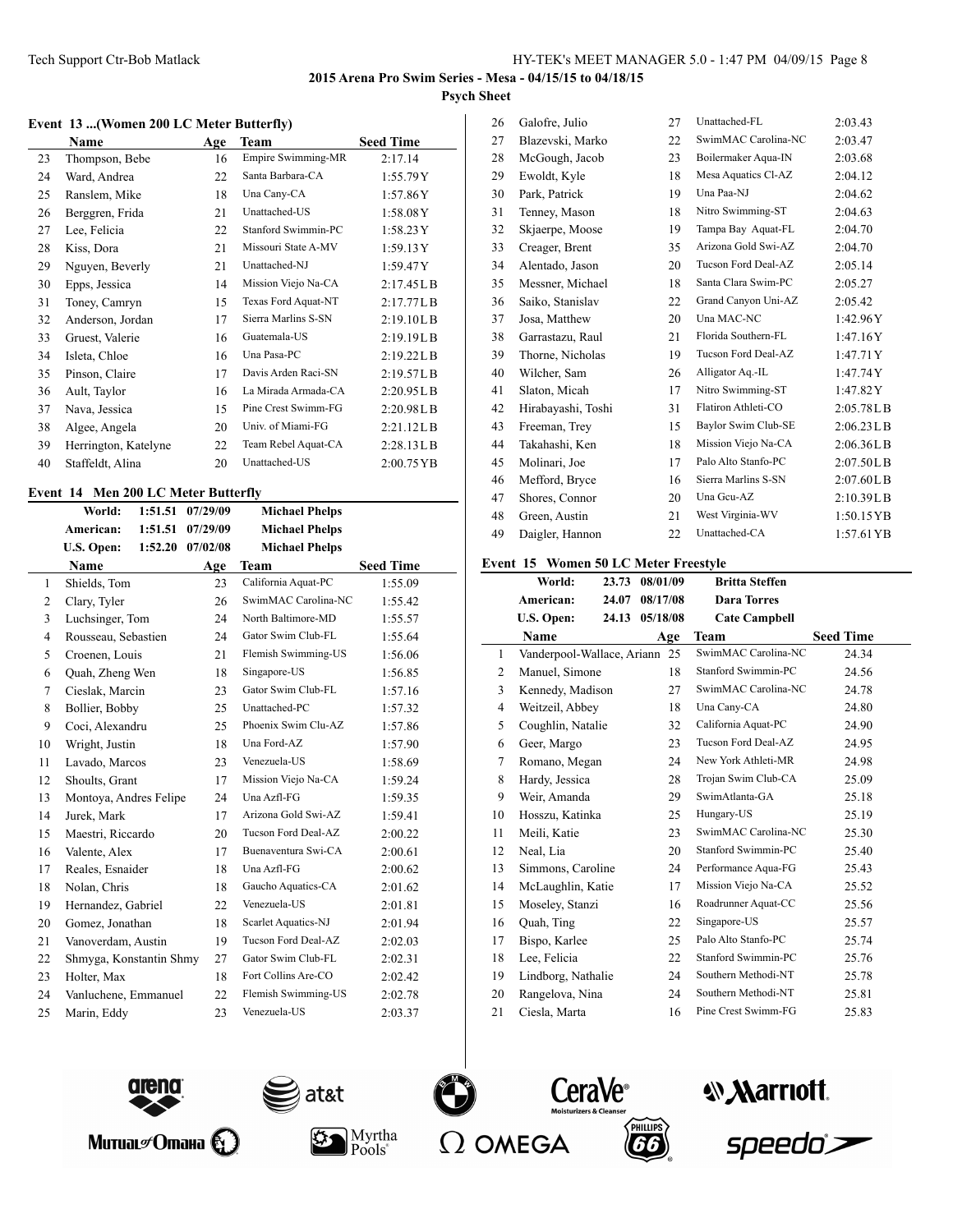**2015 Arena Pro Swim Series - Mesa - 04/15/15 to 04/18/15**

**Psych Sheet**

### **Event 15 ...(Women 50 LC Meter Freestyle)**

|    | <b>Name</b>             | Age | Team                | <b>Seed Time</b> |
|----|-------------------------|-----|---------------------|------------------|
| 22 | Svensson, Emma          | 22  | Swim Florida-FL     | 25.83            |
| 23 | Worrell, Kelsi          | 20  | Univ Louisville-KY  | 25.84            |
| 24 | Schick, Taylor          | 20  | Tucson Ford Deal-AZ | 25.86            |
| 25 | Johnson, Kaitlyn        | 25  | Unattached-LE       | 25.93            |
| 26 | Thomas, Ellen           | 20  | Unattached-US       | 25.95            |
| 27 | Kurki, Laura            | 20  | Tucson Ford Deal-AZ | 25.96            |
| 28 | Arcila, Isabella        | 21  | Southern Methodi-NT | 25.98            |
| 29 | Ruck, Taylor            | 14  | Scottsdale Aquat-AZ | 26.03            |
| 30 | Jeffrey, Rhi            | 28  | Phoenix Swimming-NE | 26.14            |
| 31 | Fazio, Samantha         | 18  | Scottsdale Aquat-AZ | 26.15            |
| 32 | Colorado, Carolina      | 27  | Una Sofl-FG         | 26.18            |
| 33 | Santa, Adrienn          | 20  | Southern Methodi-NT | 26.18            |
| 34 | Larson, Breeja          | 22  | Unattached-GU       | 26.25            |
| 35 | Braun, Erika            | 43  | Marlins of Ralei-NC | 26.32            |
| 36 | Bogdanovski, Anastasia  | 21  | North Baltimore-MD  | 26.34            |
| 37 | McNichols, Macie        | 18  | Ohio State Unive-OH | 26.35            |
| 38 | Matheson, Eleanor       | 16  | Flatiron Athleti-CO | 26.37            |
| 39 | Toris, Victoria         | 17  | Scottsdale Aquat-AZ | 26.45            |
| 40 | Jongekrijg, Annie       | 21  | Ohio State Unive-OH | 26.45            |
| 41 | Nguyen, Lana            | 22  | Univ the Incarna-ST | 26.50            |
| 42 | Boyce, Lisa             | 21  | Longhorn Aquatic-ST | 26.51            |
| 43 | Dzierzak, Rachael       | 21  | Ohio State Unive-OH | 26.51            |
| 44 | Heilbrun, Carrie        | 17  | The Fish-PV         | 26.53            |
| 45 | Pinto, Jeserik          | 25  | Venezuela-US        | 26.55            |
| 46 | Guttmacher, Sami        | 19  | Unattached-AZ       | 26.55            |
| 47 | Castro Ortega, Patricia | 22  | Una MAC-NC          | 26.57            |
| 48 | Donahue, Claire         | 26  | Western Kentucky-KY | 26.61            |
| 49 | Koens, Jovanna          | 19  | Grand Canyon Uni-AZ | 26.62            |
| 50 | Sanchez, Kayla          | 14  | Ajax Swimming-US    | 26.67            |
| 51 | Erasmus, Marne          | 19  | Southern Methodi-NT | 26.69            |
| 52 | Hansen, Brooke          | 17  | Unattached-CO       | 26.69            |
| 53 | Gehrke, Maddie          | 18  | Central Iowa Aqu-IA | 22.51Y           |
| 54 | Wen, Xu                 | 20  | Una Spa-AR          | 22.54Y           |
| 55 | Mucciarone, Molly       | 21  | Unattached-MR       | 22.85Y           |
| 56 | Algee, Angela           | 20  | Univ. of Miami-FG   | 22.86Y           |
| 57 | Ninkovic, Ivana         | 19  | BIH-US              | 26.91 L B        |
| 58 | Holman, Hannah          | 18  | Scottsdale Aquat-AZ | 26.91LB          |
| 59 | Rumrill, Mackenzie      | 18  | Una Ford-AZ         | 26.99LB          |
| 60 | Kneppers, Andrea        | 22  | Univ Louisville-KY  | 27.01LB          |
| 61 | Santoyo, Tamara         | 18  | Canyons Aquatic-CA  | 27.07LB          |
| 62 | Fridell, My             | 22  | Univ. of Miami-FG   | 27.11LB          |
| 63 | Arseth, Heather         | 21  | Univ. of Miami-FG   | 27.18LB          |
| 64 | Gimbutyte, Vaiva        | 20  | Tiger Aquatics-PC   | 27.27LB          |
| 65 | Hajdinjak, Katja        | 22  | Tucson Ford Deal-AZ | 27.58LB          |
| 66 | Popov, Nikol            | 15  | Una Cany-CA         | 27.60LB          |
| 67 | Deleske, Nora           | 16  | Golden West Swim-CA | 28.15LB          |
| 68 | Ward, Andrea            | 22  | Santa Barbara-CA    | 23.21 YB         |
| 69 | Staffeldt, Alina        | 20  | Unattached-US       | 23.86YB          |

|    | Event 16 Men 50 LC Meter Freestyle |       |          |                          |                  |
|----|------------------------------------|-------|----------|--------------------------|------------------|
|    | World:                             | 20.91 | 12/18/09 | <b>Cesar Cielo Filho</b> |                  |
|    | American:                          | 21.40 | 08/01/09 | <b>Cullen Jones</b>      |                  |
|    | U.S. Open:                         | 21.14 | 07/09/09 | <b>Cesar Cielo</b>       |                  |
|    | Name                               |       | Age      | Team                     | <b>Seed Time</b> |
| 1  | Jones, Cullen                      |       | 31       | SwimMAC Carolina-NC      | 21.83            |
| 2  | Schneider, Josh                    |       | 27       | New York Athleti-MR      | 21.87            |
| 3  | Feigen, Jimmy                      |       | 25       | New York Athleti-MR      | 21.88            |
| 4  | Weber, Mark                        |       | 24       | SwimMAC Carolina-NC      | 22.16            |
| 5  | Grevers, Matt                      |       | 30       | Tucson Ford Deal-AZ      | 22.22            |
| 6  | Condorelli, Santo                  |       | 20       | Una Cany-CA              | 22.32            |
| 7  | Toomey, Derek                      |       | 23       | Badger Swim Club-MR      | 22.36            |
| 8  | Hale, Joseph                       |       | 24       | Piranha Swim Tea-CA      | 22.38            |
| 9  | Weir, Caleb                        |       | 23       | SwimAtlanta-GA           | 22.42            |
| 10 | Aerents, Jasper                    |       | 22       | Flemish Swimming-US      | 22.44            |
| 11 | Carter, Dylan                      |       | 19       | Una Troj-CA              | 22.49            |
| 12 | Risolvato, Erik                    |       | 21       | Phoenix Swim Clu-AZ      | 22.49            |
| 13 | Sabatier, Or                       |       | 20       | Unattached-CA            | 22.54            |
| 14 | Tjon A Joe, Renzo                  |       | 19       | Unattached-SE            | 22.62            |
| 15 | Burch, Roy                         |       | 29       | SwimMAC Carolina-NC      | 22.63            |
| 16 | Shahaff. Yahav                     |       | 21       | Tiger Aquatics-PC        | 22.68            |
| 17 | Weigley, Carl                      |       | 25       | Clovis Swim Club-CC      | 22.70            |
| 18 | Kishida, Masa                      |       | 29       | Tucson Ford Deal-AZ      | 22.71            |
| 19 | Fleming, Shayne                    |       | 23       | Unattached-PC            | 22.74            |
| 20 | Townsend, Darian                   |       | 30       | Una Sac-AZ               | 22.75            |
| 21 | Hayden, Zach                       |       | 27       | Club Wolverine-MI        | 22.89            |
| 22 | Duskinas, Tadas                    |       | 20       | Unattached Ltu-US        | 22.90            |
| 23 | Kalnins, Uvis                      |       | 21       | Missouri State A-MV      | 22.91            |
| 24 | Josa, Matthew                      |       | 20       | Una MAC-NC               | 22.92            |
| 25 | Robrock, Kyle                      |       | 21       | Unattached-CO            | 23.03            |
| 26 | Pechmann, Luke                     |       | 24       | Una Troj-CA              | 23.05            |
| 27 | Park, Patrick                      |       | 19       | Una Paa-NJ               | 23.07            |
| 28 | Jackson, Tate                      |       | 18       | Nitro Swimming-ST        | 23.09            |
| 29 | Idensohn, Chad                     |       | 18       | Tucson Ford Deal-AZ      | 23.12            |
| 30 | Cogswell, Cole                     |       | 18       | Una Cany-CA              | 23.13            |
| 31 | Schlesinger, Marcus                |       | 23       | Grand Canyon Aqu-AZ      | 23.13            |
| 32 | Phillips, Tim                      |       | 24       | SwimMAC Carolina-NC      | 23.17            |
| 33 | Acevedo, Javier                    |       | 17       | Ajax Swimming-US         | 23.19            |
| 34 | Gomez, Roberto                     |       | 26       | Venezuela-US             | 23.22            |
| 35 | Smith, Giles                       |       | 23       | Phoenix Swim Clu-AZ      | 23.22            |
| 36 | Blake, Jack                        |       | 16       | Scottsdale Aquat-AZ      | 23.24            |
| 37 | Stirling, Connor                   |       | 18       | Life Time Arizo-AZ       | 23.24            |
| 38 | Szekely, Christopher               |       | 20       | Unattached-MR            | 23.24            |
| 39 | Gunn, Sean                         |       | 21       | Univ Kentucky Sw-KY      | 23.25            |
| 40 | Richmond, Renny                    |       | 20       | Tucson Ford Deal-AZ      | 23.26            |
| 41 | Denisyako, Nikita                  |       | 26       | Gator Swim Club-FL       | 23.30            |
| 42 | Hoffer, Ryan                       |       | 16       | Scottsdale Aquat-AZ      | 23.35            |
| 43 | Starkweather, Joe                  |       | 18       | Unattached-CA            | 23.39            |
| 44 | Feiler, Christian                  |       | 18       | Flatiron Athleti-CO      | 23.41            |
| 45 | Martins, Thomaz                    |       | 20       | Unattached-US            | 23.42            |
|    |                                    |       |          |                          |                  |





Myrtha<br>Pools\*







speedo<sup>></sup>

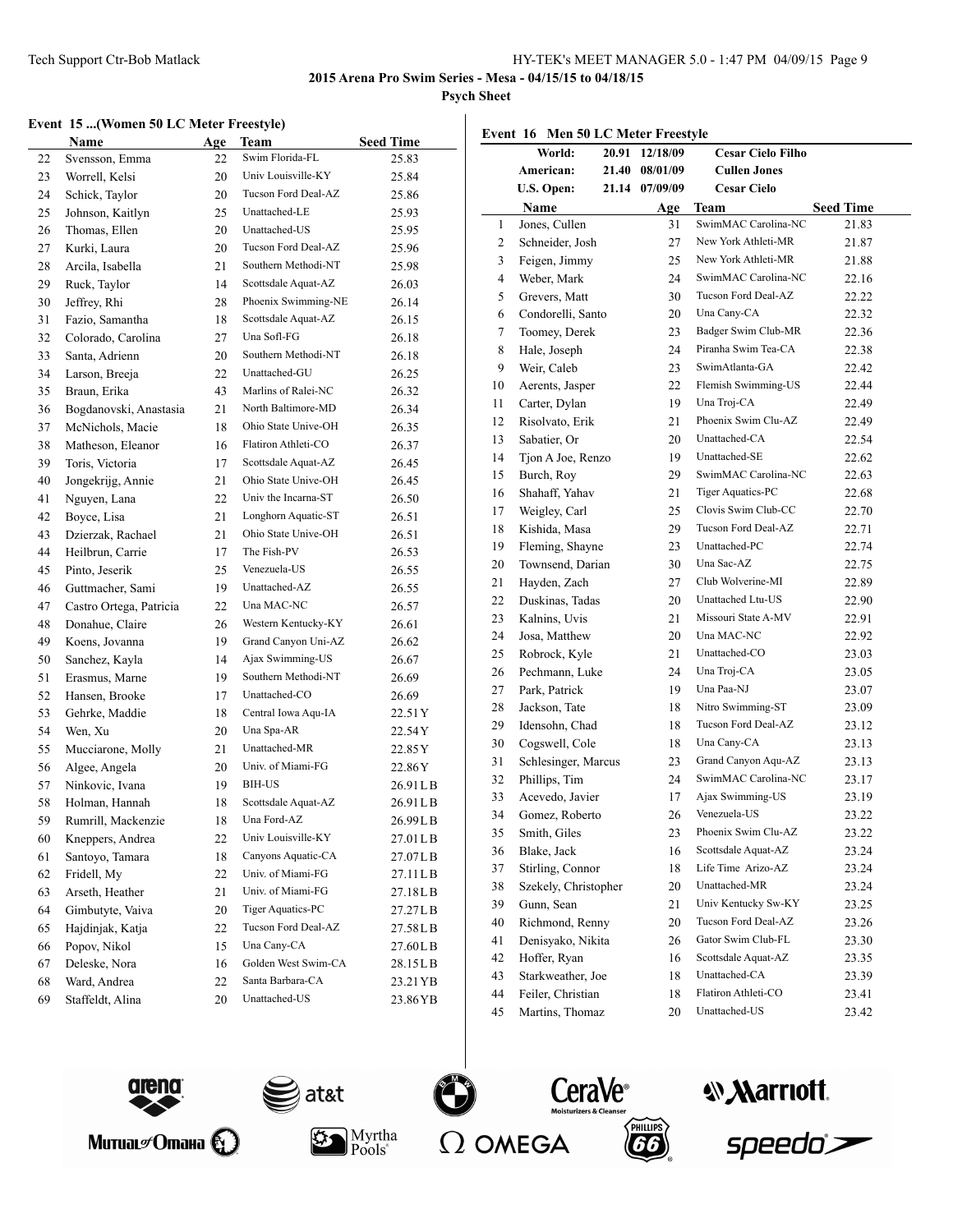**2015 Arena Pro Swim Series - Mesa - 04/15/15 to 04/18/15**

**Psych Sheet**

### **Event 16 ...(Men 50 LC Meter Freestyle)**

|    | <b>Name</b>           | Age | Team                | <b>Seed Time</b> |
|----|-----------------------|-----|---------------------|------------------|
| 46 | Krueger, Daniel       | 15  | McFarland Sparta-WI | 23.45            |
| 47 | Quah, Zheng Wen       | 18  | Singapore-US        | 23.46            |
| 48 | Gutierrez, Allan      | 21  | Una Fsc-FL          | 23.47            |
| 49 | Brotherton, Tanner    | 22  | Grand Canyon Uni-AZ | 23.53            |
| 50 | Beach, Justin         | 19  | Tucson Ford Deal-AZ | 23.54            |
| 51 | Lambros, Jacob        | 20  | Grand Canyon Uni-AZ | 23.54            |
| 52 | Mackenzie, Miles      | 19  | Flatiron Athleti-CO | 23.62            |
| 53 | Ho, Benjamin          | 16  | Una Pasa-PC         | 23.70            |
| 54 | Lezcano, Alec         | 18  | Desert Thunder A-AZ | 23.72            |
| 55 | El Kamash, Mazen      | 19  | Grand Canyon Uni-AZ | 23.78            |
| 56 | Cline, Cody           | 17  | Wahoo's of Welli-FG | 23.78            |
| 57 | Sikharulidze, Davit   | 20  | Golden West Swim-CA | 23.85            |
| 58 | Vyatchanin, Arkady    | 31  | New York Athleti-MR | 23.91            |
| 59 | Titus, Marcus         | 28  | Tucson Ford Deal-AZ | 23.93            |
| 60 | Pyle, Mike            | 39  | Unattached-PC       | 23.95            |
| 61 | Manzo, Felipe         | 24  | Greater Tampa Sw-FL | 24.00            |
| 62 | Doria, Andres         | 19  | Venezuela-US        | 24.03            |
| 63 | Ottomeyer, Grady      | 17  | Phoenix Swim Clu-AZ | 24.07            |
| 64 | Rutherfurd, Andrew    | 26  | Unattached-UT       | 24.09            |
| 65 | Glazunov, Illya       | 23  | Grand Canyon Uni-AZ | 19.80 Y          |
| 66 | Wahlers, Thomas       | 22  | Grand Canyon Uni-AZ | 20.32 Y          |
| 67 | Marsh, Andrew         | 20  | West Virginia-WV    | 20.39Y           |
| 68 | Csonka, Frank         | 20  | West Virginia-WV    | 20.49 Y          |
| 69 | Alba, Dylan           | 21  | Golden West Swim-CA | 20.50Y           |
| 70 | Buckingham, Aaron     | 22  | Una Spa-AR          | 20.55 Y          |
| 71 | Molokov, Maxim        | 25  | Unattached-UT       | 20.58Y           |
| 72 | Harrison, Stewart     | 18  | Buenaventura Swi-CA | 24.13 L B        |
| 73 | Tirabassi, Daniele    | 26  | Venezuela-US        | 24.23 L B        |
| 74 | Cashion, Trey         | 18  | Tucson Ford Deal-AZ | 24.24LB          |
| 75 | Shoults, Grant        | 17  | Mission Viejo Na-CA | 24.32LB          |
| 76 | Alexandrov, Mike      | 30  | New York Athleti-MR | 24.34LB          |
| 77 | Klotz, Matthew        | 18  | Sierra Marlins S-SN | 24.46LB          |
| 78 | Grissom, Kyle         | 17  | Una Tnt-CC          | 24.54LB          |
| 79 | Chan Chin Wah, Darren | 19  | De Anza Cupertin-PC | 24.54LB          |
| 80 | Anderson, Shane       | 17  | Northern Sierra-SN  | 24.58LB          |
| 81 | O'Haimhirgin, Liam    | 16  | Sierra Marlins S-SN | 24.63 L B        |
| 82 | Valente, Alex         | 17  | Buenaventura Swi-CA | 24.71 L B        |
| 83 | Kao, Sean             | 20  | Unattached-CA       | 24.97LB          |
| 84 | Fletcher, Julian      | 24  | Trojan Swim Club-CA | 25.00LB          |
| 85 | Williams, Luke        | 20  | Phoenix Swim Clu-AZ | 25.34LB          |
| 86 | Winder, Alan          | 21  | Tucson Ford Deal-AZ | 25.40LB          |
| 87 | Fail, Brooks          | 15  | Tice Stingrays-AZ   | 27.49LB          |
| 88 | Dreesens, Dion        | 21  | Una MAC-NC          | 20.72 YB         |
| 89 | Lima, Edson           | 20  | Florida Southern-FL | 20.79YB          |
| 90 | Hladik, Joe           | 24  | Lyons Swim Club-IL  | 20.91 YB         |
| 91 | Ferris, Tim           | 24  | Unattached-CC       | 21.16YB          |
| 92 | Saiko, Stanislav      | 22  | Grand Canyon Uni-AZ | 22.68 YB         |

|                  | Event 17 Women 100 LC Meter Backstroke |                |                        |                  |
|------------------|----------------------------------------|----------------|------------------------|------------------|
|                  | World:                                 | 58.12 07/28/09 | <b>Gemma Spofforth</b> |                  |
|                  | American:<br>58.33                     | 07/30/12       | <b>Missy Franklin</b>  |                  |
|                  | U.S. Open:<br>58.67                    | 06/28/13       | <b>Missy Franklin</b>  |                  |
|                  | <b>Name</b>                            | Age            | <b>Team</b>            | <b>Seed Time</b> |
| 1                | Hosszu, Katinka                        | 25             | Hungary-US             | 59.36            |
| $\boldsymbol{2}$ | Romano, Megan                          | 24             | New York Athleti-MR    | 59.85            |
| 3                | Coughlin, Natalie                      | 32             | California Aquat-PC    | 1:00.20          |
| 4                | Baker, Kathleen                        | 18             | SwimMAC Carolina-NC    | 1:00.35          |
| 5                | Lee, Felicia                           | 22             | Stanford Swimmin-PC    | 1:00.81          |
| 6                | Ruck, Taylor                           | 14             | Scottsdale Aquat-AZ    | 1:01.25          |
| 7                | Colorado, Carolina                     | 27             | Una Sofl-FG            | 1:01.41          |
| 8                | Toussaint, Kira                        | 20             | Swim Florida-FL        | 1:01.50          |
| 9                | Bartholomew, Courtney                  | 20             | Unattached-VA          | 1:01.71          |
| 10               | DiRado, Maya                           | 22             | Stanford Swimmin-PC    | 1:01.76          |
| 11               | Brandon, Bonnie                        | 21             | Tucson Ford Deal-AZ    | 1:01.89          |
| 12               | Arcila, Isabella                       | 21             | Southern Methodi-NT    | 1:02.04          |
| 13               | Morales, Gisela                        | 27             | Guatemala-US           | 1:02.12          |
| 14               | Earley, Erin                           | 15             | Hopkins Mariner-CT     | 1:02.24          |
| 15               | Coventry, Kirsty                       | 31             | SwimMAC Carolina-NC    | 1:02.29          |
| 16               | Glavnyk, Iryna                         | 18             | Grand Canyon Uni-AZ    | 1:02.33          |
| 17               | Beisel, Elizabeth                      | 22             | Una Gsc-FL             | 1:02.40          |
| 18               | Sanchez, Kayla                         | 14             | Ajax Swimming-US       | 1:02.49          |
| 19               | Schick, Taylor                         | 20             | Tucson Ford Deal-AZ    | 1:02.61          |
| 20               | Waddell, Tevyn                         | 16             | Mitchell Aquatic-SD    | 1:02.63          |
| 21               | McHugh, Cameron                        | 19             | Tucson Ford Deal-AZ    | 1:02.73          |
| 22               | Boyce, Lisa                            | 21             | Longhorn Aquatic-ST    | 1:02.84          |
| 23               | Zeren, Zulal                           | 20             | Ohio State Unive-OH    | 1:02.91          |
| 24               | Stenkvist, Henriette                   | 21             | Una Troj-CA            | 1:03.16          |
| 25               | Nelson, Destiny                        | 17             | Texas Ford Aquat-NT    | 1:03.49          |
| 26               | Lindsey, Hannah                        | 17             | All Star Aquatic-PV    | 1:03.65          |
| 27               | McLaughlin, Katie                      | 17             | Mission Viejo Na-CA    | 1:03.83          |
| 28               | Isleta, Chloe                          | 16             | Una Pasa-PC            | 1:03.86          |
| 29               | Barney, Regan                          | 16             | Nitro Swimming-ST      | 1:03.99          |
| 30               | Pinto, Jeserik                         | 25             | Venezuela-US           | 1:04.28          |
| 31               | Laird, Lexi                            | 22             | Unattached-IN          | 1:04.35          |
| 32               | Rumrill, Mackenzie                     | 18             | Una Ford-AZ            | 1:04.50          |
| 33               | Kennedy, Madison                       | 27             | SwimMAC Carolina-NC    | 53.33 Y          |
| 34               | Weitzeil, Abbey                        | 18             | Una Cany-CA            | 53.80Y           |
| 35               | Rabold, Camey                          | 20             | Ohio State Unive-OH    | 54.37Y           |
| 36               | Arseth, Heather                        | 21             | Univ. of Miami-FG      | 54.40Y           |
| 37               | Samardzic, Matea                       | 20             | Scarlet Aquatics-NJ    | 54.45Y           |
| 38               | Moseley, Stanzi                        | 16             | Roadrunner Aquat-CC    | 54.67Y           |
| 39               | Maynard, Paige                         | 17             | Davis Arden Raci-SN    | 1:04.70LB        |
| 40               | Volchkov, Anna                         | 22             | Southern Methodi-NT    | 1:04.98LB        |
| 41               | Laughlin, Solie                        | 17             | Buenaventura Swi-CA    | 1:05.69LB        |
| 42               | Gehrke, Maddie                         | 18             | Central Iowa Aqu-IA    | 1:05.69LB        |
| 43               | Toris, Victoria                        | 17             | Scottsdale Aquat-AZ    | 1:06.16LB        |
| 44               | Tarazi, Val                            | 15             | Barrington Swim-IL     | 1:06.16LB        |
| 45               | Fazio, Samantha                        | 18             | Scottsdale Aquat-AZ    | 1:06.83LB        |



Митиаг $\mathscr{O}$ тана  $\bigoplus$ 



 $|\mathbf{r}|$ 



 $P\ddot{\text{o}}$ ols $\ddot{\text{o}}$ 





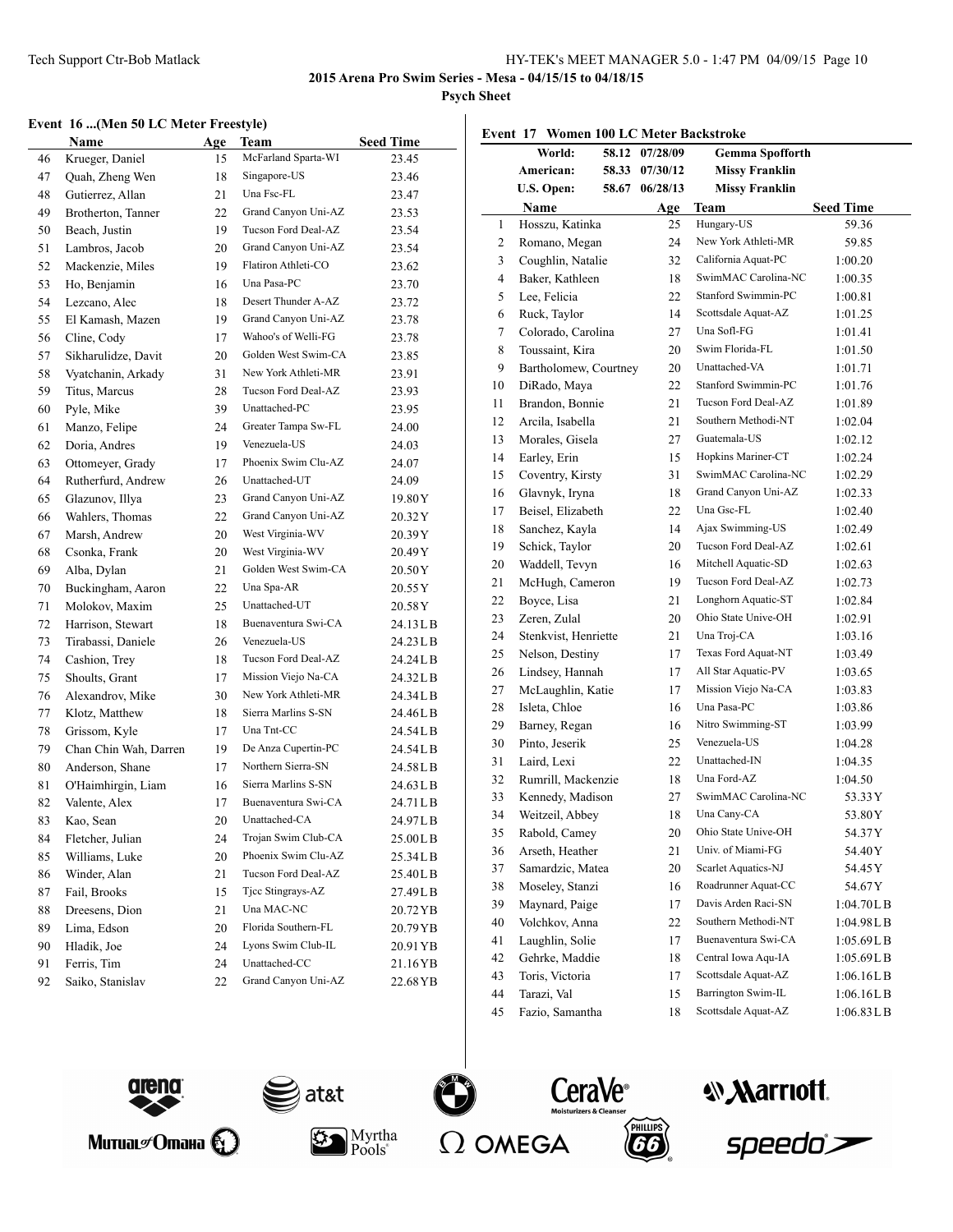#### **Event 17 ...(Women 100 LC Meter Backstroke)**

|    | <b>Name</b>      | Age | Team                | <b>Seed Time</b> |
|----|------------------|-----|---------------------|------------------|
| 46 | Donohoe, Madelyn |     | The Fish-PV         | 1:06.99L B       |
| 47 | Nero, Bailey     |     | Fort Collins Are-CO | 1:09.28L B       |
| 48 | Bispo, Karlee    | 25. | Palo Alto Stanfo-PC | 1:09.96L B       |
| 49 | Ciesla, Marta    |     | Pine Crest Swimm-FG | 1:12.29L B       |

#### **Event 18 Men 100 LC Meter Backstroke**

|                | World:              | 51.94 | 07/08/09 | Aaron Peirsol        |                  |
|----------------|---------------------|-------|----------|----------------------|------------------|
|                | American:           | 51.94 | 07/08/09 | Aaron Peirsol        |                  |
|                | U.S. Open:          | 51.94 | 07/08/09 | <b>Aaron Peirsol</b> |                  |
|                | Name                |       | Age      | Team                 | <b>Seed Time</b> |
| $\mathbf{1}$   | Grevers, Matt       |       | 30       | Tucson Ford Deal-AZ  | 52.75            |
| 2              | Vyatchanin, Arkady  |       | 31       | New York Athleti-MR  | 53.06            |
| 3              | Plummer, David      |       | 29       | New York Athleti-MR  | 53.10            |
| $\overline{4}$ | Thoman, Nick        |       | 29       | Tucson Ford Deal-AZ  | 53.46            |
| 5              | Phelps, Michael     |       | 29       | North Baltimore-MD   | 53.76            |
| 6              | Godsoe, Eugene      |       | 27       | Una Pasa-PC          | 53.86            |
| 7              | Pebley, Jacob       |       | 21       | California Aquat-PC  | 53.89            |
| 8              | Lochte, Ryan        |       | 30       | SwimMAC Carolina-NC  | 54.40            |
| 9              | Ress, Eric          |       | 24       | Santa Clara Swim-PC  | 54.94            |
| 10             | Green, Connor       |       | 19       | Una Cal-PC           | 55.08            |
| 11             | Straughan, Samuel   |       | 22       | Southern Methodi-NT  | 55.24            |
| 12             | Tarczynski, Marcin  |       | 24       | California Aquat-PC  | 55.35            |
| 13             | Le, Paul            |       | 22       | Missouri State A-MV  | 55.54            |
| 14             | Surhoff, Austin     |       | 24       | North Baltimore-MD   | 55.55            |
| 15             | Subirats, Albert    |       | 28       | Venezuela-US         | 55.64            |
| 16             | Bohus, Richard      |       | 22       | Hungary-US           | 55.67            |
| 17             | Quah, Zheng Wen     |       | 18       | Singapore-US         | 55.69            |
| 18             | Rojas, Luis         |       | 24       | Florida Southern-FL  | 56.51            |
| 19             | Acevedo, Javier     |       | 17       | Ajax Swimming-US     | 56.77            |
| 20             | Mefford, Bryce      |       | 16       | Sierra Marlins S-SN  | 56.82            |
| 21             | Van Audekerke, Nils |       | 18       | Flemish Swimming-US  | 57.13            |
| 22             | Ho, Benjamin        |       | 16       | Una Pasa-PC          | 57.21            |
| 23             | Robrock, Kyle       |       | 21       | Unattached-CO        | 57.34            |
| 24             | Klotz, Matthew      |       | 18       | Sierra Marlins S-SN  | 57.40            |
| 25             | Cogswell, Cole      |       | 18       | Una Cany-CA          | 57.41            |
| 26             | Klein, Curtis       |       | 20       | Lake Oswego Swim-OR  | 58.18            |
| 27             | Hoffer, Ryan        |       | 16       | Scottsdale Aquat-AZ  | 58.20            |
| 28             | Lujan, Matthew      |       | 17       | Tucson Ford Deal-AZ  | 58.23            |
| 29             | Martinez, Luis      |       | 19       | Guatemala-US         | 58.31            |
| 30             | Maudslien, Thane    |       | 20       | Tucson Ford Deal-AZ  | 58.32            |
| 31             | Molinari, Joe       |       | 17       | Palo Alto Stanfo-PC  | 58.49            |
| 32             | Feher, Sean         |       | 21       | Una Spa-AR           | 58.50            |
| 33             | Winder, Alan        |       | 21       | Tucson Ford Deal-AZ  | 58.53            |
| 34             | Perry, Barkley      |       | 21       | Unattached-AZ        | 58.62            |
| 35             | Kim, Jessie         |       | 19       | Canyons Aquatic-CA   | 58.96            |
| 36             | Hickey, Jay         |       | 21       | West Virginia-WV     | 58.98            |
| 37             | Marsh, Andrew       |       | 20       | West Virginia-WV     | 46.58Y           |
| 38             | Denisyako, Nikita   |       | 26       | Gator Swim Club-FL   | 46.80Y           |
| 39             | Lytvenok, Iegor     |       | 21       | Grand Canyon Uni-AZ  | 47.33Y           |

| 40 | Skjaerpe, Moose      | 19 | Tampa Bay Aquat-FL  | 48.59Y     |
|----|----------------------|----|---------------------|------------|
| 41 | Hladik, Joe          | 24 | Lyons Swim Club-IL  | 48.95Y     |
| 42 | Burns, Aidan         | 17 | Santa Clara Swim-PC | 49.10Y     |
| 43 | Novinski, Matthew    | 16 | Grand Island Ymc-MW | 49.15Y     |
| 44 | Marcantonio, Anthony | 19 | Crimson Aquatics-NE | 49.31Y     |
| 45 | Gomez, Jonathan      | 18 | Scarlet Aquatics-NJ | 49.58Y     |
| 46 | Feely, Jack          | 21 | Grand Canyon Uni-AZ | 49.64Y     |
| 47 | Stirling, Connor     | 18 | Life Time Arizo-AZ  | 49.65Y     |
| 48 | Cashion, Trey        | 18 | Tucson Ford Deal-AZ | 49.87Y     |
| 49 | Holter, Max          | 18 | Fort Collins Are-CO | 59.10LB    |
| 50 | Rutherfurd, Andrew   | 26 | Unattached-UT       | 1:00.04L B |
| 51 | Idensohn, Chad       | 18 | Tucson Ford Deal-AZ | 1:00.07L B |
| 52 | Feiler, Christian    | 18 | Flatiron Athleti-CO | 1:00.88L B |
| 53 | Vedder, Josh         | 16 | Mesa Aquatics Cl-AZ | 1:01.40L B |
| 54 | Pichette, Mike       | 18 | SwimStrong-LE       | 1:02.13L B |
| 55 | Slaton, Micah        | 17 | Nitro Swimming-ST   | 1:02.97L B |
| 56 | Cline, Cody          | 17 | Wahoo's of Welli-FG | 1:04.33L B |
| 57 | Wright, Justin       | 18 | Una Ford-AZ         | 56.04YB    |

#### **Event 19 Women 200 LC Meter Breaststroke**

|                | World:              | 2:19.11 | 08/01/13 | <b>Rikke Moeller-Pedersen</b> |                  |
|----------------|---------------------|---------|----------|-------------------------------|------------------|
|                | American:           | 2:19.59 | 08/02/12 | Rebecca Soni                  |                  |
|                | U.S. Open:          | 2:20.38 | 07/11/09 | <b>Rebecca Soni</b>           |                  |
|                | <b>Name</b>         |         | Age      | Team                          | <b>Seed Time</b> |
| $\mathbf{1}$   | Lawrence, Micah     |         | 24       | SwimMAC Carolina-NC           | 2:21.74          |
| 2              | Larson, Breeja      |         | 22       | Unattached-GU                 | 2:23.44          |
| 3              | Atkinson, Alia      |         | 26       | South Florida Aq-FG           | 2:25.48          |
| $\overline{4}$ | Kropp, Andrea       |         | 21       | Una Cany-CA                   | 2:27.08          |
| 5              | Spencer, Haley      |         | 24       | Minnesota Aquati-MN           | 2:27.16          |
| 6              | Nicol, Rachel       |         | 22       | Southern Methodi-NT           | 2:28.09          |
| 7              | Schoettmer, Emma    |         | 21       | Tucson Ford Deal-AZ           | 2:28.48          |
| 8              | Cottrell, Andee     |         | 19       | Univ Louisville-KY            | 2:28.78          |
| 9              | Hoff, Katie         |         | 25       | Hurricane Aquati-FG           | 2:28.81          |
| 10             | Hosszu, Katinka     |         | 25       | Hungary-US                    | 2:29.00          |
| 11             | McClellan, Emily    |         | 22       | Badger Swim Club-MR           | 2:29.12          |
| 12             | Meili, Katie        |         | 23       | SwimMAC Carolina-NC           | 2:29.73          |
| 13             | Borendame, Sara     |         | 19       | Tucson Ford Deal-AZ           | 2:31.16          |
| 14             | Talanova, Daria     |         | 19       | Grand Canyon Uni-AZ           | 2:31.54          |
| 15             | Nunn, Bailee        |         | 17       | Springfield Aqua-AR           | 2:32.85          |
| 16             | Nicholas, Tara-Lynn |         | 19       | Southern Methodi-NT           | 2:32.90          |
| 17             | Toledo, Mercedes    |         | 25       | Venezuela-US                  | 2:32.95          |
| 18             | Jurries, Bri        |         | 20       | Unattached-SI                 | 2:33.42          |
| 19             | Deleske, Nora       |         | 16       | Golden West Swim-CA           | 2:34.13          |
| 20             | McLauchlan, Kirsty  |         | 21       | Southern Methodi-NT           | 2:34.46          |
| 21             | Nelson, Destiny     |         | 17       | Texas Ford Aquat-NT           | 2:34.50          |
| 22             | Vargo, Taylor       |         | 20       | Ohio State Unive-OH           | 2:34.95          |
| 23             | Kovac, Bailey       |         | 16       | Fort Collins Are-CO           | 2:34.98          |
| 24             | Bopp, Amy           |         | 20       | Ohio State Unive-OH           | 2:34.98          |
| 25             | Stoeckle, Lauren    |         | 21       | Tucson Ford Deal-AZ           | 2:35.11          |
| 26             | Records, Katie      |         | 21       | Gaucho Aquatics-CA            | 2:35.22          |
| 27             | Holman, Hannah      |         | 18       | Scottsdale Aquat-AZ           | 2:35.43          |





 $P\ddot{\mathrm{o}}$ ols $\degree$ 







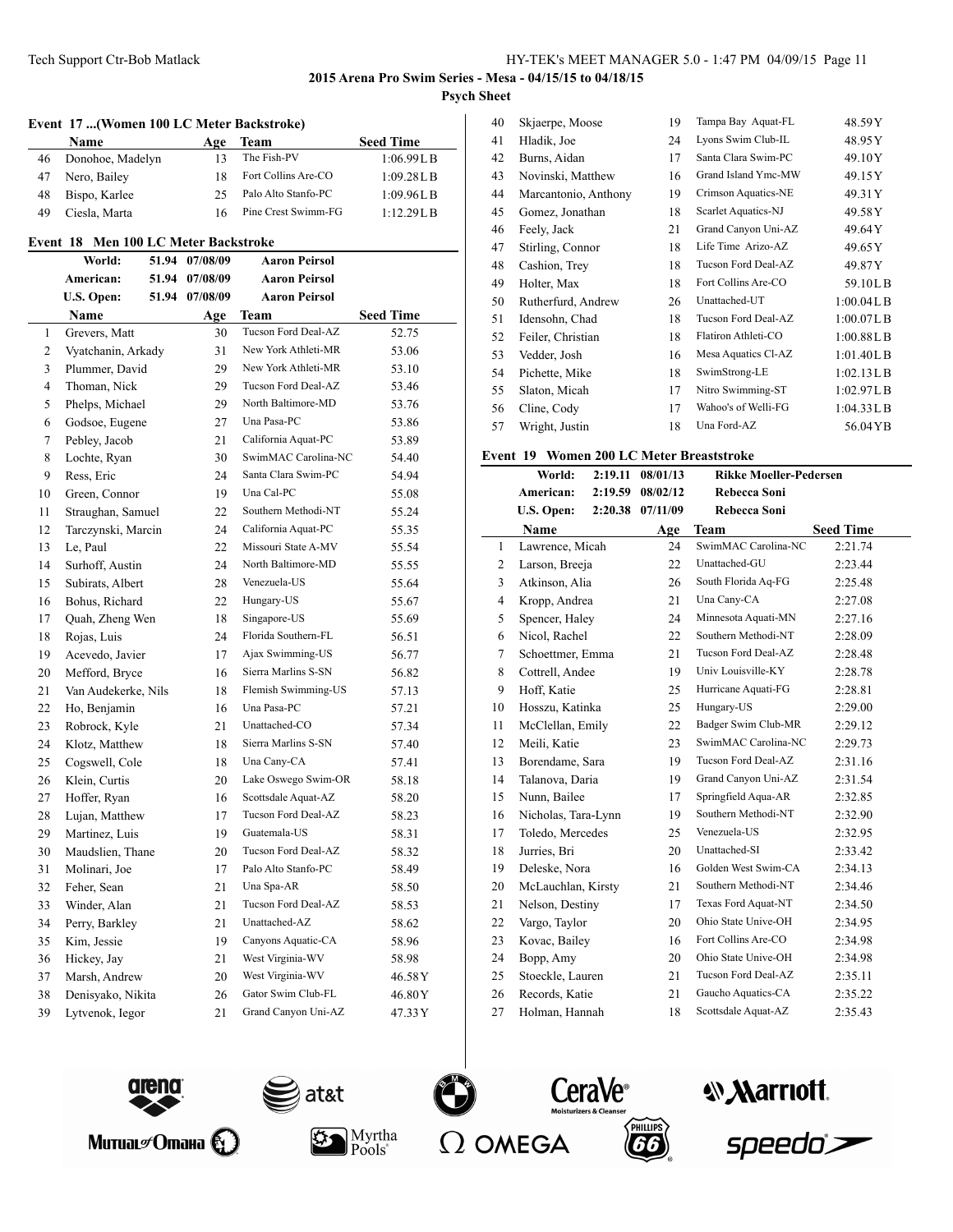#### **Event 19 ...(Women 200 LC Meter Breaststroke)**

|    | Name                    | Age | Team                | <b>Seed Time</b> |
|----|-------------------------|-----|---------------------|------------------|
| 28 | Swartz, Lindsey         | 18  | Pine Crest Swimm-FG | 2:35.69          |
| 29 | Pavel, Lauren           | 20  | Missouri State A-MV | 2:36.08          |
| 30 | Bonnett, Bailey         | 16  | Unattached-AM       | 2:36.85          |
| 31 | Fakhry, Yara            | 19  | Grand Canyon Uni-AZ | 2:37.00          |
| 32 | Oliphant, Erin          | 17  | Glenbrook Aquati-IL | 2:37.07          |
| 33 | Draganova, Vangelina    | 20  | Grand Canyon Uni-AZ | 2:37.42          |
| 34 | Bartel, Zoe             | 14  | Fort Collins Are-CO | 2:37.49          |
| 35 | Isleta, Czarina         | 19  | Unattached-PC       | 2:37.62          |
| 36 | Jansen, Holly           | 15  | Potomac Marlins-PV  | 2:37.76          |
| 37 | Kinsey, Halladay        | 14  | Davis Arden Raci-SN | 2:38.38          |
| 38 | Herrmann, Danielle      | 27  | Clovis Swim Club-CC | 2:10.27Y         |
| 39 | Reeder, Maren           | 20  | Ohio State Unive-OH | 2:15.32Y         |
| 40 | Horvath, Grace          | 16  | Mesa Aquatics Cl-AZ | 2:15.56Y         |
| 41 | Kazakeviciute, Urte     | 21  | Unattached-US       | 2:15.65Y         |
| 42 | Korenwinder, Mallory    | 16  | Una Tnt-CC          | 2:40.08L B       |
| 43 | Martelle, Alexandra     | 19  | Tucson Ford Deal-AZ | 2:40.21 L B      |
| 44 | Yancy, Ally             | 15  | Scottsdale Aquat-AZ | 2:40.89L B       |
| 45 | Harrison, Alicia        | 15  | Buenaventura Swi-CA | 2:41.72LB        |
| 46 | Vivas, Karina           | 23  | Venezuela-US        | 2:42.56LB        |
| 47 | Washko, Molly           | 19  | Ohio State Unive-OH | 2:44.64L B       |
| 48 | Popov, Nikol            | 15  | Una Cany-CA         | 2:44.69LB        |
| 49 | Barksdale, Emma         | 17  | Davis Arden Raci-SN | 2:44.77LB        |
| 50 | Baynes-Tadena, Julienne | 17  | Sierra Marlins S-SN | 2:45.12LB        |
| 51 | Blackburn, Lisa         | 43  | South Florida Aq-FG | 2:47.01L B       |
| 52 | Antal, Katie            | 19  | Ohio State Unive-OH | 2:47.71LB        |
| 53 | Schippert, Julia        | 21  | Univ. of Miami-FG   | 2:49.56LB        |

### **Event 20 Men 200 LC Meter Breaststroke**

l,

|                |                       |         | $\mathbf{m}$ = $\mathbf{v}$ $\mathbf{v}$ $\mathbf{v}$ $\mathbf{v}$ $\mathbf{v}$ $\mathbf{v}$ $\mathbf{v}$ $\mathbf{v}$ $\mathbf{v}$ $\mathbf{v}$ $\mathbf{v}$ |                         |                  |
|----------------|-----------------------|---------|---------------------------------------------------------------------------------------------------------------------------------------------------------------|-------------------------|------------------|
|                | World:                | 2:07.01 | 09/15/12                                                                                                                                                      | <b>Akhiro Yamaguchi</b> |                  |
|                | American:             | 2:07.42 | 07/29/09                                                                                                                                                      | <b>Eric Shanteau</b>    |                  |
|                | U.S. Open:            | 2:07.86 | 08/07/14                                                                                                                                                      | <b>Kevin Cordes</b>     |                  |
|                | Name                  |         | Age                                                                                                                                                           | Team                    | <b>Seed Time</b> |
| 1              | Cordes, Kevin         |         | 21                                                                                                                                                            | Tucson Ford Deal-AZ     | 2:07.86          |
| $\overline{2}$ | Johnson, Bi           |         | 27                                                                                                                                                            | Palo Alto Stanfo-PC     | 2:10.09          |
| 3              | Claverie, Carlos      |         | 18                                                                                                                                                            | Univ Louisville-KY      | 2:11.74          |
| 4              | Alexandrov, Mike      |         | 30                                                                                                                                                            | New York Athleti-MR     | 2:12.62          |
| 5              | Hoyt, Trevor          |         | 23                                                                                                                                                            | Yucaipa Swim Tea-CA     | 2:13.19          |
| 6              | Mahoney, Sean         |         | 26                                                                                                                                                            | Unattached-PC           | 2:14.03          |
| 7              | Murillo Valdes, Jorge |         | 23                                                                                                                                                            | South Florida Aq-FG     | 2:14.06          |
| 8              | Mickelson, Carl       |         | 24                                                                                                                                                            | Una Sac-AZ              | 2:14.45          |
| 9              | Fischer, Brandon      |         | 26                                                                                                                                                            | Palo Alto Stanfo-PC     | 2:14.51          |
| 10             | Mahecha, Carlos       |         | 22                                                                                                                                                            | Una Azfl-FG             | 2:15.42          |
| 11             | Al-Barazi, Azad       |         | 27                                                                                                                                                            | Trojan Swim Club-CA     | 2:15.43          |
| 12             | Cassell, Gunther      |         | 18                                                                                                                                                            | Long Island Expr-MR     | 2:16.48          |
| 13             | Anderson, Matthew     |         | 18                                                                                                                                                            | Phoenix Swim Clu-AZ     | 2:16.71          |
| 14             | Jasso, Luis           |         | 18                                                                                                                                                            | Florida Southern-FL     | 2:17.25          |
| 15             | Ornek, Alpkan         |         | 19                                                                                                                                                            | North Baltimore-MD      | 2:17.71          |
| 16             | Crosby, Gage          |         | 20                                                                                                                                                            | Tucson Ford Deal-AZ     | 2:17.94          |
| 17             | Sovero, Andrew        |         | 20                                                                                                                                                            | Tucson Ford Deal-AZ     | 2:18.10          |

| 18 | Blazevski, Marko       | 22 | SwimMAC Carolina-NC | 2:18.14    |
|----|------------------------|----|---------------------|------------|
| 19 | O'Connor, Daniel       | 23 | Mission Viejo Na-CA | 2:18.22    |
| 20 | Altman, Ridge          | 21 | Una Troj-CA         | 2:18.82    |
| 21 | Telford, Ryan          | 16 | Ajax Swimming-US    | 2:19.07    |
| 22 | Babinet, Jeremy        | 17 | Palo Alto Stanfo-PC | 2:19.08    |
| 23 | Hall, Josh             | 24 | New York Athleti-MR | 2:19.16    |
| 24 | D'Innocenzo, Nick      | 24 | Gator Swim Club-FL  | 2:19.16    |
| 25 | Huidobro, Gerardo      | 18 | Peru-US             | 2:19.49    |
| 26 | Tazans, Uldis          | 21 | Missouri State A-MV | 2:19.49    |
| 27 | Marcantonio, Anthony   | 19 | Crimson Aquatics-NE | 2:19.90    |
| 28 | Ramirez, Antonio       | 17 | Arizona Gold Swi-AZ | 2:20.23    |
| 29 | Dang, Ty               | 17 | Arizona Gold Swi-AZ | 2:20.30    |
| 30 | El Kamash, Youssef     | 19 | Grand Canyon Uni-AZ | 2:20.40    |
| 31 | Quarante, Marcello     | 18 | Scottsdale Aquat-AZ | 2:20.56    |
| 32 | Anderson, Jared        | 24 | Minnesota Aquati-MN | 2:21.07    |
| 33 | Titus, Marcus          | 28 | Tucson Ford Deal-AZ | 2:21.33    |
| 34 | Hodges, Wyatt          | 25 | California Aquat-PC | 2:21.96    |
| 35 | Duran, Enrique Augusto | 22 | Peru-US             | 2:22.06    |
| 36 | Fletcher, Julian       | 24 | Trojan Swim Club-CA | 2:22.71    |
| 37 | Chan Chin Wah, Darren  | 19 | De Anza Cupertin-PC | 2:22.74    |
| 38 | Daigler, Hannon        | 22 | Unattached-CA       | 2:22.86    |
| 39 | Kushnerov, Martin      | 17 | De Anza Cupertin-PC | 2:23.23    |
| 40 | Springer, Isaac        | 22 | Missouri State A-MV | 2:23.43    |
| 41 | Jurek, Mark            | 17 | Arizona Gold Swi-AZ | 2:23.50    |
| 42 | Yang, Calvin           | 15 | Crimson Aquatics-NE | 2:23.56    |
| 43 | Lorenz, Christian      | 19 | Unattached-AZ       | 1:56.55Y   |
| 44 | Shcherbakov, Maksim    | 23 | Unattached-CC       | 1:56.62Y   |
| 45 | Carr, Nate             | 20 | West Virginia-WV    | 1:57.96Y   |
| 46 | Karvonen, Eetu         | 28 | Grand Canyon Aqu-AZ | 1:58.68Y   |
| 47 | Kanzari, Colin         | 21 | Unattached-MR       | 1:59.20Y   |
| 48 | Lamb, Josh             | 20 | Unattached-AZ       | 1:59.76Y   |
| 49 | Grieshop, Sean         | 16 | Nitro Swimming-ST   | 2:00.76Y   |
| 50 | Olson, Tanner          | 15 | Una Cany-CA         | 2:01.28Y   |
| 51 | Surhoff, Austin        | 24 | North Baltimore-MD  | 2:01.28Y   |
| 52 | Spencer, Max           | 22 | West Virginia-WV    | 2:01.53Y   |
| 53 | Dunn, Miles            | 17 | Mesa Aquatics Cl-AZ | 2:25.93LB  |
| 54 | McGough, Jacob         | 23 | Boilermaker Aqua-IN | 2:27.32L B |
| 55 | Milikich, Nick         | 17 | Nitro Swimming-ST   | 2:29.81L B |
| 56 | Ferris, Tim            | 24 | Unattached-CC       | 2:04.02 YB |
|    |                        |    |                     |            |

# **Event 21 Women 400 LC Meter Freestyle**

|                | World:            | 3:58.37 | 08/13/14 | <b>Katie Ledecky</b> |                  |
|----------------|-------------------|---------|----------|----------------------|------------------|
|                | American:         | 3:58.37 | 08/13/14 | <b>Katie Ledecky</b> |                  |
|                | U.S. Open:        | 3:58.86 | 08/09/14 | <b>Katie Ledecky</b> |                  |
|                | Name              |         | Age      | <b>Team</b>          | <b>Seed Time</b> |
|                | Ledecky, Katie    |         | 18       | Nation's Capital-PV  | 3:58.37          |
| $\overline{c}$ | Friis, Lotte      |         | 26       | North Baltimore-MD   | 4:03.66          |
| 3              | Hosszu, Katinka   |         | 25       | Hungary-US           | 4:05.51          |
| 4              | Pinto, Andreina   |         | 23       | Venezuela-US         | 4:06.02          |
| 5              | Beisel, Elizabeth |         | 22       | Una Gsc-FL           | 4:07.46          |
| 6              | Schmitt, Allison  |         | 24       | North Baltimore-MD   | 4:08.65          |
|                |                   |         |          |                      |                  |



Митиаг $\mathscr{O}$ тана $\bigotimes$ 



Myrtha

 $P\ddot{\text{o}}$ ols $\degree$ 









speedo`<del>></del>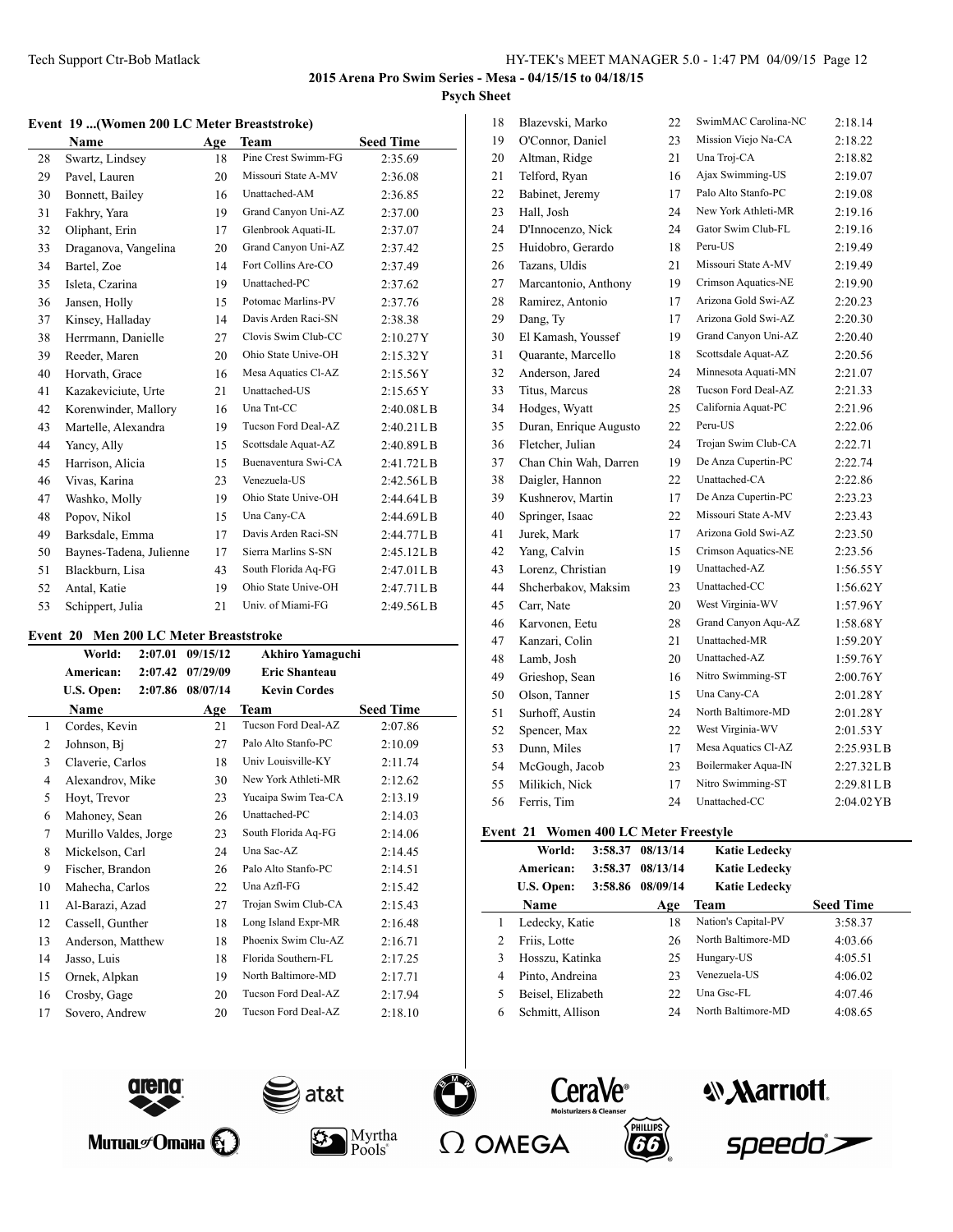Dwyer, Conor 26 Una Troj-CA 3:48.20 Klueh, Michael 28 Club Wolverine-MI 3:49.99

### **2015 Arena Pro Swim Series - Mesa - 04/15/15 to 04/18/15 Psych Sheet**

#### **Event 21 ...(Women 400 LC Meter Freestyle)**

|        | Name                    | Age | Team                | <b>Seed Time</b> |
|--------|-------------------------|-----|---------------------|------------------|
| 7      | Kobrich, Kristel        | 29  | Chile-US            | 4:12.17          |
| 8      | Ault, Taylor            | 16  | La Mirada Armada-CA | 4:12.84          |
| 9      | Oder, Tjasa             | 20  | Tucson Ford Deal-AZ | 4:13.22          |
| $10\,$ | Jacobsen, Kirsten       | 17  | Barrington Swim-IL  | 4:15.53          |
| 11     | Nguyen, Vien            | 18  | Unattached-FL       | 4:15.67          |
| 12     | Castro Ortega, Patricia | 22  | Una MAC-NC          | 4:15.71          |
| 13     | Brandon, Bonnie         | 21  | Tucson Ford Deal-AZ | 4:16.28          |
| 14     | Adams, Cammile          | 23  | SwimMAC Carolina-NC | 4:16.29          |
| 15     | Ruck, Taylor            | 14  | Scottsdale Aquat-AZ | 4:16.30          |
| 16     | Simonovic, Kat          | 20  | Serbia-US           | 4:17.49          |
| 17     | Stenkvist, Henriette    | 21  | Una Troj-CA         | 4:17.93          |
| 18     | Leverenz, Caitlin       | 24  | California Aquat-PC | 4:18.24          |
| 19     | Santis, Gabriela        | 18  | Guatemala-US        | 4:18.56          |
| 20     | Nicolaisen, Shae        | 14  | Una Sac-AZ          | 4:18.68          |
| 21     | Davis, Cameron          | 19  | Univ. of Miami-FG   | 4:19.00          |
| 22     | Clary, Lindsey          | 19  | Ohio State Unive-OH | 4:19.39          |
| 23     | Franzen, Sydney         | 17  | Mission Viejo Na-CA | 4:19.45          |
| 24     | Owens, Michelle         | 15  | The Fish-PV         | 4:19.49          |
| 25     | Matheson, Eleanor       | 16  | Flatiron Athleti-CO | 4:20.80          |
| 26     | Donohoe, Madelyn        | 13  | The Fish-PV         | 4:21.60          |
| 27     | Palomino, Adriana       | 18  | Arizona Gold Swi-AZ | 4:21.72          |
| 28     | Kiss, Dora              | 21  | Missouri State A-MV | 4:21.89          |
| 29     | McNally, Brigid         | 17  | Buenaventura Swi-CA | 4:22.06          |
| 30     | Kneppers, Andrea        | 22  | Univ Louisville-KY  | 4:45.40Y         |
| 31     | Earley, Erin            | 15  | Hopkins Mariner-CT  | 4:46.62 Y        |
| 32     | Bezan, Ursa             | 20  | Southern Methodi-NT | 4:46.67Y         |
| 33     | Manuel, Simone          | 18  | Stanford Swimmin-PC | 4:48.12Y         |
| 34     | Bauer, Jenna            | 19  | Tucson Ford Deal-AZ | 4:48.58 Y        |
| 35     | Niles, Emily            | 16  | Clovis Swim Club-CC | 4:22.29LB        |
| 36     | Shelton, Samantha       | 15  | Mission Viejo Na-CA | 4:22.42L B       |
| 37     | Barney, Regan           | 16  | Nitro Swimming-ST   | 4:23.30LB        |
| 38     | Sulkevich, Kathleen     | 14  | La Mirada Armada-CA | 4:23.34LB        |
| 39     | Whited, Isabel          | 17  | Life Time Arizo-AZ  | 4:25.20L B       |
| 40     | Ferrara, Kaitlyn        | 19  | Ohio State Unive-OH | 4:25.30LB        |
| 41     | Wang, Jocelyn           | 17  | Una Sac-AZ          | 4:25.46L B       |
| 42     | Gillig, Annie           | 20  | Ohio State Unive-OH | 4:25.60L B       |
| 43     | Emary, Maggie           | 15  | Barrington Swim-IL  | 4:27.68LB        |
| 44     | Davis, Mary Kate        | 18  | Unattached-NJ       | 4:29.50LB        |
| 45     | Waddell, Tevyn          | 16  | Mitchell Aquatic-SD | 4:31.39LB        |
| 46     | Bonnett, Bailey         | 16  | Unattached-AM       | 4:31.69LB        |
| 47     | Samardzic, Matea        | 20  | Scarlet Aquatics-NJ | 4:50.46YB        |
| 48     | Quah, Ting              | 22  | Singapore-US        | 4:56.94YB        |

#### **Event 22 Men 400 LC Meter Freestyle**

| World:           | 3:40.07 07/26/09 | <b>Paul Biederman</b> |                  |
|------------------|------------------|-----------------------|------------------|
| American:        | 3:42.78 08/10/08 | <b>Larsen Jensen</b>  |                  |
| U.S. Open:       | 3:43.53 06/29/08 | <b>Larsen Jensen</b>  |                  |
| <b>Name</b>      | Age              | <b>Team</b>           | <b>Seed Time</b> |
| McBroom, Michael | フス               | The Woodlands Sw-GU   | 3:47.19          |

| $\overline{\mathbf{4}}$ | Dyer, Frank           | 23 | North Baltimore-MD  | 3:50.54  |
|-------------------------|-----------------------|----|---------------------|----------|
| 5                       | Glaesner, Mads        | 26 | Trojan Swim Club-CA | 3:50.59  |
| 6                       | Hendrickx, Lander     | 21 | Flemish Swimming-US | 3:50.66  |
| 7                       | Mellouli, Ous         | 31 | Trojan Swim Club-CA | 3:50.85  |
| 8                       | Burns, Janardan       | 19 | California Aquat-PC | 3:50.99  |
| 9                       | Maestri, Riccardo     | 20 | Tucson Ford Deal-AZ | 3:51.19  |
| 10                      | Acosta, Marcelo       | 18 | Univ Louisville-KY  | 3:51.32  |
| 11                      | Clary, Tyler          | 26 | SwimMAC Carolina-NC | 3:52.16  |
| 12                      | Burns, Aidan          | 17 | Santa Clara Swim-PC | 3:52.51  |
| 13                      | Phelps, Michael       | 29 | North Baltimore-MD  | 3:52.57  |
| 14                      | Gemmell, Andrew       | 24 | Nation's Capital-PV | 3:52.69  |
| 15                      | Hamilton, Craig       | 23 | Tiger Aquatics-LA   | 3:52.76  |
| 16                      | Shoults, Grant        | 17 | Mission Viejo Na-CA | 3:52.78  |
| 17                      | Lochte, Ryan          | 30 | SwimMAC Carolina-NC | 3:53.00  |
| 18                      | De Angulo, Mateo      | 24 | Club Seminole-FL    | 3:53.20  |
| 19                      | Grieshop, Sean        | 16 | Nitro Swimming-ST   | 3:53.54  |
| 20                      | Karap, Nezir          | 21 | North Baltimore-MD  | 3:54.47  |
| 21                      | Dreesens, Dion        | 21 | Una MAC-NC          | 3:54.73  |
| 22                      | Scherubl, Christian   | 21 | Southern Methodi-NT | 3:55.13  |
| 23                      | Messner, Michael      | 18 | Santa Clara Swim-PC | 3:56.07  |
| 24                      | Hirschberger, Matthew | 16 | Nation's Capital-PV | 3:56.27  |
| 25                      | O'Connor, Daniel      | 23 | Mission Viejo Na-CA | 3:56.99  |
| 26                      | Teo, Zhen Ren         | 20 | Singapore-US        | 3:57.69  |
| 27                      | Hogsed, Nick          | 18 | Tucson Ford Deal-AZ | 3:57.75  |
| 28                      | Pang, Sheng Jun       | 22 | Singapore-US        | 3:57.96  |
| 29                      | Wieser, Chris         | 19 | Davis Arden Raci-SN | 3:58.12  |
| 30                      | Bollier, Bobby        | 25 | Unattached-PC       | 3:58.59  |
| 31                      | Norman, Nick          | 17 | Mission Viejo Na-CA | 3:58.67  |
| 32                      | Fowler, Ty            | 20 | Tucson Ford Deal-AZ | 3:58.87  |
| 33                      | Gomez, Alex           | 29 | Venezuela-US        | 3:59.87  |
| 34                      | Thorne, Nicholas      | 19 | Tucson Ford Deal-AZ | 3:59.90  |
| 35                      | Vanoverdam, Austin    | 19 | Tucson Ford Deal-AZ | 4:00.07  |
| 36                      | Galofre, Julio        | 27 | Unattached-FL       | 4:00.52  |
| 37                      | Fasulo, Luca          | 20 | Una CM-WV           | 4:00.66  |
| 38                      | Ramirez, Antonio      | 17 | Arizona Gold Swi-AZ | 4:00.78  |
| 39                      | Alkhaldi, Fahad       | 20 | Una Spa-AR          | 4:01.36  |
| 40                      | Takahashi, Ken        | 18 | Mission Viejo Na-CA | 4:02.16  |
| 41                      | Forker, Shane         | 16 | Mission Viejo Na-CA | 4:02.31  |
| 42                      | Freeman, Trey         | 15 | Baylor Swim Club-SE | 4:02.57  |
| 43                      | Brazzell, Keith       | 18 | Tucson Ford Deal-AZ | 4:02.74  |
| 44                      | Olszewski, Ben        | 17 | Arizona Gold Swi-AZ | 4:02.94  |
| 45                      | Ress, Eric            | 24 | Santa Clara Swim-PC | 4:02.95  |
| 46                      | Tapia, Felipe         | 19 | Chile-US            | 4:03.01  |
| 47                      | Yong, Brandon         | 16 | Canyons Aquatic-CA  | 4:03.06  |
| 48                      | Kline, Samuel         | 17 | Texas Ford Aquat-NT | 4:03.06  |
| 49                      | Van Audekerke, Nils   | 18 | Flemish Swimming-US | 4:03.12  |
| 50                      | Rousseau, Sebastien   | 24 | Gator Swim Club-FL  | 4:17.97Y |
| 51                      | Davila, Miguel        | 21 | Missouri State A-MV | 4:22.72Y |
|                         |                       |    |                     |          |

Ottman, Thomas 17 Scottsdale Aquat-AZ 4:23.28Y

**CeraVe**®

PHILLIPS





| Митиаг $\mathscr O$ тана $\mathbb Q$ |  |
|--------------------------------------|--|
|--------------------------------------|--|



at&t

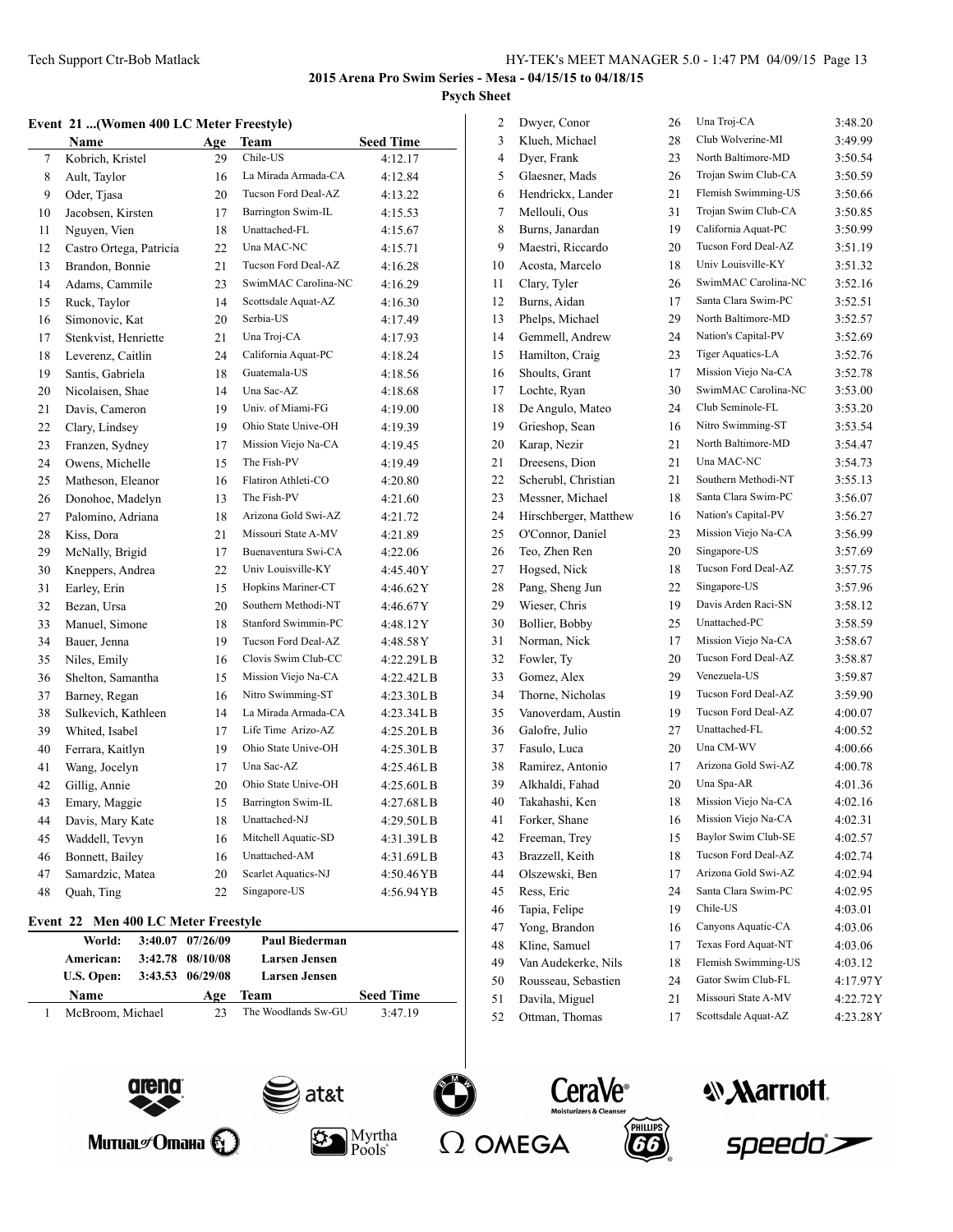#### **Event 22 ...(Men 400 LC Meter Freestyle)**

|    | Name                | Age | Team                | <b>Seed Time</b> |
|----|---------------------|-----|---------------------|------------------|
| 53 | Williams, Luke      | 20  | Phoenix Swim Clu-AZ | 4:23.93Y         |
| 54 | Trimmer, Luke       | 23  | Boilermaker Aqua-IN | 4:24.09Y         |
| 55 | Tolosa, Juan        | 20  | Florida Southern-FL | 4:27.03Y         |
| 56 | Morris, Alec        | 19  | Una Spa-AR          | 4:28.02Y         |
| 57 | Apel, Aaron         | 16  | Scottsdale Aquat-AZ | 4:28.04Y         |
| 58 | Hong, Juhan         | 19  | Mission Aurora C-CO | 4:28.98Y         |
| 59 | Cwiek, Kacper       | 20  | Missouri State A-MV | 4:05.44LB        |
| 60 | Hickman, Riley      | 18  | Davis Arden Raci-SN | 4:05.73L B       |
| 61 | Marin, Jesus        | 22  | Florida Southern-FL | 4:05.74LB        |
| 62 | Calloni, Johannes   | 15  | Scarlet Aquatics-NJ | 4:06.64L B       |
| 63 | Koval, James        | 19  | West Virginia-WV    | 4:07.06L B       |
| 64 | Fail, Brooks        | 15  | Ticc Stingrays-AZ   | 4:07.57LB        |
| 65 | Pinon, Julien       | 16  | South Florida Aq-FG | 4:08.00L B       |
| 66 | Klein, Curtis       | 20  | Lake Oswego Swim-OR | 4:09.78L B       |
| 67 | Gomez, Jonathan     | 18  | Scarlet Aquatics-NJ | 4:10.27L B       |
| 68 | Sikharulidze, Davit | 20  | Golden West Swim-CA | 4:10.76L B       |
| 69 | O'Haimhirgin, Liam  | 16  | Sierra Marlins S-SN | 4:13.46L B       |
| 70 | Eisen, Drew         | 18  | Life Time Arizo-AZ  | 4:16.70L B       |

#### **Event 23 Women 800 LC Meter Freestyle Relay**

|                                 | World:                                                      |  | 7:42.08 07/30/09 |                      | <b>China - The People's Republic</b> |  |  |  |
|---------------------------------|-------------------------------------------------------------|--|------------------|----------------------|--------------------------------------|--|--|--|
| Y Yang, Q.W. Zhu, J Liu, J Pang |                                                             |  |                  |                      |                                      |  |  |  |
|                                 | American:                                                   |  | 7:42.56 07/30/09 |                      | <b>USA World Championship Team</b>   |  |  |  |
|                                 | D Vollmer, L Nymerer, A Kukors, A Schmitt                   |  |                  |                      |                                      |  |  |  |
|                                 | <b>U.S. Open:</b>                                           |  | 7:51.21 08/20/10 |                      | <b>USA Pan Pacific Team</b>          |  |  |  |
|                                 | D Vollmer, M Scroggy, K Hoff, A Schmitt                     |  |                  |                      |                                      |  |  |  |
|                                 | <b>Team</b>                                                 |  |                  | Relay                | <b>Seed Time</b>                     |  |  |  |
| 1                               | SwimMAC Carolina-NC                                         |  |                  | A                    | 8:14.07                              |  |  |  |
| $\overline{2}$                  | Mission Viejo Na-CA                                         |  |                  | A                    | 8:15.69                              |  |  |  |
|                                 |                                                             |  |                  |                      |                                      |  |  |  |
|                                 | Event 24 Men 800 LC Meter Freestyle Relay<br>World:         |  | 6:58.55 07/31/09 |                      |                                      |  |  |  |
|                                 |                                                             |  |                  |                      | <b>USA World Championship Team</b>   |  |  |  |
|                                 | <b>M Phelps, R Berens, D Walters, R Lochte</b><br>American: |  | 6:58.55 07/31/09 |                      |                                      |  |  |  |
|                                 |                                                             |  |                  |                      | <b>USA World Championship Team</b>   |  |  |  |
|                                 | <b>M Phelps, R Berens, D Walters, R Lochte</b>              |  |                  |                      | <b>USA Pan Pacific Team</b>          |  |  |  |
|                                 | <b>U.S. Open:</b>                                           |  | 7:03.84 08/20/10 |                      |                                      |  |  |  |
|                                 | M Phelps, P Vanderkaay, R Berens, R Lochte                  |  |                  |                      |                                      |  |  |  |
|                                 | <b>Team</b>                                                 |  |                  | Relay                | <b>Seed Time</b>                     |  |  |  |
| $\mathbf{1}$                    | Flemish Swimming-US                                         |  |                  | A                    | 7:20.53                              |  |  |  |
| 2                               | SwimMAC Carolina-NC                                         |  |                  | A                    | 7:30.37                              |  |  |  |
| 3                               | Nitro Swimming-ST                                           |  |                  | A                    | 7:44.04                              |  |  |  |
| 4                               | Mission Viejo Na-CA                                         |  |                  | A                    | 7:44.06                              |  |  |  |
|                                 | Event 25 Women 200 LC Meter IM                              |  |                  |                      |                                      |  |  |  |
|                                 | World:                                                      |  | 2:06.15 07/27/09 | <b>Ariana Kukors</b> |                                      |  |  |  |
|                                 | American:                                                   |  | 2:06.15 07/27/09 | <b>Ariana Kukors</b> |                                      |  |  |  |
|                                 | U.S. Open:                                                  |  | 2:09.34 07/07/09 | <b>Julia Smit</b>    |                                      |  |  |  |
|                                 | <b>Name</b>                                                 |  | Age              | <b>Team</b>          | <b>Seed Time</b>                     |  |  |  |
| 1                               | Hosszu, Katinka                                             |  | 25               | Hungary-US           | 2:07.46                              |  |  |  |
|                                 |                                                             |  |                  |                      |                                      |  |  |  |
|                                 |                                                             |  |                  |                      |                                      |  |  |  |

| 2              | DiRado, Maya            | 22 | Stanford Swimmin-PC | 2:09.93    |
|----------------|-------------------------|----|---------------------|------------|
| 3              | Leverenz, Caitlin       | 24 | California Aquat-PC | 2:10.13    |
| $\overline{4}$ | Beisel, Elizabeth       | 22 | Una Gsc-FL          | 2:11.16    |
| 5              | Hoff, Katie             | 25 | Hurricane Aquati-FG | 2:12.05    |
| 6              | Nguyen, Vien            | 18 | Unattached-FL       | 2:12.66    |
| 7              | Baker, Kathleen         | 18 | SwimMAC Carolina-NC | 2:13.17    |
| 8              | Coventry, Kirsty        | 31 | SwimMAC Carolina-NC | 2:15.89    |
| 9              | McLaughlin, Katie       | 17 | Mission Viejo Na-CA | 2:16.50    |
| 10             | Bailey, Meg             | 18 | Ohio State Unive-OH | 2:16.57    |
| 11             | Kropp, Andrea           | 21 | Una Cany-CA         | 2:16.78    |
| 12             | Kylliainen, Tanja       | 22 | Univ Louisville-KY  | 2:16.81    |
| 13             | Atkinson, Alia          | 26 | South Florida Aq-FG | 2:17.42    |
| 14             | Kastigar, Hannah        | 19 | Grand Canyon Uni-AZ | 2:17.60    |
| 15             | Castro Ortega, Patricia | 22 | Una MAC-NC          | 2:17.73    |
| 16             | Nunn, Bailee            | 17 | Springfield Aqua-AR | 2:18.19    |
| 17             | Bartholomew, Courtney   | 20 | Unattached-VA       | 2:18.20    |
| 18             | Pinto, Andreina         | 23 | Venezuela-US        | 2:18.31    |
| 19             | Isleta, Chloe           | 16 | Una Pasa-PC         | 2:18.47    |
| 20             | Nelson, Destiny         | 17 | Texas Ford Aquat-NT | 2:18.82    |
| 21             | Barney, Regan           | 16 | Nitro Swimming-ST   | 2:19.01    |
| 22             | McLauchlan, Kirsty      | 21 | Southern Methodi-NT | 2:19.04    |
| 23             | Rumrill, Mackenzie      | 18 | Una Ford-AZ         | 2:19.22    |
| 24             | Barksdale, Emma         | 17 | Davis Arden Raci-SN | 2:19.84    |
| 25             | Holman, Hannah          | 18 | Scottsdale Aquat-AZ | 2:20.12    |
| 26             | Pinson, Claire          | 17 | Davis Arden Raci-SN | 2:20.39    |
| 27             | D'Innocenzo, Maggie     | 20 | Una Troj-CA         | 2:20.39    |
| 28             | Hansen, Brooke          | 17 | Unattached-CO       | 2:20.73    |
| 29             | McHugh, Cameron         | 19 | Tucson Ford Deal-AZ | 2:20.84    |
| 30             | Nero, Bailey            | 18 | Fort Collins Are-CO | 2:20.89    |
| 31             | Ruck, Taylor            | 14 | Scottsdale Aquat-AZ | 2:21.02    |
| 32             | Martelle, Alexandra     | 19 | Tucson Ford Deal-AZ | 2:21.06    |
| 33             | Popov, Nikol            | 15 | Una Cany-CA         | 2:21.12    |
| 34             | Thompson, Bebe          | 16 | Empire Swimming-MR  | 2:21.17    |
| 35             | Deleske, Nora           | 16 | Golden West Swim-CA | 2:21.26    |
| 36             | Lindsey, Hannah         | 17 | All Star Aquatic-PV | 2:21.32    |
| 37             | McClellan, Emily        | 22 | Badger Swim Club-MR | 1:57.14Y   |
| 38             | Herrmann, Danielle      | 27 | Clovis Swim Club-CC | 1:59.26Y   |
| 39             | Berggren, Frida         | 21 | Unattached-US       | 1:59.63Y   |
| 40             | Cottrell, Andee         | 19 | Univ Louisville-KY  | 1:59.82 Y  |
| 41             | Ranslem, Mike           | 18 | Una Cany-CA         | 2:00.92Y   |
| 42             | Fakhry, Yara            | 19 | Grand Canyon Uni-AZ | 2:21.45L B |
| 43             | Epps, Jessica           | 14 | Mission Viejo Na-CA | 2:21.95L B |
| 44             | Jurries, Bri            | 20 | Unattached-SI       | 2:22.13LB  |
| 45             | Bartel, Zoe             | 14 | Fort Collins Are-CO | 2:22.34L B |
| 46             | Tarazi, Val             | 15 | Barrington Swim-IL  | 2:22.40L B |
| 47             | Toledo, Mercedes        | 25 | Venezuela-US        | 2:22.53LB  |
| 48             | Swartz, Lindsey         | 18 | Pine Crest Swimm-FG | 2:22.69LB  |
| 49             | Korenwinder, Mallory    | 16 | Una Tnt-CC          | 2:22.96LB  |
| 50             | Bonnett, Bailey         | 16 | Unattached-AM       | 2:23.30LB  |
| 51             | Wang, Jocelyn           | 17 | Una Sac-AZ          | 2:23.40LB  |
| 52             | Kovac, Bailey           | 16 | Fort Collins Are-CO | 2:23.53LB  |
|                |                         |    |                     |            |







Pools<sup>\*</sup>







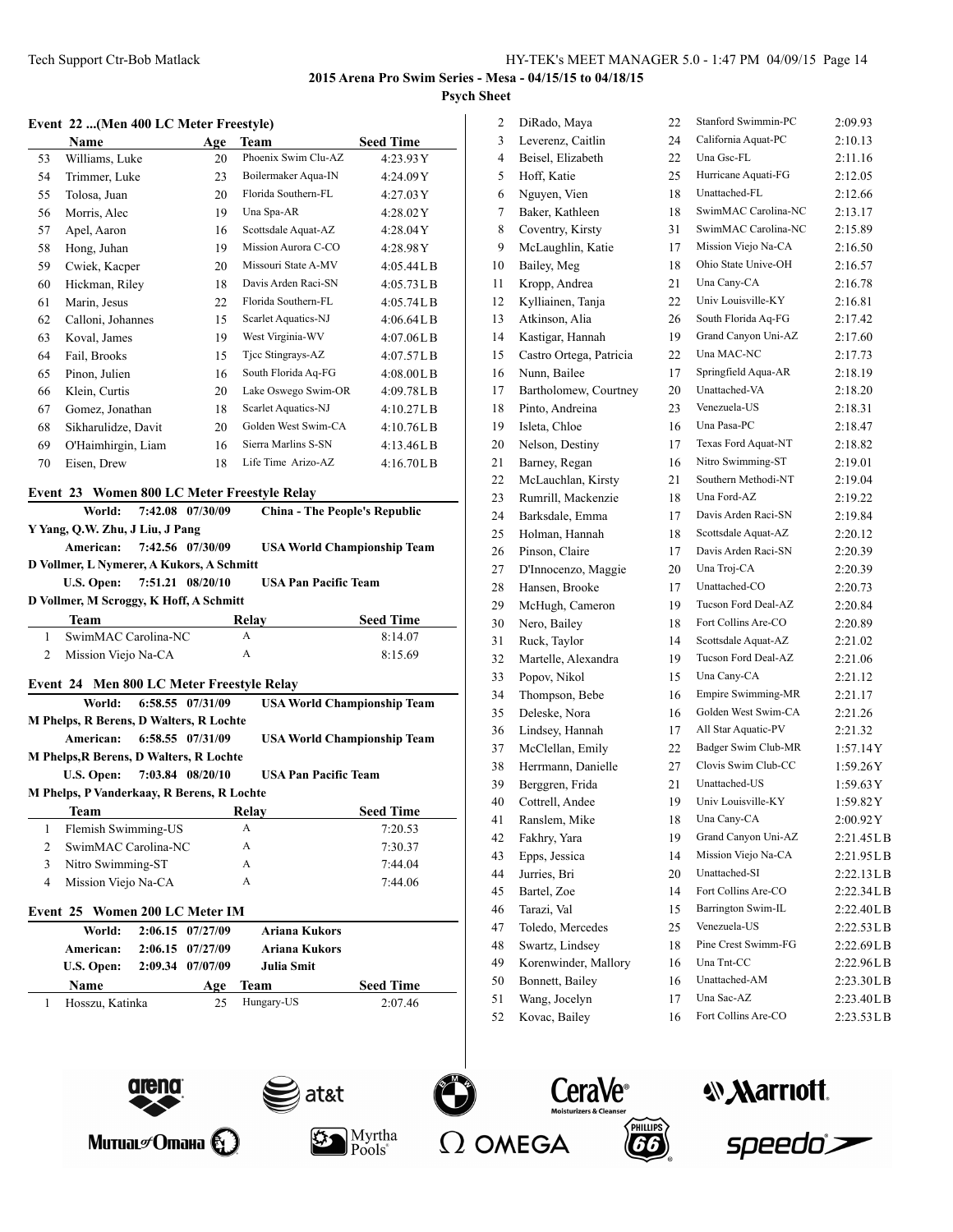#### **Event 25 ...(Women 200 LC Meter IM)**

|    | Name                    | Age | Team                | <b>Seed Time</b> |
|----|-------------------------|-----|---------------------|------------------|
| 53 | Kinsey, Halladay        | 14  | Davis Arden Raci-SN | 2:24.00L B       |
| 54 | Toney, Camryn           | 15  | Texas Ford Aquat-NT | 2:24.09L B       |
| 55 | Samardzic, Matea        | 20  | Scarlet Aquatics-NJ | 2:24.26L B       |
| 56 | Schoettmer, Emma        | 21  | Tucson Ford Deal-AZ | $2:24.41$ LB     |
| 57 | Jansen, Holly           | 15  | Potomac Marlins-PV  | 2:24.56L B       |
| 58 | Harrison, Alicia        | 15  | Buenaventura Swi-CA | 2:25.11L B       |
| 59 | Horvath, Grace          | 16  | Mesa Aquatics Cl-AZ | 2:25.18LB        |
| 60 | Borendame, Sara         | 19  | Tucson Ford Deal-AZ | 2:25.30L B       |
| 61 | Records, Katie          | 21  | Gaucho Aquatics-CA  | 2:25.44L B       |
| 62 | Anderson, Jordan        | 17  | Sierra Marlins S-SN | 2:26.12L B       |
| 63 | Pavel, Lauren           | 20  | Missouri State A-MV | 2:26.15L B       |
| 64 | Stoeckle, Lauren        | 21  | Tucson Ford Deal-AZ | 2:27.75L B       |
| 65 | Oliphant, Erin          | 17  | Glenbrook Aquati-IL | 2:29.49LB        |
| 66 | Baynes-Tadena, Julienne | 17  | Sierra Marlins S-SN | 2:29.55L B       |
| 67 | Isleta, Czarina         | 19  | Unattached-PC       | 2:30.48L B       |
| 68 | Yancy, Ally             | 15  | Scottsdale Aquat-AZ | 2:30.59L B       |
| 69 | McNulty, Amanda         | 18  | Ohio State Unive-OH | 2:31.07LB        |
| 70 | Quah, Ting              | 22  | Singapore-US        | 2:03.20YB        |

# **Event 26 Men 200 LC Meter IM**

|    | World:               | 1:54.00 | 07/28/11 | <b>Ryan Lochte</b>  |                  |
|----|----------------------|---------|----------|---------------------|------------------|
|    | American:            | 1:54.00 | 07/28/11 | <b>Ryan Lochte</b>  |                  |
|    | U.S. Open:           | 1:54.56 | 07/10/09 | <b>Ryan Lochte</b>  |                  |
|    | Name                 |         | Age      | <b>Team</b>         | <b>Seed Time</b> |
| 1  | Lochte, Ryan         |         | 30       | SwimMAC Carolina-NC | 1:54.98          |
| 2  | Phelps, Michael      |         | 29       | North Baltimore-MD  | 1:56.04          |
| 3  | Dwyer, Conor         |         | 26       | Una Troj-CA         | 1:57.41          |
| 4  | Surhoff, Austin      |         | 24       | North Baltimore-MD  | 1:58.80          |
| 5  | Rousseau, Sebastien  |         | 24       | Gator Swim Club-FL  | 1:59.58          |
| 6  | Cieslak, Marcin      |         | 23       | Gator Swim Club-FL  | 2:00.32          |
| 7  | Vanluchene, Emmanuel |         | 22       | Flemish Swimming-US | 2:00.88          |
| 8  | Kalnins, Uvis        |         | 21       | Missouri State A-MV | 2:01.53          |
| 9  | Denisyako, Nikita    |         | 26       | Gator Swim Club-FL  | 2:02.58          |
| 10 | Grieshop, Sean       |         | 16       | Nitro Swimming-ST   | 2:02.60          |
| 11 | Josa, Matthew        |         | 20       | Una MAC-NC          | 2:02.66          |
| 12 | Marcantonio, Anthony |         | 19       | Crimson Aquatics-NE | 2:02.81          |
| 13 | Ress, Eric           |         | 24       | Santa Clara Swim-PC | 2:03.19          |
| 14 | Quah, Zheng Wen      |         | 18       | Singapore-US        | 2:03.38          |
| 15 | Cwiek, Kacper        |         | 20       | Missouri State A-MV | 2:03.52          |
| 16 | Blazevski, Marko     |         | 22       | SwimMAC Carolina-NC | 2:03.65          |
| 17 | Croenen, Louis       |         | 21       | Flemish Swimming-US | 2:03.71          |
| 18 | Vanoverdam, Austin   |         | 19       | Tucson Ford Deal-AZ | 2:03.89          |
| 19 | Alexandrov, Mike     |         | 30       | New York Athleti-MR | 2:04.00          |
| 20 | Ornek, Alpkan        |         | 19       | North Baltimore-MD  | 2:04.12          |
| 21 | Lytvenok, Iegor      |         | 21       | Grand Canyon Uni-AZ | 2:04.49          |
| 22 | Le, Paul             |         | 22       | Missouri State A-MV | 2:04.79          |
| 23 | Frank, Simon         |         | 25       | Unattached-GU       | 2:04.88          |
| 24 | Pang, Sheng Jun      |         | 22       | Singapore-US        | 2:05.34          |
| 25 | Claverie, Carlos     |         | 18       | Univ Louisville-KY  | 2:05.39          |
|    |                      |         |          |                     |                  |

| 26 | Carr, Nate              | 20 | West Virginia-WV    | 2:05.65      |
|----|-------------------------|----|---------------------|--------------|
| 27 | D'Innocenzo, Nick       | 24 | Gator Swim Club-FL  | 2:05.70      |
| 28 | Mahoney, Sean           | 26 | Unattached-PC       | 2:05.74      |
| 29 | Shoults, Grant          | 17 | Mission Viejo Na-CA | 2:05.95      |
| 30 | Tenney, Mason           | 18 | Nitro Swimming-ST   | 2:06.00      |
| 31 | Maestri, Riccardo       | 20 | Tucson Ford Deal-AZ | *<br>2:06.00 |
| 32 | McGough, Jacob          | 23 | Boilermaker Aqua-IN | 2:06.39      |
| 33 | Daigler, Hannon         | 22 | Unattached-CA       | 2:06.65      |
| 34 | Crosby, Gage            | 20 | Tucson Ford Deal-AZ | 2:06.77      |
| 35 | Burns, Aidan            | 17 | Santa Clara Swim-PC | 2:06.81      |
| 36 | Ho, Benjamin            | 16 | Una Pasa-PC         | 2:06.97      |
| 37 | Jurek, Mark             | 17 | Arizona Gold Swi-AZ | 2:07.06      |
| 38 | Skjaerpe, Moose         | 19 | Tampa Bay Aquat-FL  | 2:07.18      |
| 39 | Marin, Eddy             | 23 | Venezuela-US        | 2:07.30      |
| 40 | Coci, Alexandru         | 25 | Phoenix Swim Clu-AZ | 2:07.69      |
| 41 | Milikich, Nick          | 17 | Nitro Swimming-ST   | 2:07.86      |
| 42 | Anderson, Matthew       | 18 | Phoenix Swim Clu-AZ | 2:07.90      |
| 43 | Thorne, Nicholas        | 19 | Tucson Ford Deal-AZ | 2:07.94      |
| 44 | Takahashi, Ken          | 18 | Mission Viejo Na-CA | 2:08.12      |
| 45 | Hernandez, Gabriel      | 22 | Venezuela-US        | 2:08.24      |
| 46 | Tarczynski, Marcin      | 24 | California Aquat-PC | 1:42.72Y     |
| 47 | Maudslien, Thane        | 20 | Tucson Ford Deal-AZ | 1:46.77Y     |
| 48 | Fischer, Brandon        | 26 | Palo Alto Stanfo-PC | 1:47.02Y     |
| 49 | Altman, Ridge           | 21 | Una Troj-CA         | 1:48.23Y     |
| 50 | Hoyt, Trevor            | 23 | Yucaipa Swim Tea-CA | 1:48.87Y     |
| 51 | Babinet, Jeremy         | 17 | Palo Alto Stanfo-PC | 1:49.25Y     |
| 52 | Messner, Michael        | 18 | Santa Clara Swim-PC | 2:08.74L B   |
| 53 | Ewoldt, Kyle            | 18 | Mesa Aquatics Cl-AZ | 2:09.38L B   |
| 54 | Duran, Enrique Augusto  | 22 | Peru-US             | 2:09.90LB    |
| 55 | Park, Patrick           | 19 | Una Paa-NJ          | 2:10.17L B   |
| 56 | Ramirez, Antonio        | 17 | Arizona Gold Swi-AZ | 2:10.30L B   |
| 57 | Dang, Ty                | 17 | Arizona Gold Swi-AZ | 2:10.47L B   |
| 58 | Shmyga, Konstantin Shmy | 27 | Gator Swim Club-FL  | 2:11.02LB    |
| 59 | Granger, Nicolas        | 47 | Reims Champagne-US  | 2:11.35LB    |
| 60 | Hirabayashi, Toshi      | 31 | Flatiron Athleti-CO | 2:11.78LB    |
| 61 | Alentado, Jason         | 20 | Tucson Ford Deal-AZ | 2:11.83LB    |
| 62 | Creager, Brent          | 35 | Arizona Gold Swi-AZ | 2:12.13LB    |
| 63 | Olson, Tanner           | 15 | Una Cany-CA         | 2:12.18LB    |
| 64 | Kushnerov, Martin       | 17 | De Anza Cupertin-PC | 2:13.61 L B  |
| 65 | Quarante, Marcello      | 18 | Scottsdale Aquat-AZ | 2:15.12LB    |
| 66 | Yang, Calvin            | 15 | Crimson Aquatics-NE | 2:15.77LB    |
| 67 | Telford, Ryan           | 16 | Ajax Swimming-US    | 2:16.17LB    |
| 68 | Jasso, Luis             | 18 | Florida Southern-FL | 2:29.55LB    |
| 69 | Rutherfurd, Andrew      | 26 | Unattached-UT       | 1:49.65 YB   |
| 70 | Green, Austin           | 21 | West Virginia-WV    | 1:49.91 YB   |
| 71 | Lorenz, Christian       | 19 | Unattached-AZ       | 1:50.96YB    |
| 72 | Kanzari, Colin          | 21 | Unattached-MR       | 1:51.33 YB   |
| 73 | Wilcher, Sam            | 26 | Alligator Aq.-IL    | 1:52.62 YB   |













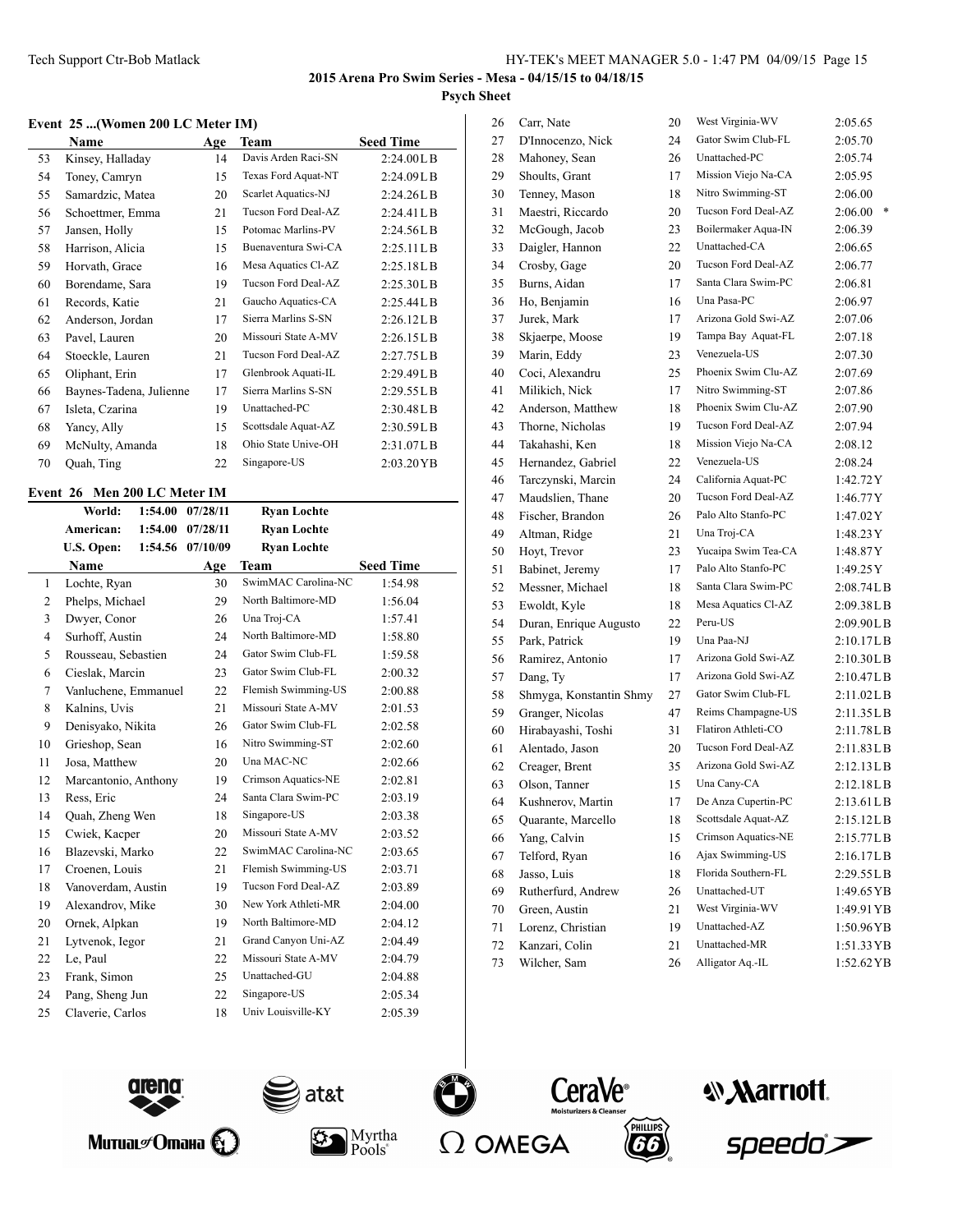**2015 Arena Pro Swim Series - Mesa - 04/15/15 to 04/18/15**

**Psych Sheet**

#### **Event 27 Women 200 LC Meter Backstroke**

|                         | World:                | 2:04.06 | 08/03/12 | <b>Missy Franklin</b>      |                  |
|-------------------------|-----------------------|---------|----------|----------------------------|------------------|
|                         | American:             | 2:04.06 | 08/03/12 | <b>Missy Franklin</b>      |                  |
|                         | U.S. Open:            | 2:05.68 | 06/26/13 | <b>Missy Franklin</b>      |                  |
|                         | Name                  |         | Age      | Team                       | <b>Seed Time</b> |
| 1                       | Beisel, Elizabeth     |         | 22       | Una Gsc-FL                 | 2:07.64          |
| 2                       | Hosszu, Katinka       |         | 25       | Hungary-US                 | 2:08.93          |
| 3                       | Ruck, Taylor          |         | 14       | Scottsdale Aquat-AZ        | 2:10.22          |
| $\overline{\mathbf{4}}$ | Brandon, Bonnie       |         | 21       | Tucson Ford Deal-AZ        | 2:10.24          |
| 5                       | DiRado, Maya          |         | 22       | <b>Stanford Swimmin-PC</b> | 2:10.40          |
| 6                       | Bartholomew, Courtney |         | 20       | Unattached-VA              | 2:10.63          |
| 7                       | Earley, Erin          |         | 15       | Hopkins Mariner-CT         | 2:10.91          |
| 8                       | Romano, Megan         |         | 24       | New York Athleti-MR        | 2:11.26          |
| 9                       | Glavnyk, Iryna        |         | 18       | Grand Canyon Uni-AZ        | 2:11.62          |
| 10                      | Nguyen, Vien          |         | 18       | Unattached-FL              | 2:12.65          |
| 11                      | Coventry, Kirsty      |         | 31       | SwimMAC Carolina-NC        | 2:13.17          |
| 12                      | McHugh, Cameron       |         | 19       | Tucson Ford Deal-AZ        | 2:13.29          |
| 13                      | Colorado, Carolina    |         | 27       | Una Sofl-FG                | 2:13.67          |
| 14                      | Toussaint, Kira       |         | 20       | Swim Florida-FL            | 2:13.71          |
| 15                      | Stenkvist, Henriette  |         | 21       | Una Troj-CA                | 2:13.86          |
| 16                      | Zeren, Zulal          |         | 20       | Ohio State Unive-OH        | 2:14.98          |
| 17                      | Nelson, Destiny       |         | 17       | Texas Ford Aquat-NT        | 2:15.39          |
| 18                      | Morales, Gisela       |         | 27       | Guatemala-US               | 2:15.61          |
| 19                      | Arcila, Isabella      |         | 21       | Southern Methodi-NT        | 2:15.71          |
| 20                      | Barney, Regan         |         | 16       | Nitro Swimming-ST          | 2:15.76          |
| 21                      | Lindsey, Hannah       |         | 17       | All Star Aquatic-PV        | 2:15.79          |
| 22                      | Ferrara, Kaitlyn      |         | 19       | Ohio State Unive-OH        | 2:16.13          |
| 23                      | Davis, Mary Kate      |         | 18       | Unattached-NJ              | 2:16.22          |
| 24                      | Samardzic, Matea      |         | 20       | Scarlet Aquatics-NJ        | 2:16.81          |
| 25                      | Bauer, Jenna          |         | 19       | Tucson Ford Deal-AZ        | 2:16.93          |
| 26                      | Waddell, Tevyn        |         | 16       | Mitchell Aquatic-SD        | 2:17.08          |
| 27                      | Maynard, Paige        |         | 17       | Davis Arden Raci-SN        | 2:18.01          |
| 28                      | Laughlin, Solie       |         | 17       | Buenaventura Swi-CA        | 2:18.32          |
| 29                      | Schick, Taylor        |         | 20       | Tucson Ford Deal-AZ        | 2:18.53          |
| 30                      | Volchkov, Anna        |         | 22       | Southern Methodi-NT        | 2:18.59          |
| 31                      | Nero, Bailey          |         | 18       | Fort Collins Are-CO        | 1:56.83Y         |
| 32                      | Isleta, Chloe         |         | 16       | Una Pasa-PC                | 1:56.89Y         |
| 33                      | Gillig, Annie         |         | 20       | Ohio State Unive-OH        | 1:57.23Y         |
| 34                      | McLaughlin, Katie     |         | 17       | Mission Viejo Na-CA        | 1:57.60Y         |
| 35                      | Rabold, Camey         |         | 20       | Ohio State Unive-OH        | 1:58.08Y         |
| 36                      | Bezan, Ursa           |         | 20       | Southern Methodi-NT        | 2:19.64LB        |
| 37                      | Laird, Lexi           |         | 22       | Unattached-IN              | 2:21.53LB        |
| 38                      | Thompson, Bebe        |         | 16       | Empire Swimming-MR         | 2:22.20LB        |
| 39                      | Nava, Jessica         |         | 15       | Pine Crest Swimm-FG        | 2:30.95LB        |

|                | Event 28 Men 200 LC Meter Backstroke |         |          |                      |                        |
|----------------|--------------------------------------|---------|----------|----------------------|------------------------|
|                | World:                               | 1:51.92 | 07/31/09 | <b>Aaron Peirsol</b> |                        |
|                | American:                            | 1:51.92 | 07/31/09 | <b>Aaron Peirsol</b> |                        |
|                | U.S. Open:                           | 1:53.08 | 07/11/09 | <b>Aaron Peirsol</b> |                        |
|                | Name                                 |         | Age      | Team                 | <b>Seed Time</b>       |
| 1              | Clary, Tyler                         |         | 26       | SwimMAC Carolina-NC  | 1:54.64                |
| 2              | Vyatchanin, Arkady                   |         | 31       | New York Athleti-MR  | 1:55.30                |
| 3              | Pebley, Jacob                        |         | 21       | California Aquat-PC  | 1:56.68                |
| $\overline{4}$ | Grevers, Matt                        |         | 30       | Tucson Ford Deal-AZ  | 1:57.43                |
| 5              | Green, Connor                        |         | 19       | Una Cal-PC           | 1:57.60                |
| 6              | Ress, Eric                           |         | 24       | Santa Clara Swim-PC  | 1:58.61                |
| 7              | Hendrickx, Lander                    |         | 21       | Flemish Swimming-US  | 2:00.70                |
| 8              | Van Audekerke, Nils                  |         | 18       | Flemish Swimming-US  | 2:01.28                |
| 9              | Quah, Zheng Wen                      |         | 18       | Singapore-US         | 2:01.50                |
| 10             | Le, Paul                             |         | 22       | Missouri State A-MV  | 2:02.23                |
| 11             | Mefford, Bryce                       |         | 16       | Sierra Marlins S-SN  | 2:02.72                |
| 12             | Thoman, Nick                         |         | 29       | Tucson Ford Deal-AZ  | 2:02.94                |
| 13             | Ho, Benjamin                         |         | 16       | Una Pasa-PC          | 2:03.15                |
| 14             | Rojas, Luis                          |         | 24       | Florida Southern-FL  | 2:03.26                |
| 15             | Bollier, Bobby                       |         | 25       | Unattached-PC        | 2:03.56                |
| 16             | Hickey, Jay                          |         | 21       | West Virginia-WV     | 2:03.74                |
| 17             | Grieshop, Sean                       |         | 16       | Nitro Swimming-ST    | 2:03.79                |
| 18             | Denisyako, Nikita                    |         | 26       | Gator Swim Club-FL   | 2:04.23                |
| 19             | Klein, Curtis                        |         | 20       | Lake Oswego Swim-OR  | 2:04.28                |
| 20             | Godsoe, Eugene                       |         | 27       | Una Pasa-PC          | 2:04.31                |
| 21             | Klotz, Matthew                       |         | 18       | Sierra Marlins S-SN  | 2:04.51                |
| 22             | Lytvenok, Iegor                      |         | 21       | Grand Canyon Uni-AZ  | 2:04.77                |
| 23             | Lujan, Matthew                       |         | 17       | Tucson Ford Deal-AZ  | 2:04.97                |
| 24             | Marcantonio, Anthony                 |         | 19       | Crimson Aquatics-NE  | 2:05.44                |
| 25             | Perry, Barkley                       |         | 21       | Unattached-AZ        | 2:06.03                |
| 26             | Daigler, Hannon                      |         | 22       | Unattached-CA        | 2:06.18                |
| 27             | Molinari, Joe                        |         | 17       | Palo Alto Stanfo-PC  | 2:06.31                |
| 28             | Feely, Jack                          |         | 21       | Grand Canyon Uni-AZ  | 2:06.66                |
| 29             | Wieser, Chris                        |         | 19       | Davis Arden Raci-SN  | 2:07.16                |
| 30             | Plummer, David                       |         | 29       | New York Athleti-MR  | 1:42.92Y               |
| 31             | Burns, Aidan                         |         | 17       | Santa Clara Swim-PC  | 1:44.37Y               |
| 32             | Kim, Jessie                          |         | 19       | Canyons Aquatic-CA   | 1:44.75 Y              |
| 33             | Vanoverdam, Austin                   |         | 19       | Tucson Ford Deal-AZ  | 1:47.53 Y              |
| 34             | Holter, Max                          |         | 18       | Fort Collins Are-CO  | 1:48.05 Y              |
| 35             | Vedder, Josh                         |         | 16       | Mesa Aquatics Cl-AZ  | $2:08.66L\,\mathrm{B}$ |
| 36             | Yong, Brandon                        |         | 16       | Canyons Aquatic-CA   | 2:09.84LB              |
| 37             | Babinet, Jeremy                      |         | 17       | Palo Alto Stanfo-PC  | 2:11.75LB              |
| 38             | Dang, Ty                             |         | 17       | Arizona Gold Swi-AZ  | 2:12.30LB              |
| 39             | Jurek, Mark                          |         | 17       | Arizona Gold Swi-AZ  | 2:13.96LB              |
| 40             | Kline, Samuel                        |         | 17       | Texas Ford Aquat-NT  | 2:14.34LB              |
| 41             | Takahashi, Ken                       |         | 18       | Mission Viejo Na-CA  | 2:14.94LB              |
| 42             | Novinski, Matthew                    |         | 16       | Grand Island Ymc-MW  | 2:18.50LB              |



Митиаг $\mathscr{O}$ тана $\bigotimes$ 













CeraVe<sup>®</sup>

*Narriott.*<br>speedo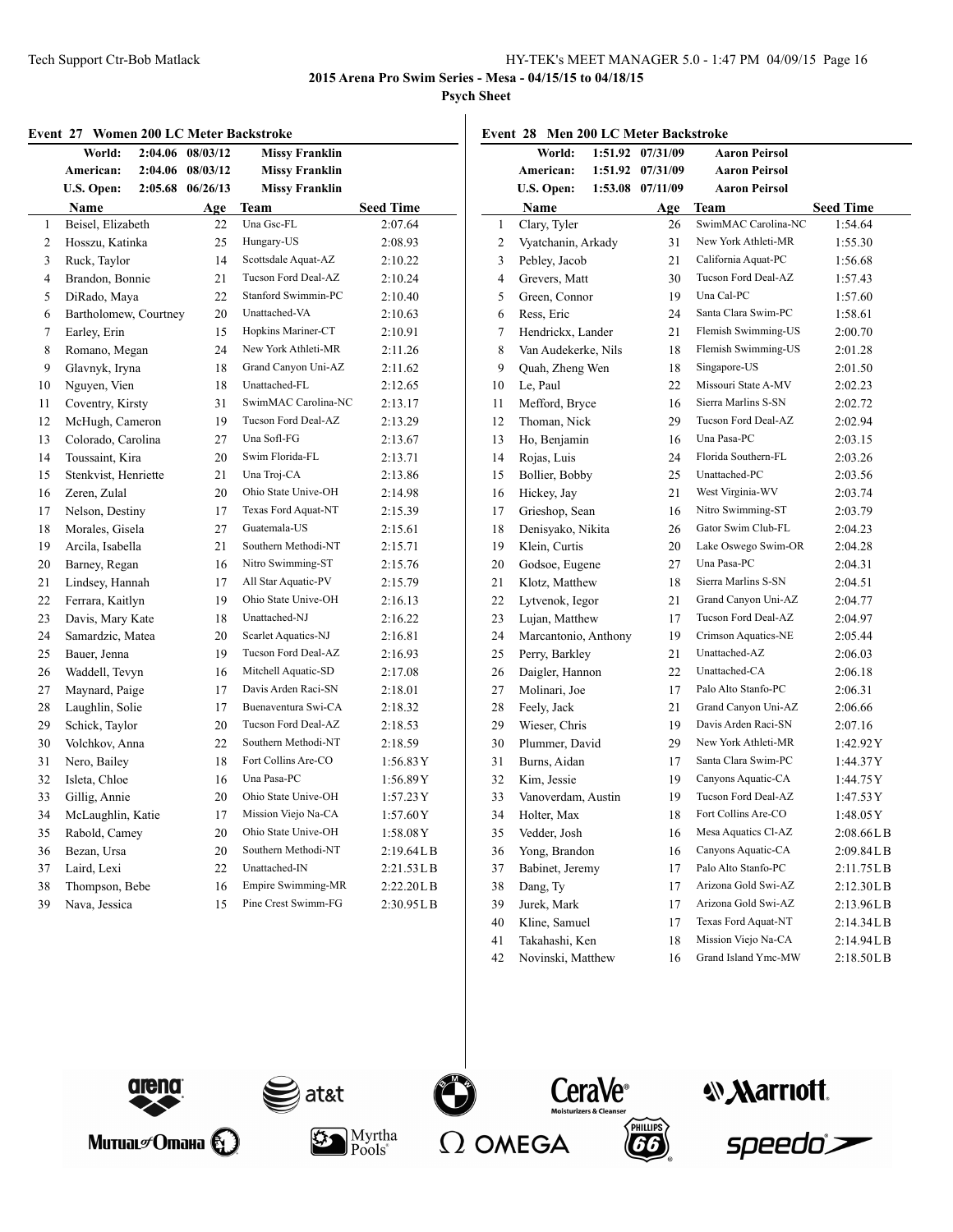### **Event 29 Women 100 LC Meter Freestyle**

| еусис <i>4)</i>     | women too LC meter Preestyle<br>World:<br>52.07 | 07/31/09 |           | <b>Britta Steffen</b>       |                           |
|---------------------|-------------------------------------------------|----------|-----------|-----------------------------|---------------------------|
|                     | American:<br>53.02                              | 07/30/09 |           | Amanda Weir                 |                           |
|                     | <b>U.S. Open:</b><br>53.30                      | 05/16/08 |           |                             |                           |
|                     |                                                 |          |           | <b>Cate Campbell</b>        |                           |
|                     | Name<br>Manuel, Simone                          |          | Age<br>18 | Team<br>Stanford Swimmin-PC | <b>Seed Time</b><br>53.25 |
| 1<br>$\overline{c}$ |                                                 |          | 25        | Hungary-US                  | 53.64                     |
|                     | Hosszu, Katinka                                 |          |           | New York Athleti-MR         |                           |
| 3                   | Romano, Megan                                   |          | 24        | California Aquat-PC         | 53.90                     |
| 4<br>5              | Coughlin, Natalie<br>Geer, Margo                |          | 32        | Tucson Ford Deal-AZ         | 54.04                     |
| 6                   | Neal, Lia                                       |          | 23<br>20  | Stanford Swimmin-PC         | 54.17                     |
|                     | Vanderpool-Wallace, Ariann                      |          | 25        | SwimMAC Carolina-NC         | 54.34                     |
| 7<br>8              | Weitzeil, Abbey                                 |          | 18        | Una Cany-CA                 | 54.37<br>54.38            |
| 9                   | Weir, Amanda                                    |          | 29        | SwimAtlanta-GA              |                           |
| 10                  | Schmitt, Allison                                |          | 24        | North Baltimore-MD          | 54.43<br>54.46            |
| 11                  | Ledecky, Katie                                  |          | 18        | Nation's Capital-PV         | 54.55                     |
|                     | Hardy, Jessica                                  |          |           | Trojan Swim Club-CA         |                           |
| 12                  | Kennedy, Madison                                |          | 28        | SwimMAC Carolina-NC         | 54.70                     |
| 13                  |                                                 |          | 27<br>16  | Roadrunner Aquat-CC         | 54.72                     |
| 14                  | Moseley, Stanzi<br>Meili, Katie                 |          |           | SwimMAC Carolina-NC         | 55.03                     |
| 15                  | Rangelova, Nina                                 |          | 23<br>24  | Southern Methodi-NT         | 55.05                     |
| 16                  |                                                 |          |           | Stanford Swimmin-PC         | 55.07                     |
| 17<br>18            | Lee, Felicia                                    |          | 22<br>17  | Mission Viejo Na-CA         | 55.10<br>55.33            |
|                     | McLaughlin, Katie<br>Ruck, Taylor               |          | 14        | Scottsdale Aquat-AZ         |                           |
| 19                  |                                                 |          | 21        | Longhorn Aquatic-ST         | 55.79                     |
| 20<br>21            | Boyce, Lisa<br>Hoff, Katie                      |          | 25        | Hurricane Aquati-FG         | 55.79<br>55.79            |
| 22                  | Lindborg, Nathalie                              |          | 24        | Southern Methodi-NT         |                           |
| 23                  | Castro Ortega, Patricia                         |          | 22        | Una MAC-NC                  | 55.96<br>56.04            |
| 24                  | Quah, Ting                                      |          | 22        | Singapore-US                | 56.11                     |
|                     | Worrell, Kelsi                                  |          | 20        | Univ Louisville-KY          |                           |
| 25<br>26            | Toris, Victoria                                 |          | 17        | Scottsdale Aquat-AZ         | 56.22<br>56.30            |
| 27                  | Schick, Taylor                                  |          | 20        | Tucson Ford Deal-AZ         | 56.34                     |
| 28                  | Bogdanovski, Anastasia                          |          | 21        | North Baltimore-MD          | 56.36                     |
| 29                  | Thomas, Ellen                                   |          | 20        | Unattached-US               | 56.43                     |
| 30                  | Arcila, Isabella                                |          | 21        | Southern Methodi-NT         | 56.62                     |
| 31                  | Johnson, Kaitlyn                                |          | 25        | Unattached-LE               | 56.67                     |
| 32                  | Hansen, Brooke                                  |          | 17        | Unattached-CO               | 56.90                     |
| 33                  | Kneppers, Andrea                                |          | 22        | Univ Louisville-KY          | 56.91                     |
| 34                  | Jacobsen, Kirsten                               |          | 17        | Barrington Swim-IL          | 56.97                     |
| 35                  | Simonovic, Kat                                  |          | 20        | Serbia-US                   | 57.05                     |
| 36                  | Santa, Adrienn                                  |          | 20        | Southern Methodi-NT         | 57.05                     |
| 37                  | Jeffrey, Rhi                                    |          | 28        | Phoenix Swimming-NE         | 57.12                     |
| 38                  | Ciesla, Marta                                   |          | 16        | Pine Crest Swimm-FG         | 57.17                     |
| 39                  | Gimbutyte, Vaiva                                |          | 20        | Tiger Aquatics-PC           |                           |
| 40                  | Erasmus, Marne                                  |          | 19        | Southern Methodi-NT         | 57.22<br>57.33            |
| 41                  | Ward, Andrea                                    |          | 22        | Santa Barbara-CA            | 57.35                     |
| 42                  | Pinto, Jeserik                                  |          | 25        | Venezuela-US                | 57.60                     |
| 43                  | Simmons, Caroline                               |          | 24        | Performance Aqua-FG         | 57.66                     |
| 44                  | Taylor, Jackie                                  |          | 20        | Unattached-SI               | 57.66                     |
| 45                  | Kurki, Laura                                    |          | 20        | Tucson Ford Deal-AZ         | 57.69                     |
|                     |                                                 |          |           |                             |                           |

| 46 | Jongekrijg, Annie    | 21 | Ohio State Unive-OH | 57.70      |
|----|----------------------|----|---------------------|------------|
| 47 | Svensson, Emma       | 22 | Swim Florida-FL     | 48.59Y     |
| 48 | Wen, Xu              | 20 | Una Spa-AR          | 49.13Y     |
| 49 | Fazio, Samantha      | 18 | Scottsdale Aquat-AZ | 49.69Y     |
| 50 | Dzierzak, Rachael    | 21 | Ohio State Unive-OH | 57.89LB    |
| 51 | Pinson, Claire       | 17 | Davis Arden Raci-SN | 57.98LB    |
| 52 | McNichols, Macie     | 18 | Ohio State Unive-OH | 57.99LB    |
| 53 | Braun, Erika         | 43 | Marlins of Ralei-NC | 58.04LB    |
| 54 | Shelton, Samantha    | 15 | Mission Viejo Na-CA | 58.17LB    |
| 55 | Santoyo, Tamara      | 18 | Canyons Aquatic-CA  | 58.23LB    |
| 56 | Hajdinjak, Katja     | 22 | Tucson Ford Deal-AZ | 58.26LB    |
| 57 | Bartel, Zoe          | 14 | Fort Collins Are-CO | 58.34LB    |
| 58 | Arseth, Heather      | 21 | Univ. of Miami-FG   | 58.43LB    |
| 59 | Fridell, My          | 22 | Univ. of Miami-FG   | 58.46LB    |
| 60 | Heilbrun, Carrie     | 17 | The Fish-PV         | 58.54LB    |
| 61 | Maynard, Paige       | 17 | Davis Arden Raci-SN | 58.54LB    |
| 62 | Barksdale, Emma      | 17 | Davis Arden Raci-SN | 58.79LB    |
| 63 | Sanchez, Kayla       | 14 | Ajax Swimming-US    | 58.83LB    |
| 64 | Franzen, Sydney      | 17 | Mission Viejo Na-CA | 59.14LB    |
| 65 | Holman, Hannah       | 18 | Scottsdale Aquat-AZ | 59.32LB    |
| 66 | Algee, Angela        | 20 | Univ. of Miami-FG   | 59.35LB    |
| 67 | Herrington, Katelyne | 22 | Team Rebel Aquat-CA | 59.54LB    |
| 68 | Laird, Lexi          | 22 | Unattached-IN       | 59.81LB    |
| 69 | Ranslem, Mike        | 18 | Una Cany-CA         | 1:00.08L B |
| 70 | Deleske, Nora        | 16 | Golden West Swim-CA | 1:00.39L B |
| 71 | McNally, Brigid      | 17 | Buenaventura Swi-CA | 1:00.48L B |
| 72 | Palomino, Adriana    | 18 | Arizona Gold Swi-AZ | 1:00.88LB  |
| 73 | Vargo, Taylor        | 20 | Ohio State Unive-OH | 1:00.96LB  |
| 74 | Blackburn, Lisa      | 43 | South Florida Aq-FG | 1:01.49L B |
| 75 | Gehrke, Maddie       | 18 | Central Iowa Aqu-IA | 1:01.59LB  |
| 76 | Stoeckle, Lauren     | 21 | Tucson Ford Deal-AZ | 1:02.64L B |
| 77 | Reeder, Maren        | 20 | Ohio State Unive-OH | 1:04.07LB  |
| 78 | Antal, Katie         | 19 | Ohio State Unive-OH | 1:04.53LB  |
| 79 | Pavel, Lauren        | 20 | Missouri State A-MV | 1:05.14L B |
| 80 | Mucciarone, Molly    | 21 | Unattached-MR       | 50.93 YB   |
|    |                      |    |                     |            |

### **Event 30 Men 100 LC Meter Freestyle**

|    | World:               | 46.91 | 07/30/09 | <b>Cesar Cielo Filho</b> |                  |
|----|----------------------|-------|----------|--------------------------|------------------|
|    | American:            | 47.33 | 07/30/09 | <b>David Walters</b>     |                  |
|    | U.S. Open:           | 47.58 | 07/02/08 | <b>Jason Lezak</b>       |                  |
|    | <b>Name</b>          |       | Age      | <b>Team</b>              | <b>Seed Time</b> |
| 1  | Feigen, Jimmy        |       | 25       | New York Athleti-MR      | 47.82            |
| 2  | Phelps, Michael      |       | 29       | North Baltimore-MD       | 48.45            |
| 3  | Lochte, Ryan         |       | 30       | SwimMAC Carolina-NC      | 48.58            |
| 4  | Grevers, Matt        |       | 30       | Tucson Ford Deal-AZ      | 48.91            |
| 5  | Dwyer, Conor         |       | 26       | Una Troj-CA              | 48.94            |
| 6  | Aerents, Jasper      |       | 22       | Flemish Swimming-US      | 49.28            |
| 7  | Townsend, Darian     |       | 30       | Una Sac-AZ               | 49.30            |
| 8  | Phillips, Tim        |       | 24       | SwimMAC Carolina-NC      | 49.34            |
| 9  | Condorelli, Santo    |       | 20       | Una Cany-CA              | 49.38            |
| 10 | Vanluchene, Emmanuel |       | 22       | Flemish Swimming-US      | 49.40            |











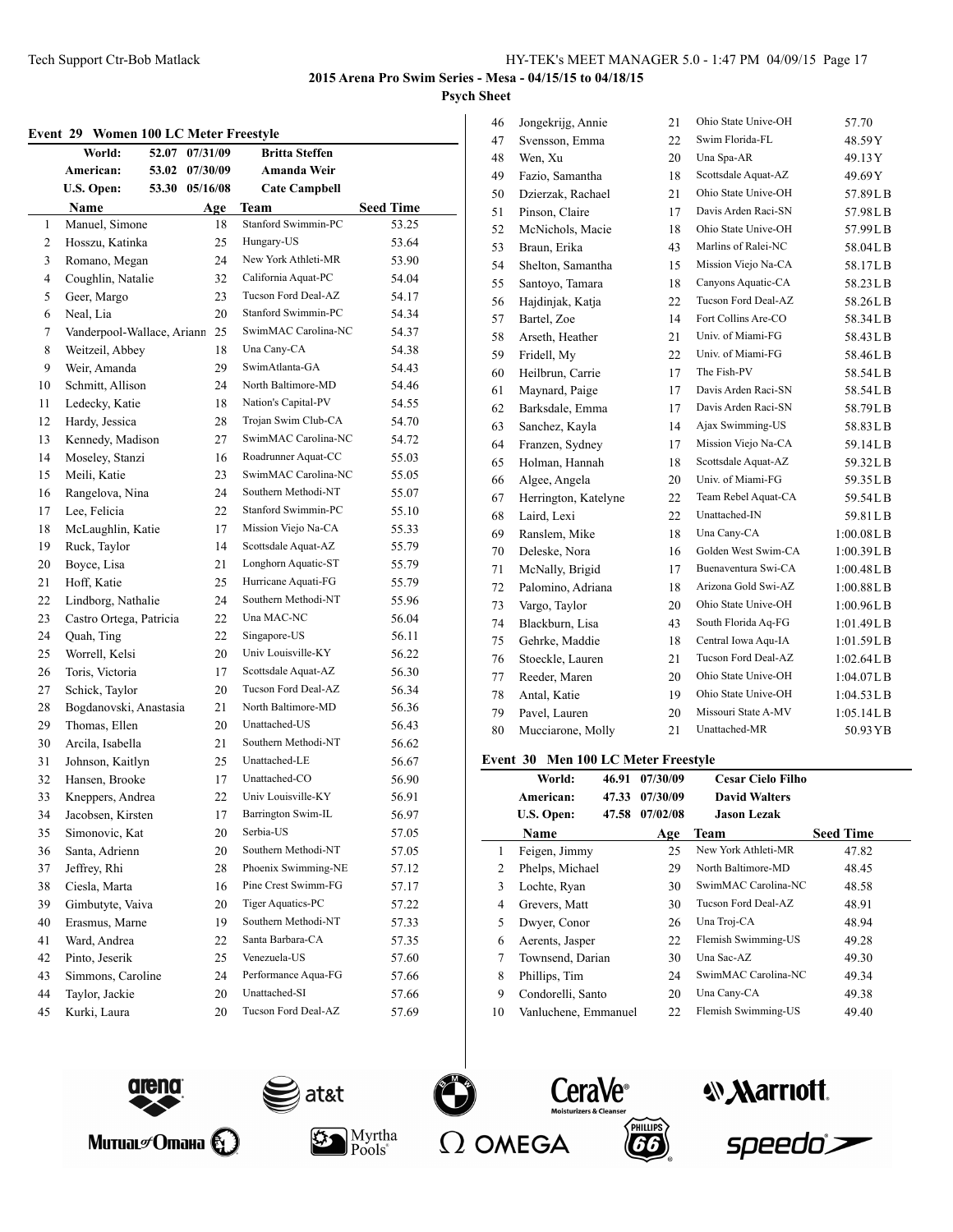# **Event 30 ...(Men 100 LC Meter Freestyle)**

|    | Name                | Age | Team                | <b>Seed Time</b> |
|----|---------------------|-----|---------------------|------------------|
| 11 | Jones, Cullen       | 31  | SwimMAC Carolina-NC | 49.45            |
| 12 | Weir, Caleb         | 23  | SwimAtlanta-GA      | 49.46            |
| 13 | Carter, Dylan       | 19  | Una Troj-CA         | 49.50            |
| 14 | Weigley, Carl       | 25  | Clovis Swim Club-CC | 49.52            |
| 15 | Schneider, Josh     | 27  | New York Athleti-MR | 49.55            |
| 16 | Toomey, Derek       | 23  | Badger Swim Club-MR | 49.58            |
| 17 | Klueh, Michael      | 28  | Club Wolverine-MI   | 49.76            |
| 18 | Dver, Frank         | 23  | North Baltimore-MD  | 49.78            |
| 19 | Quah, Zheng Wen     | 18  | Singapore-US        | 49.89            |
| 20 | Dreesens, Dion      | 21  | Una MAC-NC          | 49.95            |
| 21 | Subirats, Albert    | 28  | Venezuela-US        | 50.03            |
| 22 | Acevedo, Javier     | 17  | Ajax Swimming-US    | 50.15            |
| 23 | Burch, Roy          | 29  | SwimMAC Carolina-NC | 50.26            |
| 24 | Kalnins, Uvis       | 21  | Missouri State A-MV | 50.33            |
| 25 | Weber, Mark         | 24  | SwimMAC Carolina-NC | 50.35            |
| 26 | Croenen, Louis      | 21  | Flemish Swimming-US | 50.36            |
| 27 | Surhoff, Austin     | 24  | North Baltimore-MD  | 50.40            |
| 28 | Hale, Joseph        | 24  | Piranha Swim Tea-CA | 50.43            |
| 29 | Tjon A Joe, Renzo   | 19  | Unattached-SE       | 50.44            |
| 30 | Schlesinger, Marcus | 23  | Grand Canyon Aqu-AZ | 50.48            |
| 31 | Sabatier, Or        | 20  | Unattached-CA       | 50.48            |
| 32 | Denisyako, Nikita   | 26  | Gator Swim Club-FL  | 50.55            |
| 33 | Josa, Matthew       | 20  | Una MAC-NC          | 50.59            |
| 34 | Gomez, Roberto      | 26  | Venezuela-US        | 50.66            |
| 35 | Cieslak, Marcin     | 23  | Gator Swim Club-FL  | 50.72            |
| 36 | Jackson, Tate       | 18  | Nitro Swimming-ST   | 50.72            |
| 37 | Hayden, Zach        | 27  | Club Wolverine-MI   | 50.72            |
| 38 | Godsoe, Eugene      | 27  | Una Pasa-PC         | 50.90            |
| 39 | Scherubl, Christian | 21  | Southern Methodi-NT | 50.90            |
| 40 | Robrock, Kyle       | 21  | Unattached-CO       | 51.02            |
| 41 | Thoman, Nick        | 29  | Tucson Ford Deal-AZ | 51.11            |
| 42 | Cogswell, Cole      | 18  | Una Cany-CA         | 51.14            |
| 43 | Bollier, Bobby      | 25  | Unattached-PC       | 51.16            |
| 44 | Doria, Andres       | 19  | Venezuela-US        | 51.19            |
| 45 | Hoffer, Ryan        | 16  | Scottsdale Aquat-AZ | 51.20            |
| 46 | Maudslien, Thane    | 20  | Tucson Ford Deal-AZ | 51.34            |
| 47 | El Kamash, Mazen    | 19  | Grand Canyon Uni-AZ | 51.39            |
| 48 | Shields, Tom        | 23  | California Aquat-PC | 51.43            |
| 49 | Richmond, Renny     | 20  | Tucson Ford Deal-AZ | 51.44            |
| 50 | Pechmann, Luke      | 24  | Una Troj-CA         | 51.44            |
| 51 | Fleming, Shayne     | 23  | Unattached-PC       | 51.45            |
| 52 | Marin, Jesus        | 22  | Florida Southern-FL | 51.52            |
| 53 | Galofre, Julio      | 27  | Unattached-FL       | 51.56            |
| 54 | Martins, Thomaz     | 20  | Unattached-US       | 51.62            |
| 55 | Sikharulidze, Davit | 20  | Golden West Swim-CA | 51.64            |
| 56 | Gutierrez, Allan    | 21  | Una Fsc-FL          | 51.69            |
| 57 | Vyatchanin, Arkady  | 31  | New York Athleti-MR | 51.77            |
| 58 | Park, Patrick       | 19  | Una Paa-NJ          | 51.82            |
| 59 | Stirling, Connor    | 18  | Life Time Arizo-AZ  | 51.86            |
|    |                     |     |                     |                  |

| 60  | Bohus, Richard        | 22 | Hungary-US          | 51.87     |
|-----|-----------------------|----|---------------------|-----------|
| 61  | Teo, Zhen Ren         | 20 | Singapore-US        | 51.91     |
| 62  | Mackenzie, Miles      | 19 | Flatiron Athleti-CO | 51.93     |
| 63  | Idensohn, Chad        | 18 | Tucson Ford Deal-AZ | 51.93     |
| 64  | Gunn, Sean            | 21 | Univ Kentucky Sw-KY | 51.94     |
| 65  | Ho, Benjamin          | 16 | Una Pasa-PC         | 51.95     |
| 66  | Beach, Justin         | 19 | Tucson Ford Deal-AZ | 52.01     |
| 67  | Tirabassi, Daniele    | 26 | Venezuela-US        | 52.03     |
| 68  | Krueger, Daniel       | 15 | McFarland Sparta-WI | 52.03     |
| 69  | Cashion, Trey         | 18 | Tucson Ford Deal-AZ | 52.05     |
| 70  | Trump, Trent          | 18 | Grand Canyon Uni-AZ | 52.07     |
| 71  | Lambros, Jacob        | 20 | Grand Canyon Uni-AZ | 52.08     |
| 72  | Molokov, Maxim        | 25 | Unattached-UT       | 52.09     |
| 73  | Trimmer, Luke         | 23 | Boilermaker Aqua-IN | 52.17     |
| 74  | Cline, Cody           | 17 | Wahoo's of Welli-FG | 52.18     |
| 75  | O'Haimhirgin, Liam    | 16 | Sierra Marlins S-SN | 52.19     |
| 76  | Szekely, Christopher  | 20 | Unattached-MR       | 43.81 Y   |
| 77  | Marsh, Andrew         | 20 | West Virginia-WV    | 44.37 Y   |
| 78  | Kishida, Masa         | 29 | Tucson Ford Deal-AZ | 44.42 Y   |
| 79  | Pang, Sheng Jun       | 22 | Singapore-US        | 52.24LB   |
| 80  | McBroom, Michael      | 23 | The Woodlands Sw-GU | 52.37LB   |
| 81  | Feher, Sean           | 21 | Una Spa-AR          | 52.40LB   |
| 82  | Thorne, Nicholas      | 19 | Tucson Ford Deal-AZ | 52.41 L B |
| 83  | Lezcano, Alec         | 18 | Desert Thunder A-AZ | 52.42LB   |
| 84  | Hickman, Riley        | 18 | Davis Arden Raci-SN | 52.47LB   |
| 85  | Al-Barazi, Azad       | 27 | Trojan Swim Club-CA | 52.58LB   |
| 86  | Anderson, Shane       | 17 | Northern Sierra-SN  | 52.63LB   |
| 87  | Feiler, Christian     | 18 | Flatiron Athleti-CO | 52.70LB   |
| 88  | Risolvato, Erik       | 21 | Phoenix Swim Clu-AZ | 52.71LB   |
| 89  | Blake, Jack           | 16 | Scottsdale Aquat-AZ | 52.80LB   |
| 90  | Starkweather, Joe     | 18 | Unattached-CA       | 52.88LB   |
| 91  | Kao, Sean             | 20 | Unattached-CA       | 52.90LB   |
| 92  | Williams, Luke        | 20 | Phoenix Swim Clu-AZ | 52.92LB   |
| 93  | Shoults, Grant        | 17 | Mission Viejo Na-CA | 52.93LB   |
| 94  | Pinon, Julien         | 16 | South Florida Aq-FG | 53.05LB   |
| 95  | Winder, Alan          | 21 | Tucson Ford Deal-AZ | 53.19LB   |
| 96  | Luchsinger, Tom       | 24 | North Baltimore-MD  | 53.23LB   |
| 97  | Marcantonio, Anthony  | 19 | Crimson Aquatics-NE | 53.51LB   |
| 98  | Chan Chin Wah, Darren | 19 | De Anza Cupertin-PC | 53.56LB   |
| 99  | Manzo, Felipe         | 24 | Greater Tampa Sw-FL | 53.61LB   |
| 100 | Pichette, Mike        | 18 | SwimStrong-LE       | 53.69LB   |
| 101 | Harrison, Stewart     | 18 | Buenaventura Swi-CA | 53.71LB   |
| 102 | Titus, Marcus         | 28 | Tucson Ford Deal-AZ | 53.86LB   |
| 103 | Kim, Jessie           | 19 | Canyons Aquatic-CA  | 54.05LB   |
| 104 | Ottomeyer, Grady      | 17 | Phoenix Swim Clu-AZ | 54.06LB   |
| 105 | Granger, Nicolas      | 47 | Reims Champagne-US  | 54.16LB   |
| 106 | Klotz, Matthew        | 18 | Sierra Marlins S-SN | 54.38LB   |
| 107 | Holter, Max           | 18 | Fort Collins Are-CO | 54.42LB   |
| 108 | Hirschberger, Matthew | 16 | Nation's Capital-PV | 54.49LB   |
| 109 | Slaton, Micah         | 17 | Nitro Swimming-ST   | 54.61LB   |
| 110 | Skjaerpe, Moose       | 19 | Tampa Bay Aquat-FL  | 54.71LB   |
|     |                       |    |                     |           |











*<u><b>Narriott</u>*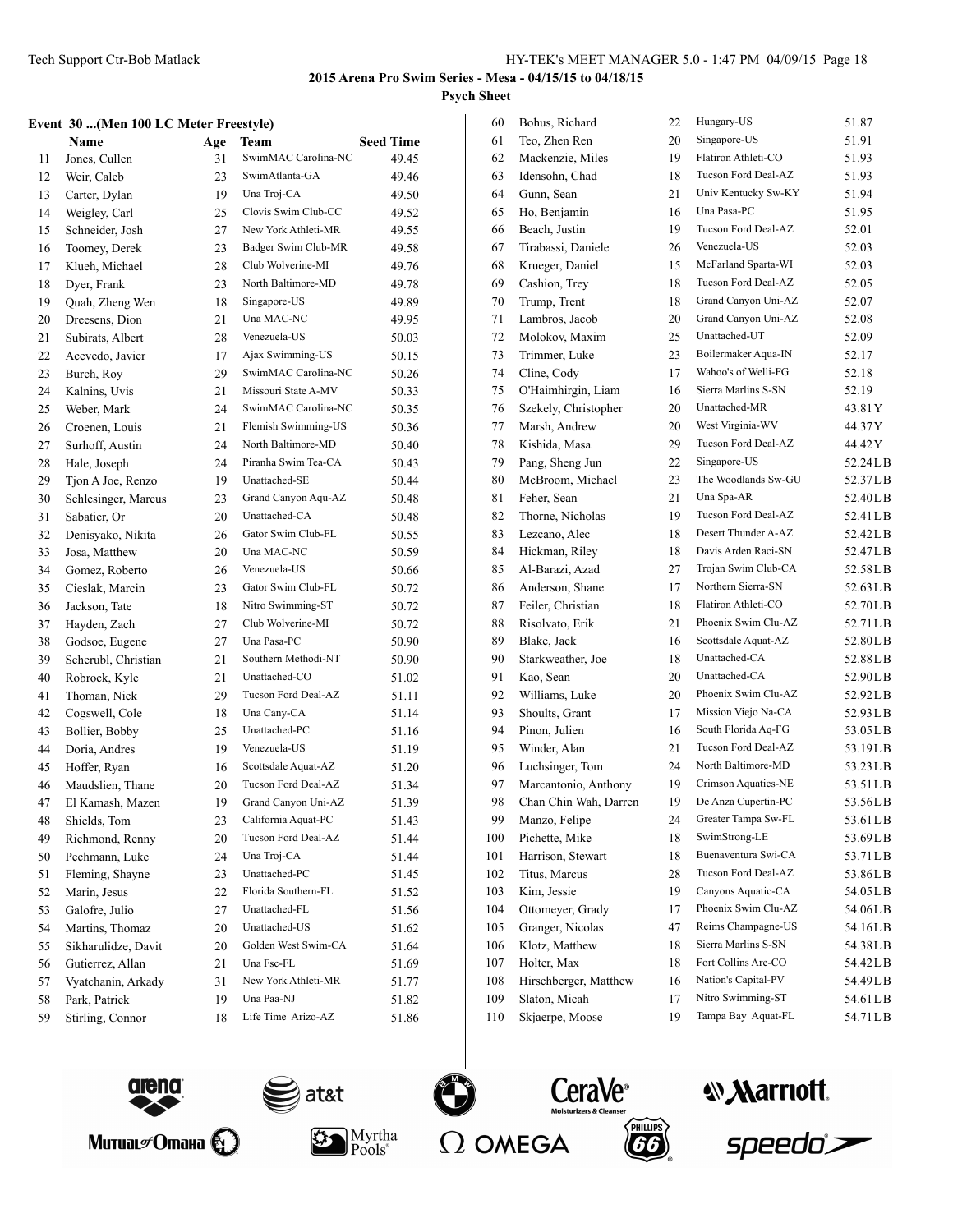Sulkevich, Kathleen 14 La Mirada Armada-CA 9:00.26 29 Emary, Maggie 15 Barrington Swim-IL 17:13.55

**2015 Arena Pro Swim Series - Mesa - 04/15/15 to 04/18/15 Psych Sheet**

### **Event 30 ...(Men 100 LC Meter Freestyle)**

|     | Name              | Age | Team                | <b>Seed Time</b> |
|-----|-------------------|-----|---------------------|------------------|
| 111 | Ottman, Thomas    | 17  | Scottsdale Aquat-AZ | 54.77LB          |
| 112 | Klein, Curtis     | 20  | Lake Oswego Swim-OR | 54.80LB          |
| 113 | Grissom, Kyle     | 17  | Una Tnt-CC          | 54.82LB          |
| 114 | Mefford, Bryce    | 16  | Sierra Marlins S-SN | 55.07LB          |
| 115 | Norman, Nick      | 17  | Mission Viejo Na-CA | 55.32LB          |
| 116 | Forker, Shane     | 16  | Mission Viejo Na-CA | 56.15LB          |
| 117 | Vedder, Josh      | 16  | Mesa Aquatics Cl-AZ | 56.42LB          |
| 118 | Lujan, Matthew    | 17  | Tucson Ford Deal-AZ | 56.80LB          |
| 119 | Lima, Edson       | 20  | Florida Southern-FL | $1:01.63$ L B    |
| 120 | Csonka, Frank     | 20  | West Virginia-WV    | 44.63 YB         |
| 121 | Alba, Dylan       | 21  | Golden West Swim-CA | 44.97 YB         |
| 122 | Buckingham, Aaron | 22  | Una Spa-AR          | 45.16YB          |
| 123 | Hladik, Joe       | 24  | Lyons Swim Club-IL  | 46.21 YB         |
| 124 | Fischer, Brandon  | 26  | Palo Alto Stanfo-PC | 46.92 YB         |
| 125 | Garrastazu, Raul  | 21  | Florida Southern-FL | 47.12 YB         |
| 126 | Shores, Connor    | 20  | Una Gcu-AZ          | 48.82YB          |

#### **Event 31 Women 800 LC Meter Freestyle**

|              | World:            | 8:11.00 | 06/22/14 | <b>Katie Ledecky</b> |                  |
|--------------|-------------------|---------|----------|----------------------|------------------|
|              | American:         | 8:11.00 | 06/22/14 | <b>Katie Ledecky</b> |                  |
|              | U.S. Open:        | 8:11.00 | 06/22/14 | <b>Katie Ledecky</b> |                  |
|              | Name              |         | Age      | Team                 | <b>Seed Time</b> |
| $\mathbf{1}$ | Ledecky, Katie    |         | 18       | Nation's Capital-PV  | 8:11.00          |
| 2            | Friis, Lotte      |         | 26       | North Baltimore-MD   | 8:16.32          |
| 3            | Kobrich, Kristel  |         | 29       | Chile-US             | 8:26.75          |
| 4            | Beisel, Elizabeth |         | 22       | Una Gsc-FL           | 8:29.41          |
| 5            | Hosszu, Katinka   |         | 25       | Hungary-US           | 8:29.42          |
| 6            | Oder, Tjasa       |         | 20       | Tucson Ford Deal-AZ  | 8:31.09          |
| 7            | Schmitt, Allison  |         | 24       | North Baltimore-MD   | 8:40.45          |
| 8            | Nguyen, Vien      |         | 18       | Unattached-FL        | 8:41.13          |
| 9            | Ault, Taylor      |         | 16       | La Mirada Armada-CA  | 8:45.65          |
| 10           | Jacobsen, Kirsten |         | 17       | Barrington Swim-IL   | 8:45.86          |
| 11           | Ruck, Taylor      |         | 14       | Scottsdale Aquat-AZ  | 8:49.69          |
| 12           | Donohoe, Madelyn  |         | 13       | The Fish-PV          | 8:49.76          |
| 13           | Clary, Lindsey    |         | 19       | Ohio State Unive-OH  | 8:50.40          |
| 14           | Brandon, Bonnie   |         | 21       | Tucson Ford Deal-AZ  | 8:50.88          |
| 15           | Nicolaisen, Shae  |         | 14       | Una Sac-AZ           | 8:51.10          |
| 16           | Gruest, Valerie   |         | 16       | Guatemala-US         | 8:51.18          |
| 17           | Owens, Michelle   |         | 15       | The Fish-PV          | 8:52.23          |
| 18           | Franzen, Sydney   |         | 17       | Mission Viejo Na-CA  | 8:53.72          |
| 19           | Earley, Erin      |         | 15       | Hopkins Mariner-CT   | 8:54.59          |
| 20           | Palomino, Adriana |         | 18       | Arizona Gold Swi-AZ  | 8:56.68          |
| 21           | Davis, Cameron    |         | 19       | Univ. of Miami-FG    | 8:56.83          |
| 22           | Matheson, Eleanor |         | 16       | Flatiron Athleti-CO  | 8:57.26          |
| 23           | McNally, Brigid   |         | 17       | Buenaventura Swi-CA  | 8:57.95          |
| 24           | Santis, Gabriela  |         | 18       | Guatemala-US         | 8:58.02          |
| 25           | Whited, Isabel    |         | 17       | Life Time Arizo-AZ   | 8:58.13          |
| 26           | Niles, Emily      |         | 16       | Clovis Swim Club-CC  | 8:58.29          |
| 27           | Anderson, Jordan  |         | 17       | Sierra Marlins S-SN  | 9:00.15          |
|              |                   |         |          |                      |                  |

|    | Event 32 Men 1500 LC Meter Freestyle |          |                   |                         |                  |
|----|--------------------------------------|----------|-------------------|-------------------------|------------------|
|    | World:                               |          | 14:31.02 08/04/12 | Yang Sun                |                  |
|    | American:                            | 14:45.29 | 08/21/04          | <b>Larsen Jensen</b>    |                  |
|    | U.S. Open:                           | 14:45.54 | 07/06/08          | <b>Peter Vanderkaay</b> |                  |
|    | Name                                 |          | Age               | Team                    | <b>Seed Time</b> |
| 1  | McBroom, Michael                     |          | 23                | The Woodlands Sw-GU     | 14:53.95         |
| 2  | Gemmell, Andrew                      |          | 24                | Nation's Capital-PV     | 15:07.82         |
| 3  | Mellouli, Ous                        |          | 31                | Trojan Swim Club-CA     | 15:07.89         |
| 4  | Burns, Janardan                      |          | 19                | California Aquat-PC     | 15:11.35         |
| 5  | Klueh, Michael                       |          | 28                | Club Wolverine-MI       | 15:11.37         |
| 6  | O'Connor, Daniel                     |          | 23                | Mission Viejo Na-CA     | 15:16.38         |
| 7  | Clary, Tyler                         |          | 26                | SwimMAC Carolina-NC     | 15:21.00         |
| 8  | Acosta, Marcelo                      |          | 18                | Univ Louisville-KY      | 15:22.43         |
| 9  | De Angulo, Mateo                     |          | 24                | Club Seminole-FL        | 15:26.71         |
| 10 | Burns, Aidan                         |          | 17                | Santa Clara Swim-PC     | 15:29.75         |
| 11 | Gomez, Alex                          |          | 29                | Venezuela-US            | 15:30.28         |
| 12 | Norman, Nick                         |          | 17                | Mission Viejo Na-CA     | 15:30.97         |
| 13 | Karap, Nezir                         |          | 21                | North Baltimore-MD      | 15:32.65         |
| 14 | Wieser, Chris                        |          | 19                | Davis Arden Raci-SN     | 15:36.26         |
| 15 | Hirschberger, Matthew                |          | 16                | Nation's Capital-PV     | 15:38.07         |
| 16 | Ng, Eric                             |          | 17                | Scarlet Aquatics-NJ     | 15:43.62         |
| 17 | Fowler, Ty                           |          | 20                | Tucson Ford Deal-AZ     | 15:44.30         |
| 18 | Calloni, Johannes                    |          | 15                | Scarlet Aquatics-NJ     | 15:49.90         |
| 19 | Olszewski, Ben                       |          | 17                | Arizona Gold Swi-AZ     | 15:50.06         |
| 20 | Ramirez, Antonio                     |          | 17                | Arizona Gold Swi-AZ     | 15:54.84         |
| 21 | Teo, Zhen Ren                        |          | 20                | Singapore-US            | 15:55.04         |
| 22 | Morris, Alec                         |          | 19                | Una Spa-AR              | 15:56.58         |
| 23 | Hogsed, Nick                         |          | 18                | Tucson Ford Deal-AZ     | 15:57.57         |
| 24 | Fasulo, Luca                         |          | 20                | Una CM-WV               | 15:57.58         |
| 25 | Forker, Shane                        |          | 16                | Mission Viejo Na-CA     | 15:57.75         |
| 26 | Bradshaw, Pierce                     |          | 18                | Una CM-WV               | 16:01.07         |
| 27 | Tapia, Felipe                        |          | 19                | Chile-US                | 16:02.98         |
| 28 | Pang, Sheng Jun                      |          | 22                | Singapore-US            | 16:03.48         |
| 29 | Hong, Juhan                          |          | 19                | Mission Aurora C-CO     | 16:03.74         |
| 30 | Freeman, Trey                        |          | 15                | Baylor Swim Club-SE     | 16:05.90         |
| 31 | Messner, Michael                     |          | 18                | Santa Clara Swim-PC     | 16:06.64         |
| 32 | Davila, Miguel                       |          | 21                | Missouri State A-MV     | 16:06.64         |
| 33 | Alkhaldi, Fahad                      |          | 20                | Una Spa-AR              | 9:12.69Y         |
| 34 | Fail, Brooks                         |          | 15                | Tjcc Stingrays-AZ       | 15:15.35Y        |
| 35 | Tolosa, Juan                         |          | 20                | Florida Southern-FL     | 15:21.96Y        |
| 36 | Apel, Aaron                          |          | 16                | Scottsdale Aquat-AZ     | 15:28.68Y        |
| 37 | Ottman, Thomas                       |          | 17                | Scottsdale Aquat-AZ     | 15:29.59Y        |
| 38 | Eisen, Drew                          |          | 18                | Life Time Arizo-AZ      | 15:32.24Y        |
| 39 | Koval, James                         |          | 19                | West Virginia-WV        | 15:34.76Y        |
| 40 | Marcantonio, Anthony                 |          | 19                | Crimson Aquatics-NE     | 9:09.45LB        |
| 41 | Kline, Samuel                        |          | 17                | Texas Ford Aquat-NT     | 16:37.10LB       |







 $Pools^*$